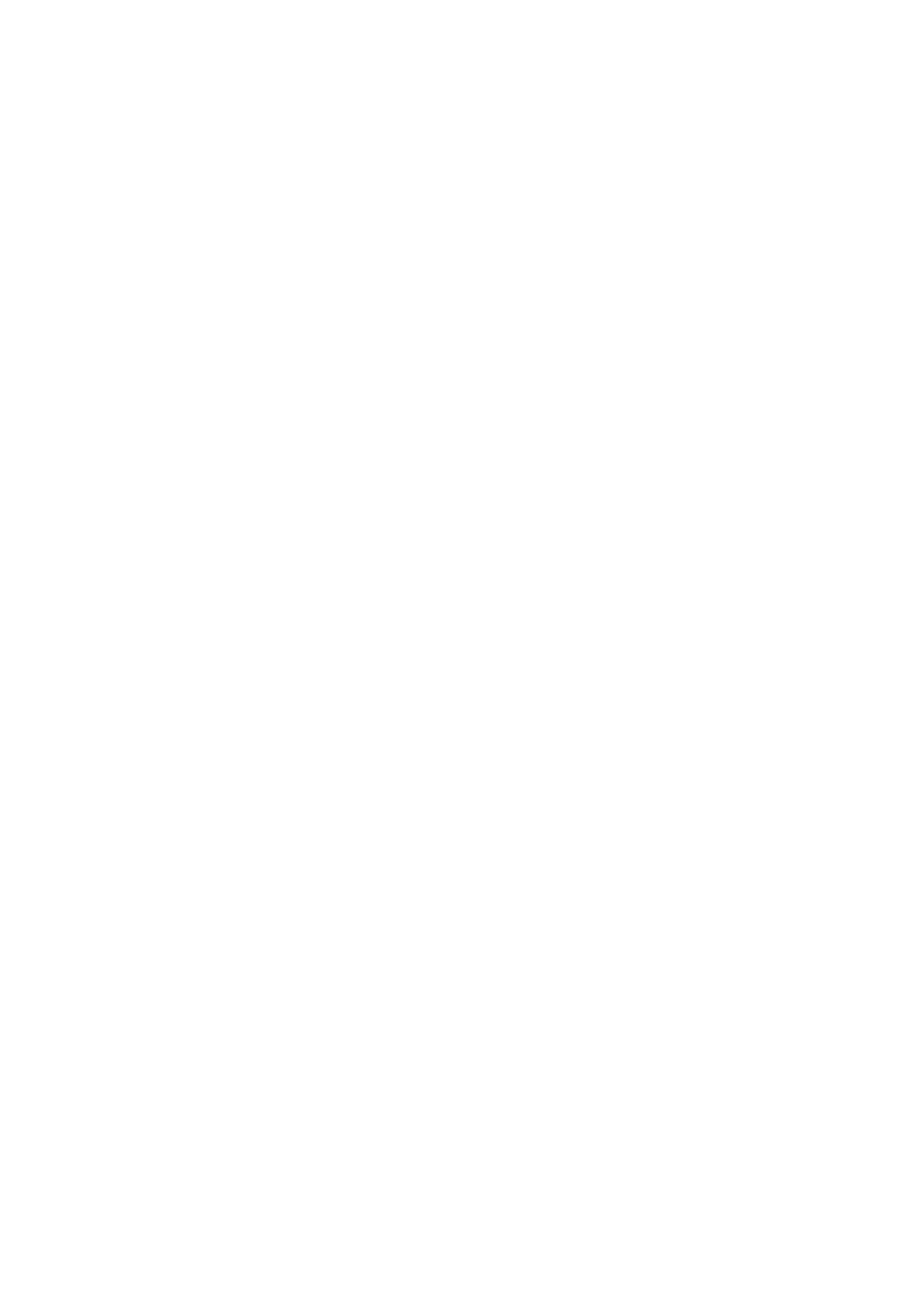### **Patrona Underwriting Limited**

### **Flexi Car Policy document**

### **Welcome to Patrona**

Thank You for choosing to insure with Patrona Underwriting Limited, on behalf of the Underwriters. This document, together with Your Policy Schedule and Certificate of Motor Insurance, is a legally binding contract between You and Us.

Our Flexi Car Policies let You choose the level of cover that suits You best. Your Schedule shows what parts of the Policy apply to You. Please keep the Schedule and this booklet in a safe place.

The contract is based on information and documents that You have provided to Us. This information is either in a Proposal Form signed by You, or in a document that confirms statements You have made, called a Statement of Fact. You must be sure the information You have given to Us is true and complete.

This contract is subject to Irish law, unless We, the Underwriter, and You, the Policy Holder, both agree otherwise. We pay the stamp duty required under the Stamp Duties Consolidation Act, 1999. Because You have paid the premium, We have agreed to insure You for the period shown in Your Schedule, subject to the terms, conditions and exclusions in this booklet. These include any Endorsements (changes or additions) that We may make to Your Policy, the Certificate of Motor Insurance, or the Schedule. This insurance applies within the Territorial Limits described in Section B – Definitions unless We and You, the Policy Holder, agree otherwise.

#### **If You ever need to make a claim please call Us on:**

**Republic of Ireland: 053 91 80333 Outside Republic of Ireland: +353 (0)53 91 80333**

Tony Wright CEO Patrona Underwriting Limited

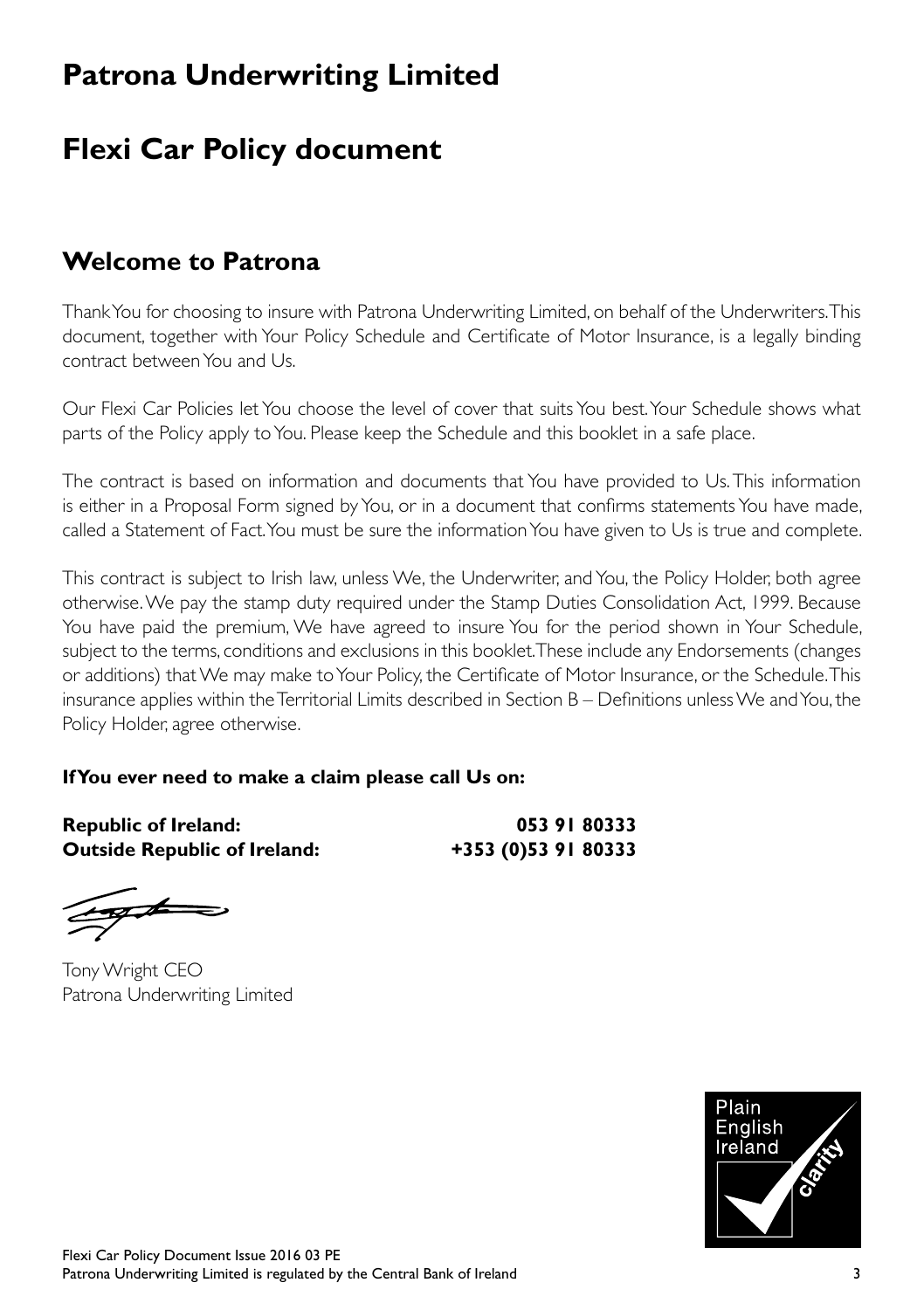### **Contents**

| A: Important Information<br>I. Disclosure of information<br>2. Data Protection Notice<br>3. Your right to a cooling-off period<br>4. Insurance Act 1936<br>5. Using Your Car abroad<br>6. Vehicles registered outside the Republic of Ireland<br>7. Following an accident<br>8. About the insurers<br>9. Complaints | 5<br>5<br>5<br>6<br>6<br>6<br>6<br>6<br>$\overline{7}$<br>8 |
|---------------------------------------------------------------------------------------------------------------------------------------------------------------------------------------------------------------------------------------------------------------------------------------------------------------------|-------------------------------------------------------------|
| <b>B:</b> Definitions                                                                                                                                                                                                                                                                                               | $ 0\rangle$                                                 |
| C: General Conditions                                                                                                                                                                                                                                                                                               | 3                                                           |
| <b>D:</b> General Exceptions                                                                                                                                                                                                                                                                                        | 16                                                          |
| <b>Section I:</b> Liability to Others                                                                                                                                                                                                                                                                               | 7                                                           |
| <b>Section 2:</b> Loss of or Damage to Your Car                                                                                                                                                                                                                                                                     | 9                                                           |
| <b>Section 3: No Claims Discount</b>                                                                                                                                                                                                                                                                                | 24                                                          |
| <b>Section 4: Medical Expenses</b>                                                                                                                                                                                                                                                                                  | 26                                                          |
| <b>Section 5: Personal Belongings</b>                                                                                                                                                                                                                                                                               | 26                                                          |
| <b>Section 6:</b> Replacement Locks                                                                                                                                                                                                                                                                                 | 27                                                          |
| <b>Section 7: Fire Brigade Charges</b>                                                                                                                                                                                                                                                                              | 27                                                          |
| <b>Section 8:</b> Windscreen and Windows                                                                                                                                                                                                                                                                            | 28                                                          |
| <b>Section 9: Accidental Death</b>                                                                                                                                                                                                                                                                                  | 29                                                          |
| <b>Section 10: Breakdown Assistance</b>                                                                                                                                                                                                                                                                             | 33                                                          |
| <b>Section II:</b> Motor Legal Expenses                                                                                                                                                                                                                                                                             | 38                                                          |
| <b>Section 12: Endorsements</b>                                                                                                                                                                                                                                                                                     | 44                                                          |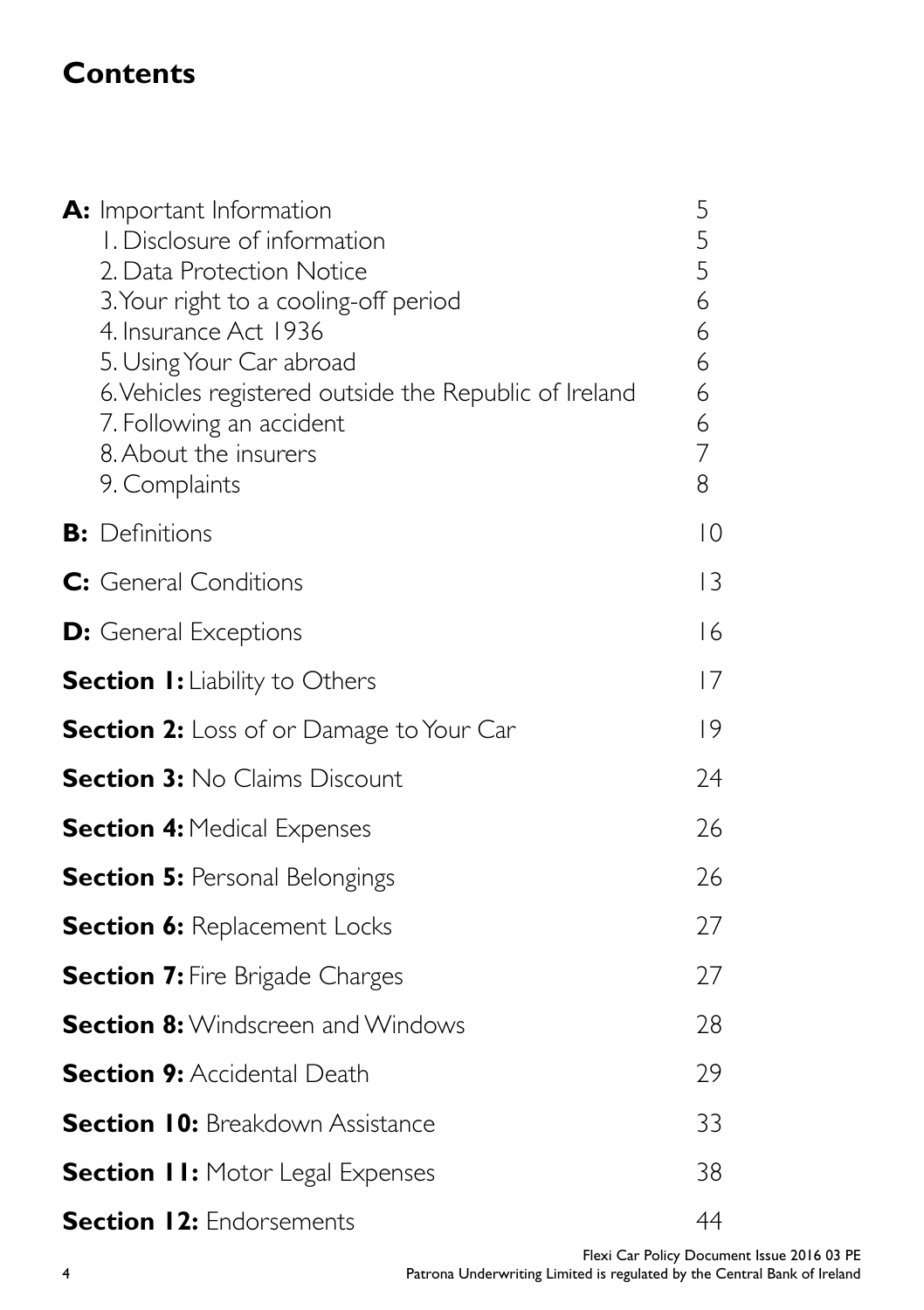### **A: Important Information**

#### **1. Disclosure of information**

The contract of motor insurance is made up of the following which should be read together:

- this booklet and Your Schedule, which form one document,
- the Certificate of Motor Insurance, and
- the information You gave to Us in the Proposal Form that You signed, or in the Statement of Fact document.

It is vital that You provide all relevant information when You take out this Policy or when You renew it. If You do not disclose all relevant information, Your Policy could be declared void and You would not be insured. If this happens, You will have to pay back any claims We have paid or may have to pay by law. In addition, We may refuse to deal with any future or ongoing claims from You. Having a Policy declared void may make it more difficult or more expensive for You to buy insurance in the future. If You are not sure whether information is relevant, You should tell Us.

#### **2. Data Protection Notice**

It is important that You read this Data Protection Notice or that someone explains it to You. It should also be shown to anyone else You have given Us information about, for example an additional named driver. It explains how We may use Your information and tells You about the systems that We and other organisations have put in place to prevent and detect fraud.

You must tell Us about any incident involving Your Car, such as an accident, fire or theft – whether a claim is likely to be made or not. When You tell Us about an incident, information about it may be placed on registers or databases that may be held outside of Our premises.

We may search these registers when You apply for insurance or at any other time after You have taken out a Policy or reported an incident. We may share information about You, or others You have given Us details of, with other companies providing services to Us.

The information You give Us about Yourself and others is confidential and will only be used for the provision and administration of insurance products and services. This means that We may share information about You, or other people You have given Us details of, with other agents, Underwriters and companies that are providing services to Us.

Under the Data Protection Acts 1988 and 2003, You are entitled to receive a copy of the information We hold about You, for a fee.

#### **Preventing and Detecting Fraud**

In order to prevent and detect fraud, We may:

- share information about You with other companies providing services to Us;
- check and file Your details with fraud prevention agencies, registers and databases;
- record with these agencies, registers and databases if You give us false or inaccurate information, or make (or try to make) a fraudulent claim.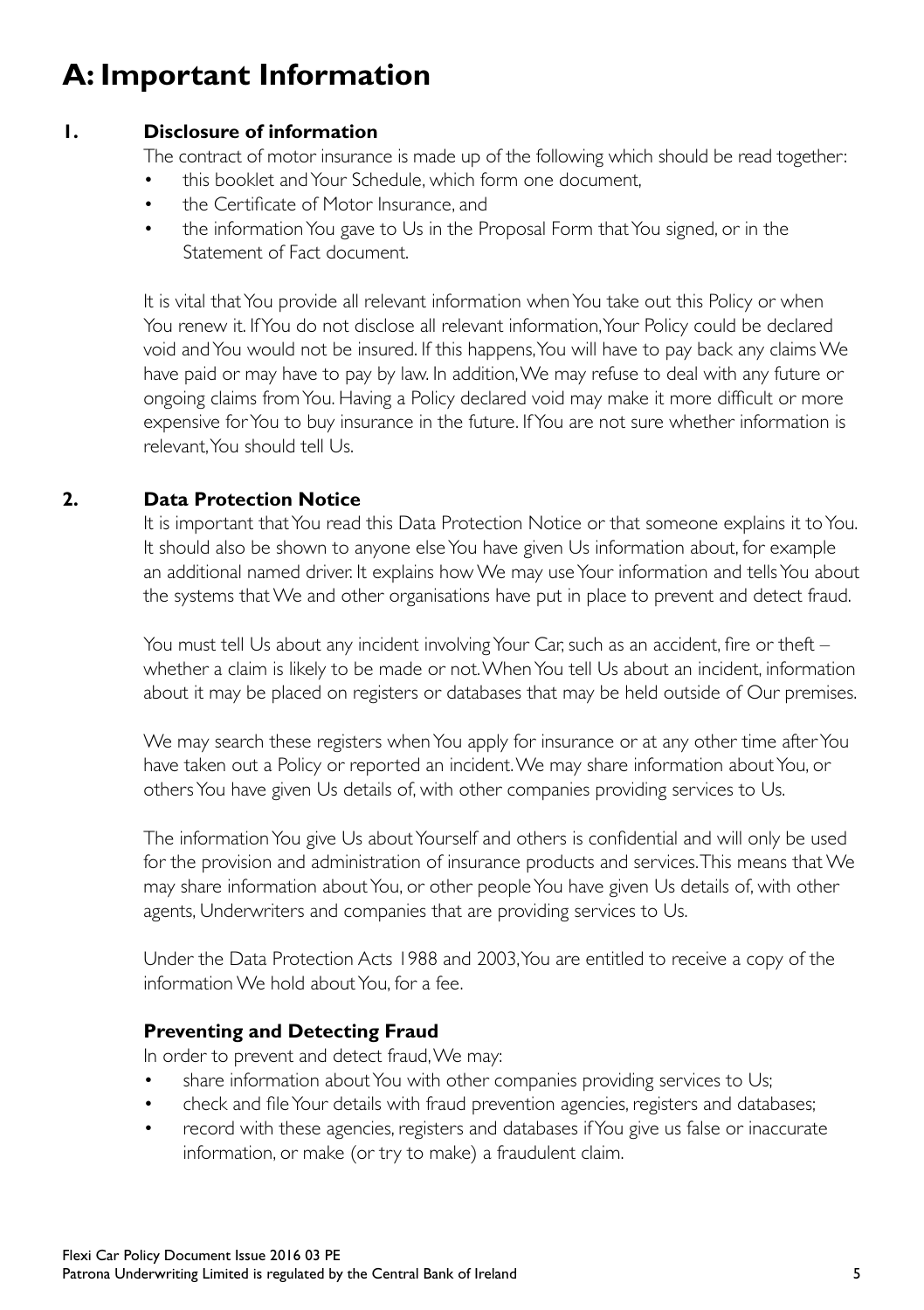If You have any queries or would like more information about data protection, please write to:

#### **Office of Data Protection Commissioners**

Canal House Station Road Portarlington Co Laois Ireland Email: info@dataprotection.ie

#### **3. Your right to a cooling-off period**

You may cancel this Policy within 14 days of the start date or renewal date, without penalty and without giving a reason, by returning the Certificate of Motor Insurance and the insurance disc to Us. If You have not made or incurred any claims within the 14-day period, We will refund Your premium, less a proportionate amount for the days that You were insured by Us.

#### **4. Insurance Act 1936**

In accordance with Section 93 of the Insurance Act 1936, all money that is paid or will be paid to You under this Policy will be paid in the Republic of Ireland.

#### **5. Using Your Car abroad**

Except for the Sections shown below, this Policy applies while You use Your Irish-registered car in Europe. Europe includes all EU member states and some others participating in the 'Green Card' system. If You need one, We will issue a Green Card free of charge provided You give Us 7 days' notice of Your travel plans.

The following covers do not apply outside the Republic of Ireland unless Your Schedule shows that they do: Section 1, Sub-Section B – Driving other Cars Section 2 – Loss of or Damage to Your Car Section 10 – Breakdown Assistance.

#### **6. Vehicles registered outside the Republic of Ireland**

If We agree to insure a Car that is registered outside the Republic of Ireland, it is on the basis that You will re-register it here. We have to notify the Revenue Commissioners about any vehicle We insure that is not registered in the Republic of Ireland.

We cannot insure Your non-Irish registered Car while You are using it in the country where it is registered.

#### **7. Following an accident**

By law, You must stop after an accident if there is damage to any vehicle or property, or injury to any person or certain animals including dogs and horses. Also by law, You must give Your name, address and insurance details (Our Company Name and contact number, and Your Policy number) to anyone with good reason to ask for them. Also, all other drivers must give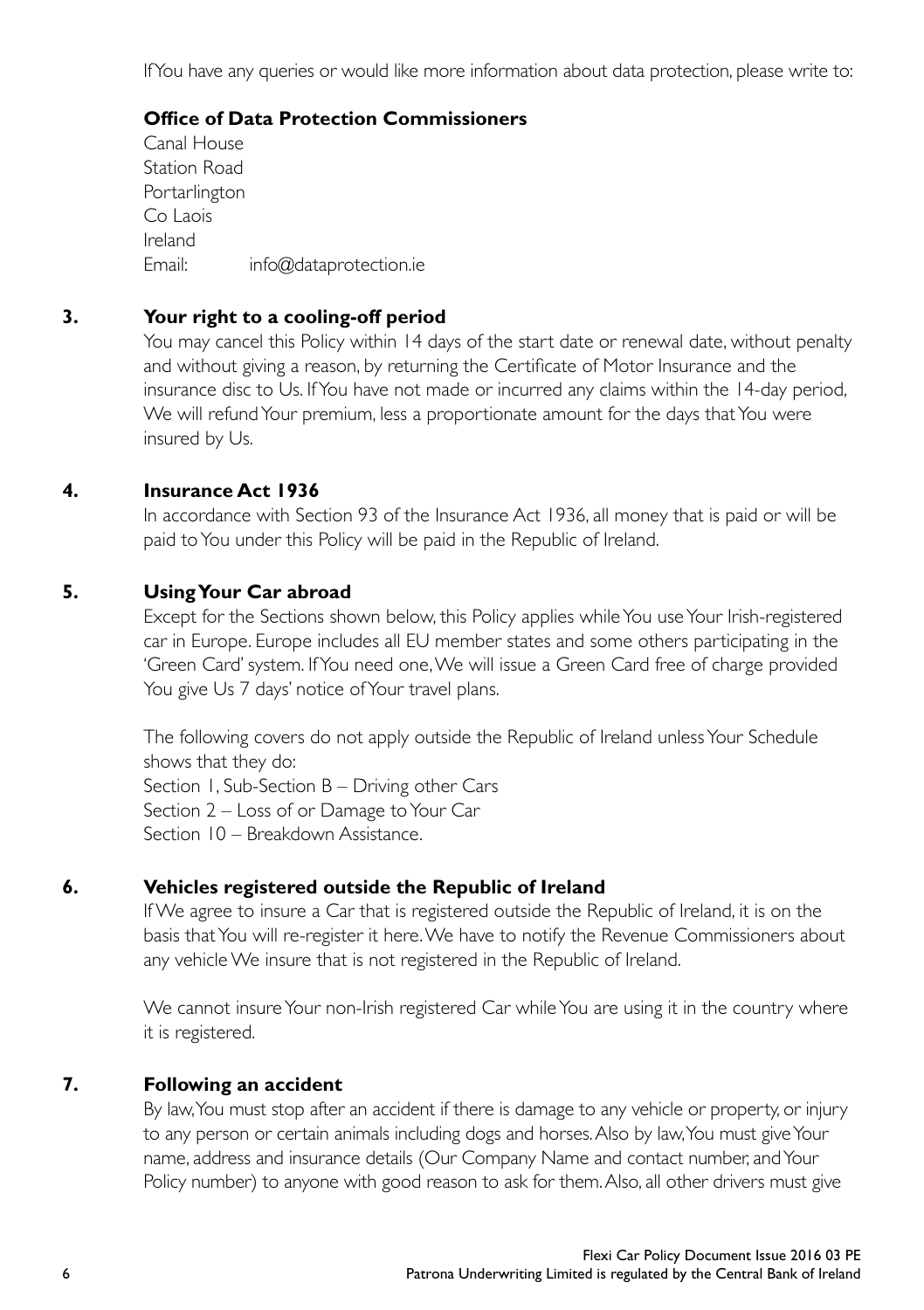their details to You. You should make sure You get the names, addresses and phone numbers of all drivers, passengers, or pedestrians involved, and of any witnesses to the incident.

Never accept the blame or admit responsibility for an accident, or offer to pay for any damage. Please tell Us if any other person says they are to blame.

If there is an accident, You must immediately do whatever You can to protect Your Car and its accessories. You (or Your legal representative) must give Us full details by phoning the claims helpline within 24 hours of any event that could lead to a claim under this Policy. Sometimes, We will need further details in writing.

You must send Us every letter, claim, or notification of legal proceedings (such as a writ, civil bill or civil summons), any correspondence or other notice from Injuriesboard.ie, and every other correspondence, communication or notice that concerns the accident, as soon as You receive them. You should not answer them Yourself.

#### **Accident Contact Numbers**

You can contact Us on:

#### **Patrona Windscreen Assist**

| Republic of Ireland Telephone:         | 1890 809 804        |
|----------------------------------------|---------------------|
| Outside Republic of Ireland Telephone: | +353 (0)   882 5799 |
|                                        |                     |

#### **Patrona Accident Line**

| Republic of Ireland Telephone:         | 053 91 80333        |
|----------------------------------------|---------------------|
| Outside Republic of Ireland Telephone: | +353 (0)53 91 80333 |

#### **Breakdown Assistance Helpline number**

| Republic of Ireland (this call is free): | 1800 806 800      |
|------------------------------------------|-------------------|
| Northern Ireland:                        | +353 (0)91 560670 |

For full details of Breakdown Assistance cover, refer to Section 10 – Breakdown Assistance. Please let Us know immediately about any event which could lead to a claim.

#### **8. About the Insurers**

This Policy is arranged by:

#### **Patrona Underwriting Limited**

The Bushels Cornmarket Wexford Telephone: +353 (0)53 9180300 Email: flexicar@patrona.ie

Patrona Underwriting Limited is regulated by the Central Bank of Ireland.

This Policy is underwritten by the Underwriters shown in Your Schedule.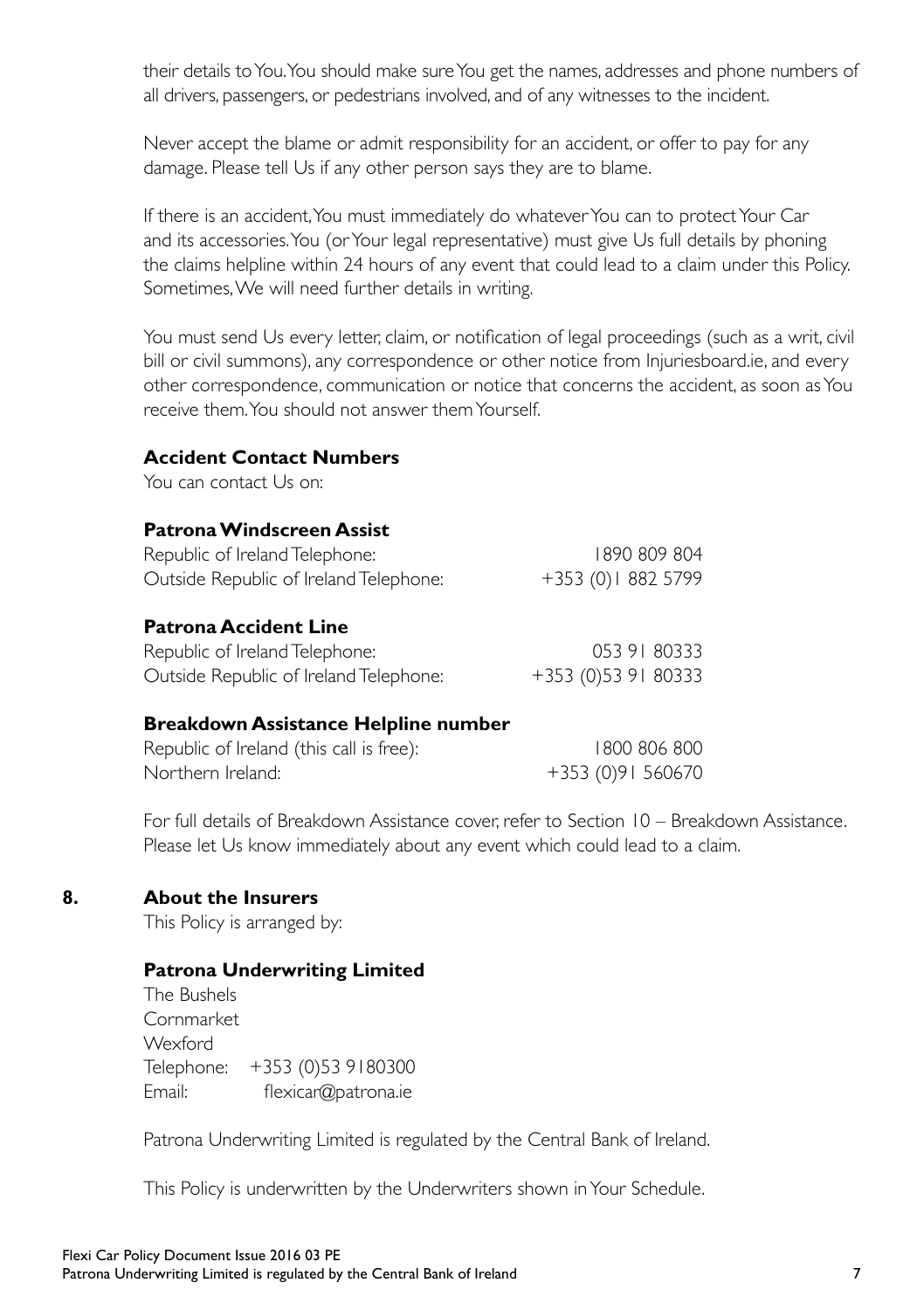#### **9. Complaints**

When things go wrong, You may wish to raise a complaint with Us.

For complaints relating to Section 9 – Accidental Death, Section 10 – Breakdown Assistance, or Section 11 – Motor Legal Expenses, please refer to the individual Sections later in this booklet. For any other complaint, Our complaints Policy is set out below.

We will:

- do Our best to deal with Your complaint as effectively and quickly as possible;
- acknowledge Your complaint in writing within 5 days of receiving it;
- provide You with the name of the person or people who will be Your point of contact with Us until Your complaint is either resolved or cannot be progressed further;
- provide You with updates on the progress of the investigation into Your complaint at least every 20 days; and
- attempt to investigate and resolve Your complaint within 40 working days of receiving it.

If Your complaint has not been resolved after 40 working days, You can contact the Financial Services Ombudsman Bureau (contact details below).

Any telephone calls made in connection with this Policy may be monitored or recorded for training and quality control purposes.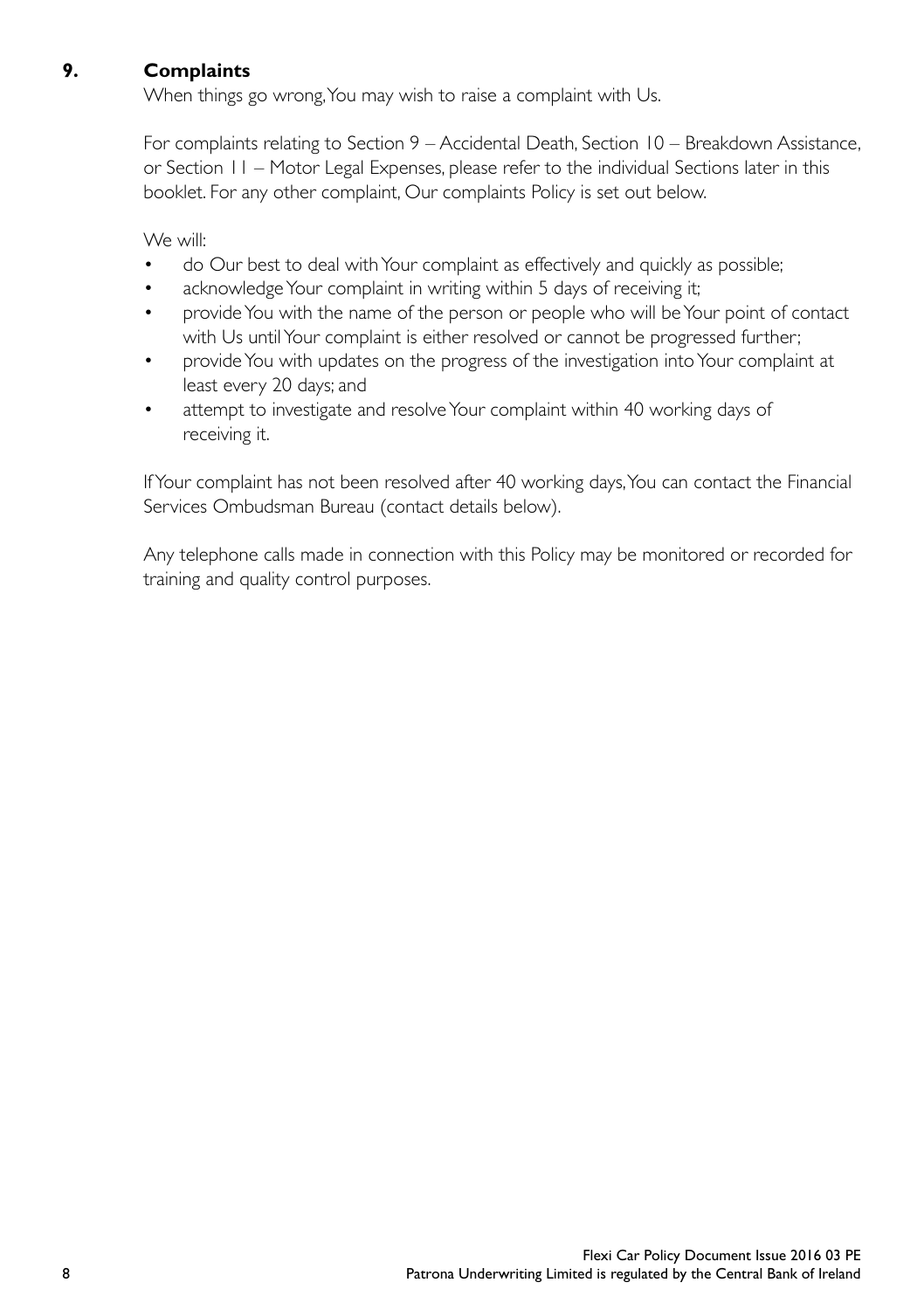#### **Making a complaint**

| Step I |                                                                                                                                                                                                                                    | Please send Your complaint to the intermediary (person, agent, or<br>company) from whom You bought this Insurance Policy.                                                                                        |
|--------|------------------------------------------------------------------------------------------------------------------------------------------------------------------------------------------------------------------------------------|------------------------------------------------------------------------------------------------------------------------------------------------------------------------------------------------------------------|
| Step 2 | If Your complaint is not resolved to Your satisfaction by the<br>intermediary, You can contact Us at:<br>Customer Services Team<br>Patrona Underwriting Ltd<br>The Bushels<br>Cornmarket<br>Wexford                                |                                                                                                                                                                                                                  |
| Step 3 | Ireland<br>Telephone:<br>Fax:<br>Email:<br>Your Schedule.                                                                                                                                                                          | +353 (0)53 9180322<br>+353 (0)53 9180399<br>customerservice@patrona.ie<br>If You are still not satisfied with how Your complaint has been dealt<br>with, You can contact the Underwriter at the address shown in |
| Step 4 | If Your complaint remains unresolved please contact:<br>The Financial Services Ombudsman Bureau<br>3rd Floor, Lincoln House<br>Lincoln Place<br>Dublin 2<br>Ireland<br>Telephone:<br>1890 882 090 (lo-call in Republic of Ireland) |                                                                                                                                                                                                                  |
|        | Fax:<br>Email:                                                                                                                                                                                                                     | +353 (0) 1 662 0899<br>+353 (0) 1 662 0890<br>enquiries@financialombudsman.ie                                                                                                                                    |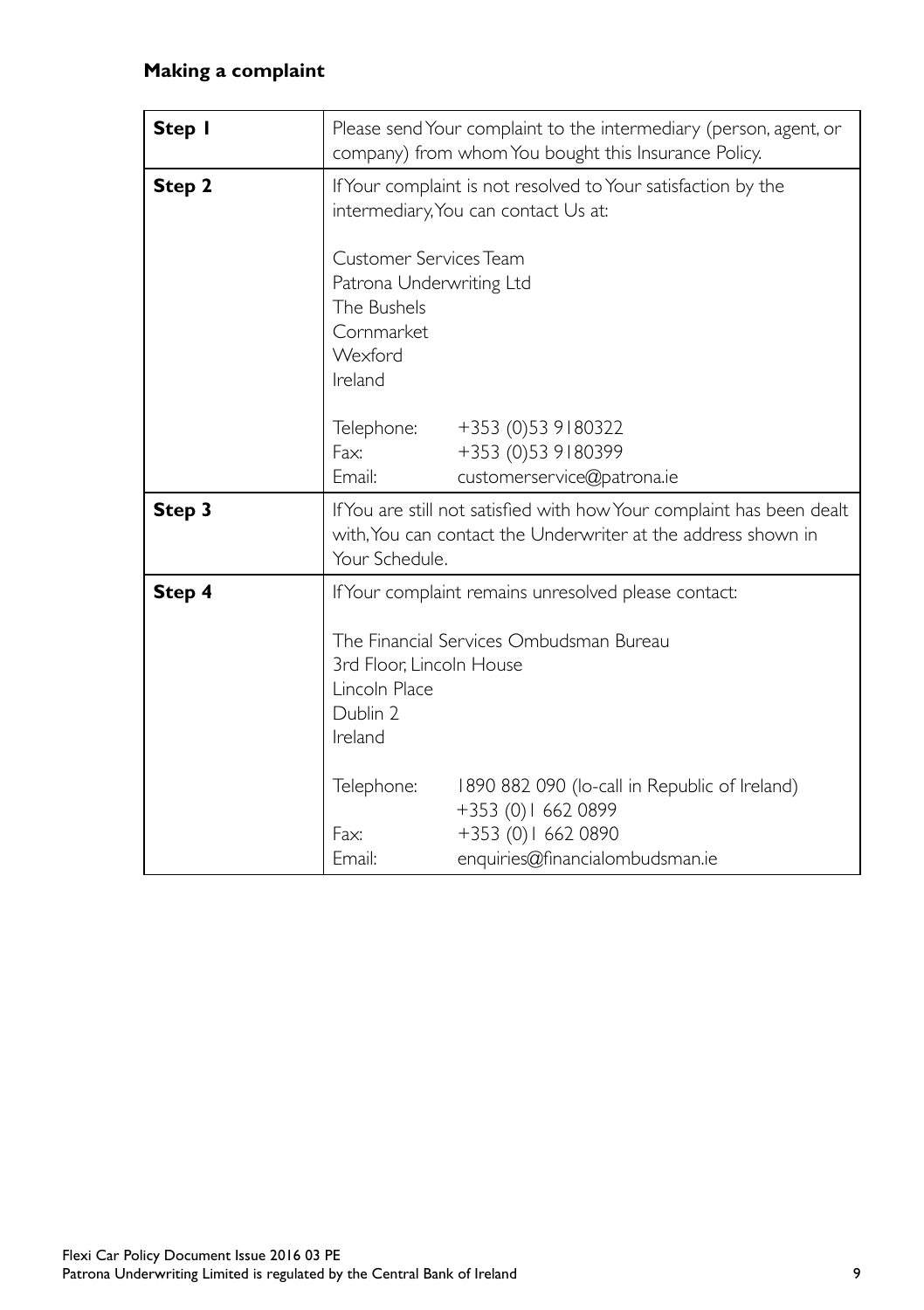### **B: Definitions**

In this booklet, certain words have a specific meaning. We have defined these below:

#### **Approved Repairer**

A Tradesperson or Company that We have approved and authorised to repair Your Car, after a claim.

#### **Approved Windscreen Supplier**

A Tradesperson or Company that We have approved and authorised to repair or replace the windscreen or other glass in Your Car, after a claim.

#### **Bodily Injury**

Physical damage to a person's body that was caused by a motor accident or incident.

#### **Certificate of Motor Insurance**

The document We sent You when You bought or renewed this Policy, which proves that You have the current motor insurance You need by law.

#### **Endorsement**

A change or addition to the terms of the Policy. Endorsements may be included in this document or sent to You separately.

#### **Excess**

The amount You must pay towards the cost of any claim.

#### **Fire Brigade Charges**

Money You will have to pay a fire authority, after a claim, to:

- control or put out a fire in or on Your Car, and / or
- remove the driver or Passengers from Your Car using cutting equipment.

#### **Insured Person**

- You and anyone else You have given Us information about and that We have agreed to insure;
- any person entitled to drive under the terms of Section 6 of Your Certificate of Motor Insurance, except a person in the motor trade driving Your Car for the purposes of overhaul, upkeep or repair;
- anyone who is using (but not driving) Your Car for social, domestic, or leisure purposes, with Your permission;
- anyone who is inside, getting into, or getting out of Your Car, with Your permission;
- the owner of Your Car (if You ask Us):
- the employer or business partner of any Insured Person for business use, within the terms of the Certificate of Motor Insurance; and
- any other individual or business that We have agreed to cover.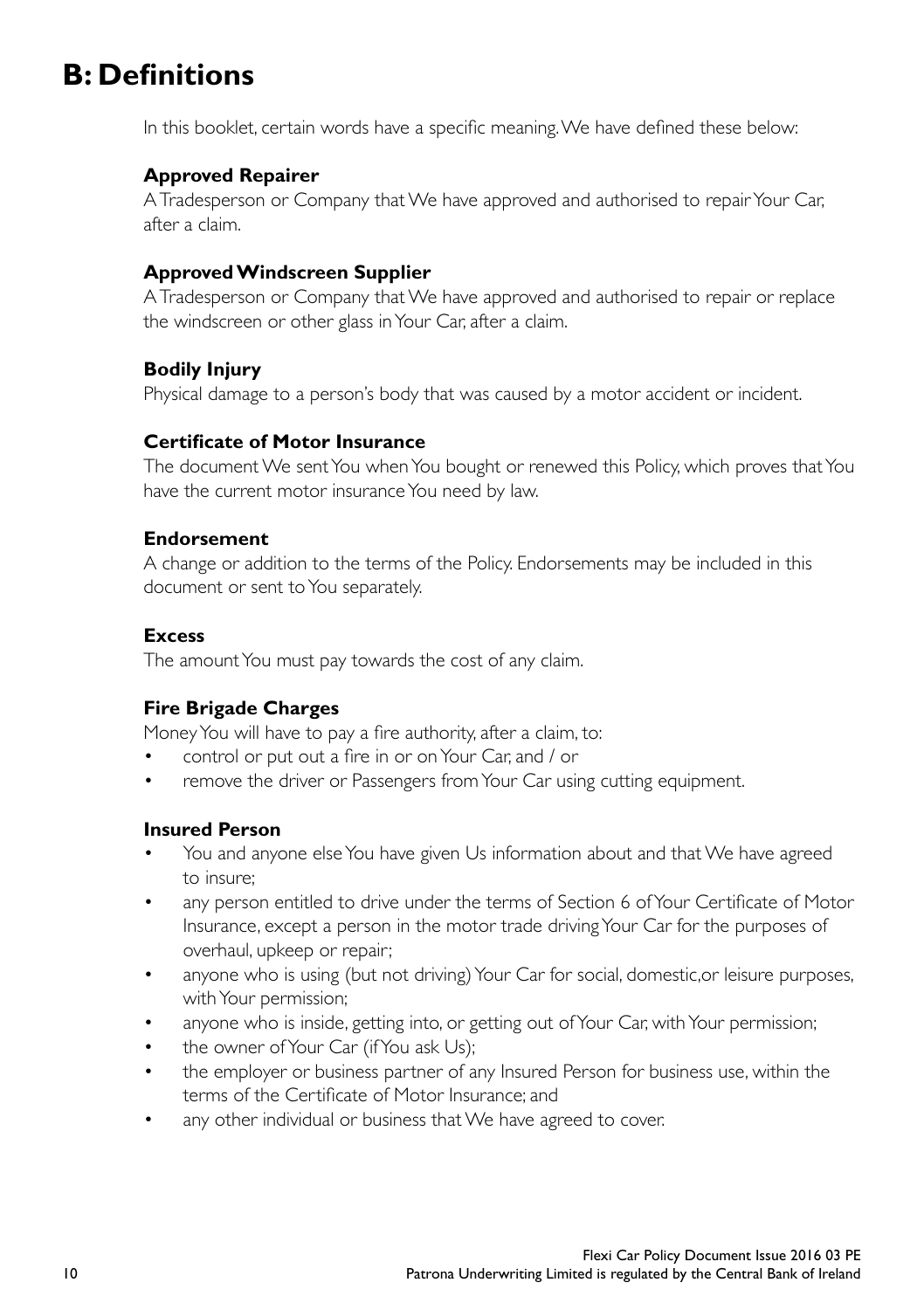#### **Ireland**

The Republic of Ireland.

#### **Market Value**

The amount of money You would have got for Your Car if You offered it for sale at the time of the accident, loss or damage.

#### **Partner**

Your husband, wife, or other person You are in a relationship with, who lives at the same address as You and shares financial responsibilities with You. This does not include business partners or associates.

#### **Passenger**

Any person (other than the person driving) who is inside Your Car, or getting into or out of it.

#### **Period of Insurance**

The period of time covered by this Policy that is shown in Your Schedule, and any further period that We agree to insure You for.

#### **Private Car**

Any vehicle built mainly for carrying Passengers and taxed for private use only, excluding motorcycles, car-vans and other commercial vehicles.

#### **Proposal Form / Statement of Fact**

The document completed and signed by You, or produced on Your behalf by an insurance intermediary or someone else. This includes all the information You have given Us and confirms declarations You made at the time the insurance was arranged. We have relied on the truth of this information when agreeing to offer You this contract of motor insurance.

#### **Schedule**

The document that We sent to You when You bought or renewed this Policy, which gives details of the cover You have.

#### **Territorial Limits**

All Sections except Section 9 – Accidental Death, Section 10 – Breakdown Assistance, and Section 11 – Motor Legal Expenses:

This Policy provides the motor insurance cover described in Your Schedule in the Republic of Ireland, Great Britain, Northern Ireland, the Isle of Man and the Channel Islands, and during journeys between these places.

#### Section 1 – Liability to Others (Third Parties)

In addition to the territories shown above, this Section provides the minimum level of cover that is required while Your Car is being used anywhere within the European Union, and in other countries that are members of the Green Card system.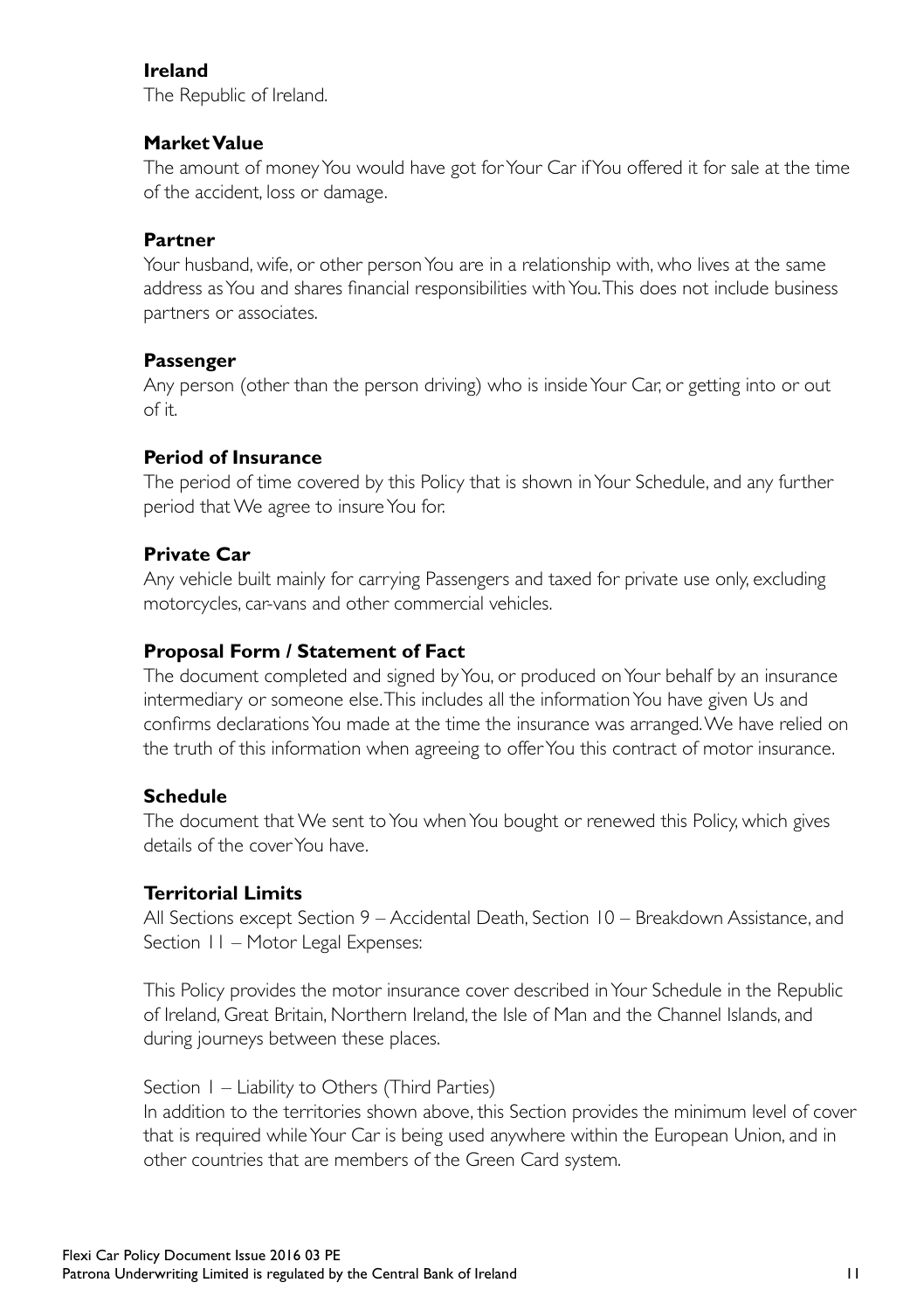Section 2 – Loss of or Damage to Your Car

In addition to the territories shown above, this Section provides cover while Your Car is used anywhere in the European Union, and in other countries that are members of the Green Card system. This cover applies for a maximum aggregate number of days (that is, the total number of days spent in these countries during one or more journeys) in each Period of Insurance, which is shown in Your Schedule.

Please refer to Section 9 – Accidental Death, Section 10 – Breakdown Assistance, and Section 11 – Motor Legal Expenses for the Territorial Limits that apply to those Sections.

#### **Terrorism**

An act contrary to the Criminal Justice (Terrorist Offences) Act 2005 or any similar legislation in any other country that this Policy covers.

#### **Tracking Device**

A piece of equipment used for remotely establishing the location of Your Car that is:

- operational at the time of the loss or damage;
- connected to a 24-hour monitoring service provider (whose charges are paid up to date at the time of loss or damage);
- capable of being globally tracked to at least street level; and
- capable of automatically reporting vehicle movement to the monitoring service provider while the ignition is off.

#### **We, Us, Our**

The insurer for each Section in this Policy, as shown in Your Schedule.

#### **You, Your**

The Policy Holder named in Your Schedule.

#### **Your Car**

A vehicle You have given Us details of and that We have agreed to insure.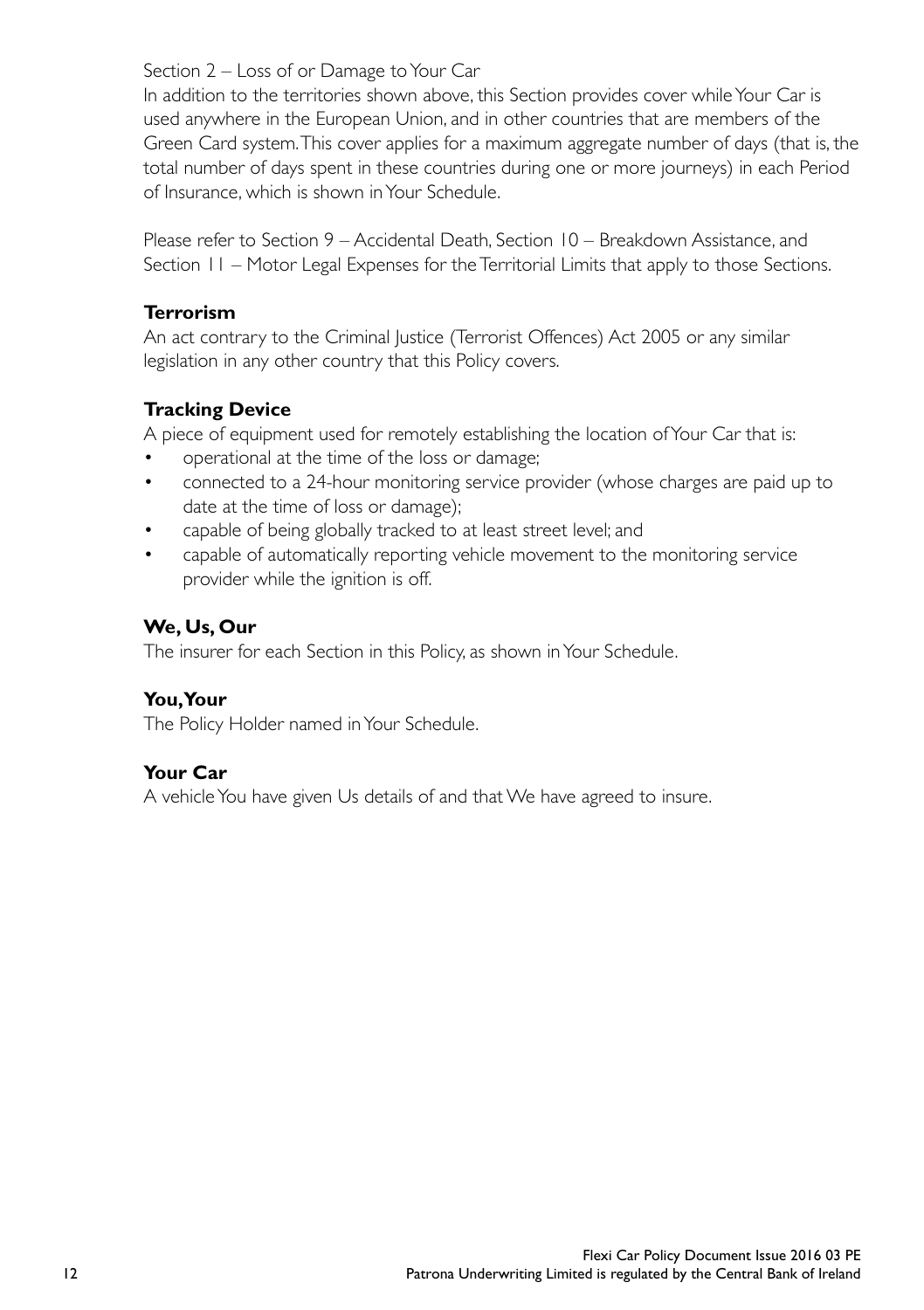### **C: General Conditions**

#### **1. Keeping to these conditions**

- A. The information You gave Us in the Proposal Form or Statement of Fact declaration must be true and complete as far as You know for cover to apply under this Policy. The Proposal Form or Statement of Fact forms the basis of this contract.
- B. You, or any Insured Person who is claiming cover under this Policy, must keep to the terms and conditions of this Policy.
- C. You must inform Us of any relevant information or material facts that could affect either the premium (the cost of insurance) or Our decision to provide insurance – since the start date of Your Policy or since Your last renewal date (whichever is the most recent).
- D. Anyone who is covered to drive by the terms of the Certificate of Motor Insurance must hold or have held a licence to drive that vehicle. They must meet the conditions and any limits of that licence, and must not have been disqualified from holding it.

#### **2. Claims**

#### **A. You, or any other person responsible for a claim under this Policy,must:**

- (i) tell Us immediately about any event that could lead to a claim;
- (ii) immediately send Us unanswered any letter, claim, civil bill, writ, summons, and any correspondence from Injuriesboard.ie that You may receive, and a completed accident report form if We ask for one;
- (iii) tell Us immediately if any prosecution or inquest is to be held in connection with the incident;
- (iv) give Us all the information and help We may need in order to deal with a claim;
- (v) NOT accept responsibility for any accident, or agree to pay any claim, without Our clear permission;
- (vi) cooperate with anyone who acts on Our behalf; and
- (vii) do whatever You (or any other person insured under this Policy) can to protect Your Car and its parts or accessories.

#### **B. We may take any of the following actions:**

- (i) take over, defend, or settle any claims in Your name or that of any other person covered by this Policy, and We may take legal action in Your name or the name of any other person covered by this Policy to recover any payments We make;
- (ii) recover all of the cost of a claim from You or the person responsible for it, if We have to pay a claim by law (including Our obligations under the Motor Insurers' Bureau of Ireland agreement) that We would otherwise not have to pay under this Policy.

#### **C. If at the time of a claim:**

- (i) You have another insurance Policy covering the same loss, damage or liability, We will only pay Our share of the claim.
- (ii) any other person covered by this Policy also has another Policy covering the same loss, damage or liability, We will NOT pay any part of the claim.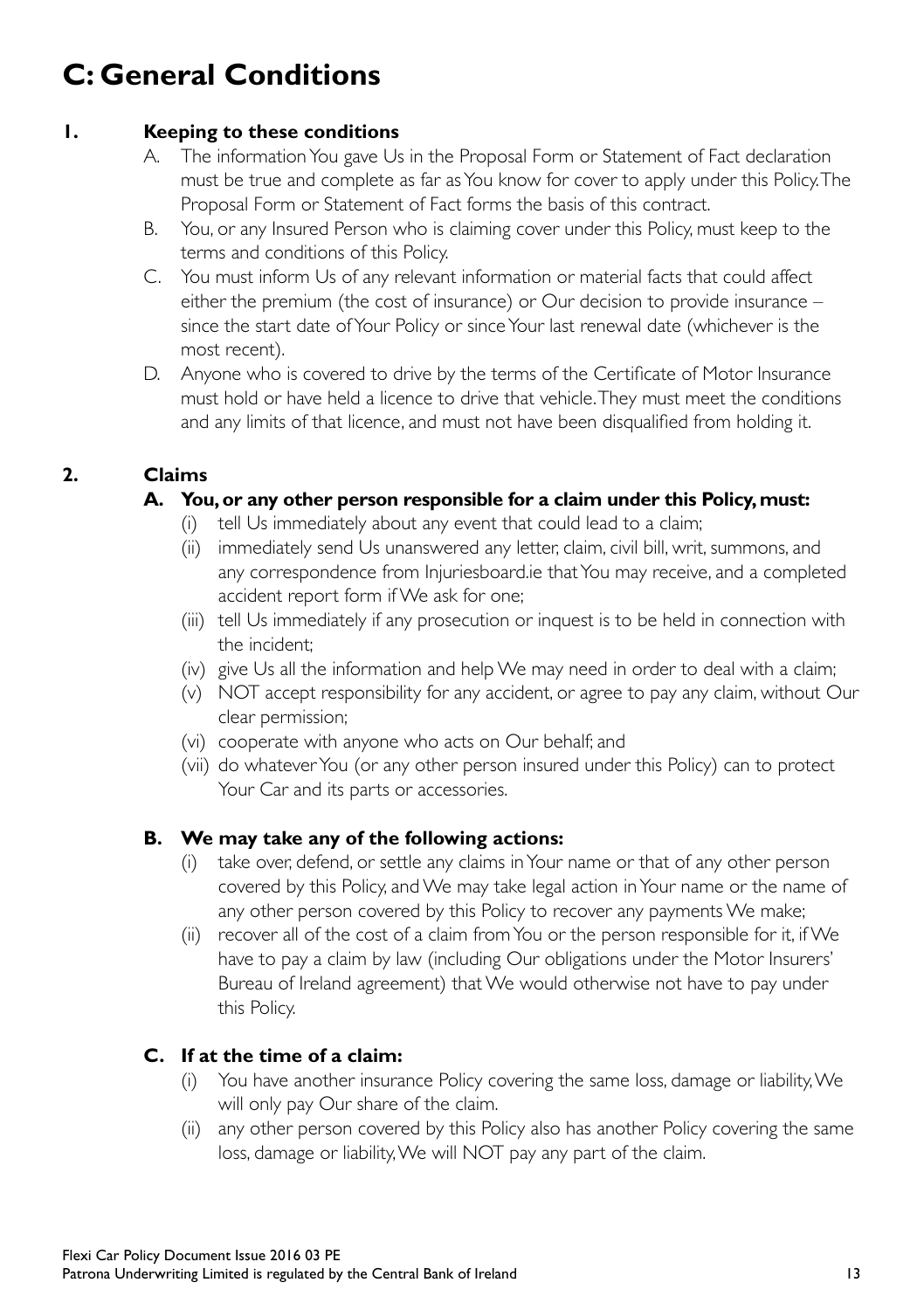#### **3. Cancellation and Suspension of Cover**

#### **A. Cancellation by You**

#### **(i) Within the cooling-off period**

You may cancel this Policy within 14 days of the start date or renewal date. without penalty and without giving a reason, by returning Your Certificate of Motor Insurance and the insurance disc to Us. If You have not made or incurred any claims within the 14-day period, We will refund the premium less a proportionate amount for the days You were insured by Us.

#### **(ii) Outside the cooling-off period**

You may cancel this Policy at any time by returning Your Certificate of Motor Insurance and the insurance disc to Us. If You have not made or incurred any claims during the current Period of Insurance, We will:

- keep any premium You paid in respect of these Sections: Section 8 Windscreen and Windows, Section 9 –Accidental Death, Section 10 – Breakdown Assistance, and Section 11 – Motor Legal Expenses;
- work out a proportionate premium for the period that You were insured by Us, for the remaining Sections;
- deduct an administration fee of €25; and
- refund You the balance of the premium You have paid, provided the balance is €25 or more.

#### **B. Cancellation by Us**

We may cancel this Policy with 10 days' notice by sending a registered letter to Your last-known address. We will:

- keep any premium You paid in respect of these Sections: Section 8 Windscreen and Windows, Section 9 –Accidental Death, Section 10 – Breakdown Assistance, and Section 11 – Motor Legal Expenses;
- work out a proportionate premium for the period that You were insured by Us, for the remaining Sections;
- deduct an administration fee of €25; and
- refund the balance of the premium You have paid, provided the balance is  $\epsilon$ 25 or more.

#### **4. Suspension of cover**

You may request a suspension of Section 1 – Liability to Others (Third Parties) of Your Policy, if:

- You return Your Certificate of Motor Insurance and insurance disc to Us;
- cover is suspended for at least 30 consecutive days; and
- there has been no claim made or incurred by You in the current Period of Insurance.

We will refund You some of Your premium, based on the time Your Car is out of use. The amount We refund may not be proportional to the period of suspension. However, You must still pay the yearly premium. If You are paying by instalments, You must keep up Your payments during the period of suspension.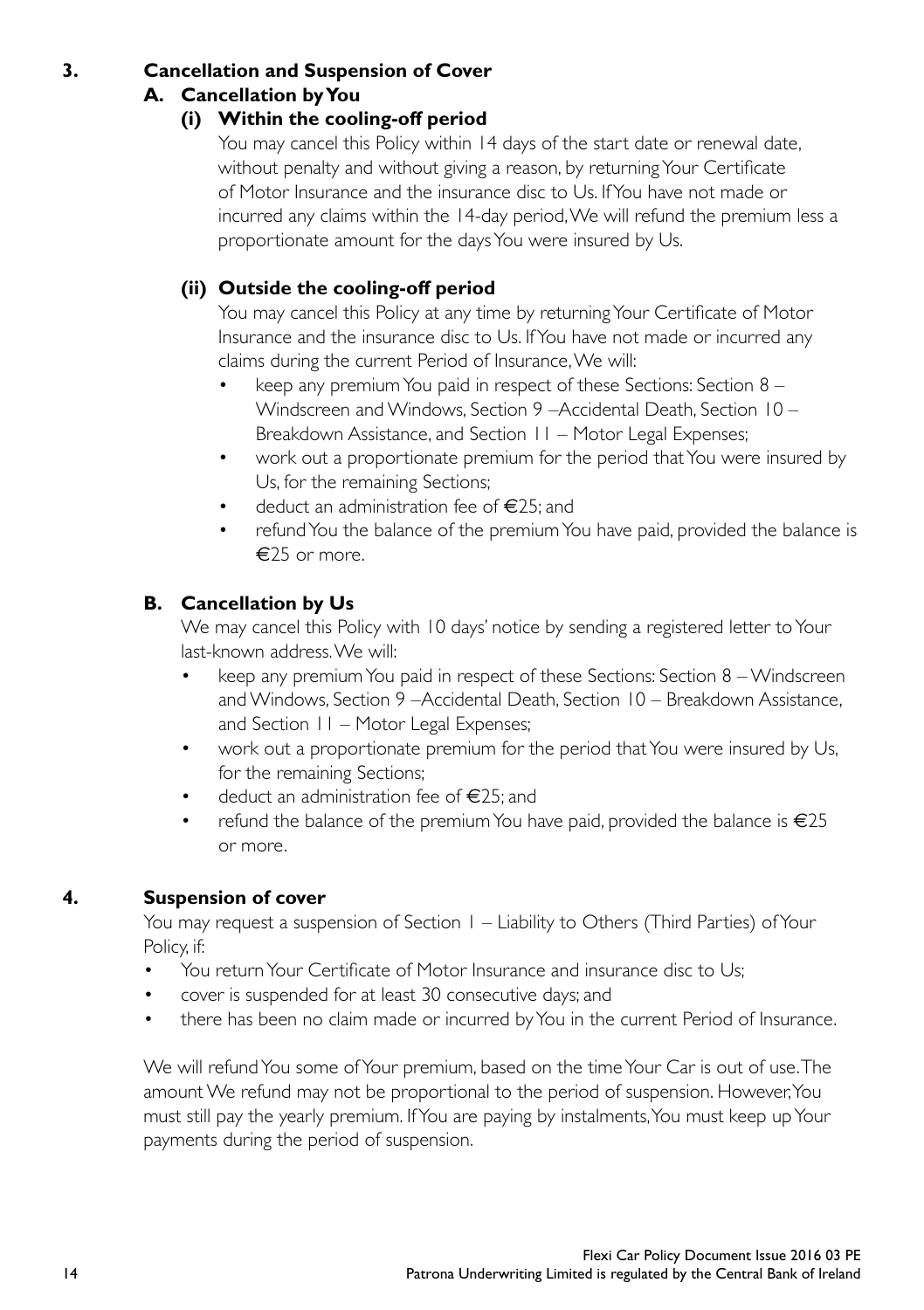#### **5. Non-refundable premiums**

If You cancel Your Policy after the cooling-off period, or if a permanent reduction in cover is made, We will not refund a proportion of Your premium in respect of Sections:

- 8 Windscreen and Windows
- 9 Accidental Death
- 10 Breakdown Assistance
- 11 Motor Legal Expenses.

#### **6. Mid-term alterations**

If a change to Your Policy results in You owing Us an additional premium, We will charge You a minimum of €15. If a change to Your Policy results in Us owing You a refund of Your premium (or a proportion of it), We will only make such a refund if the amount due is €25 or more.

#### **7. Temporary alterations**

If We agree in advance, Your Car that is insured may be temporarily substituted by another vehicle. We do not have to agree but if We do agree, We may apply restrictions.

#### **8. Fraud**

We will NOT pay for any loss, damage, or legal liability to others, if You or anyone else covered by this Policy (or anyone acting on Your behalf or any other person covered by this Policy) makes or tries to make a claim that is fraudulent or exaggerated in any way, or makes a false statement, or provides false or stolen documents to support a claim. If a fraudulent (dishonest) claim is made, We may cancel Your Policy, We may not refund any premium You have paid to Us, and We may recover from You any payments that We have made in respect of the fraudulent claim.

#### **9. Duty to take care**

Any person claiming cover under this Policy must take all reasonable steps to prevent any incidence of accident, injury, loss or damage. You must keep Your Car in a roadworthy condition. While unattended, Your Car must be left locked. The ignition key must never be left with Your Car. You must allow us to examine Your Car.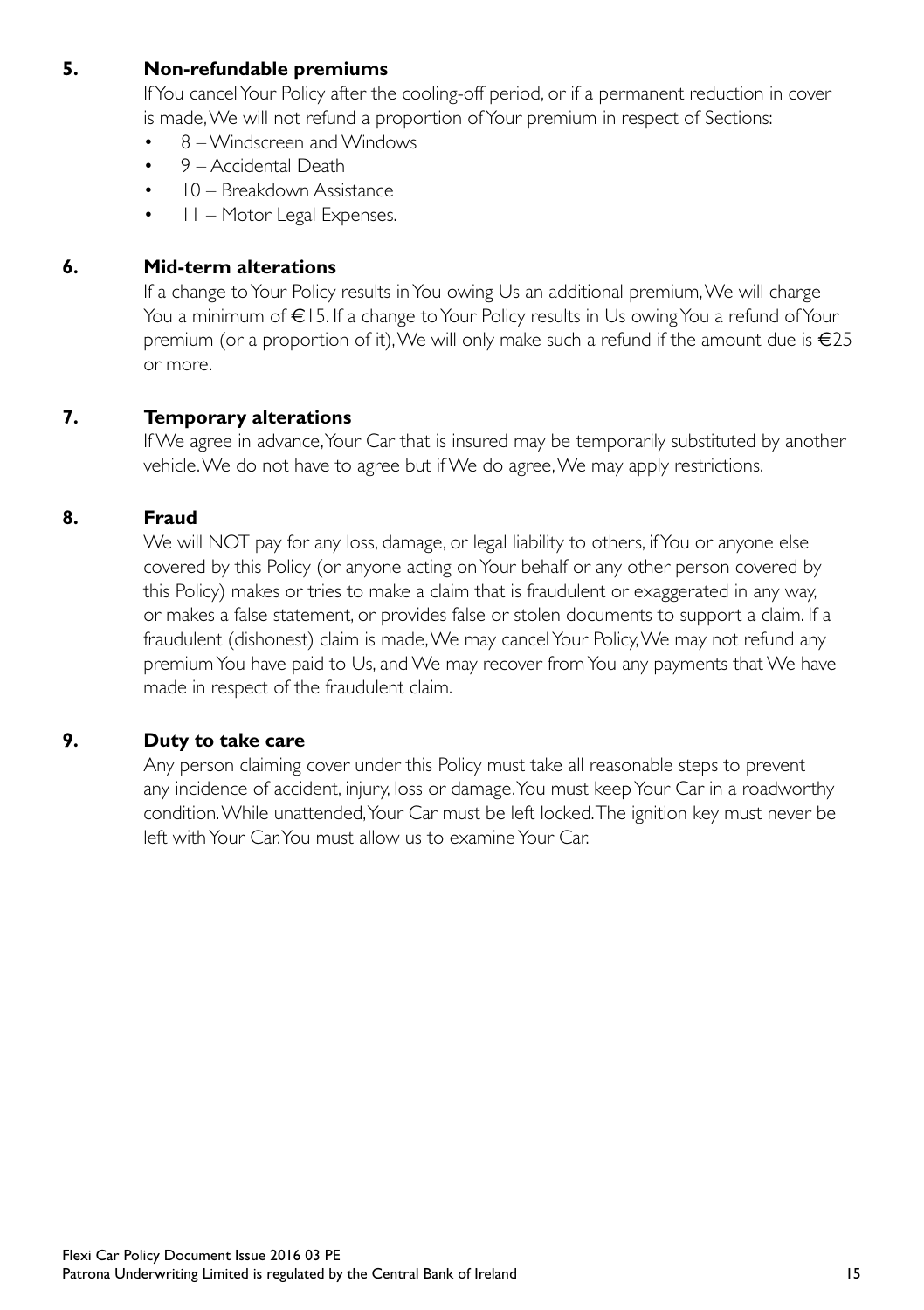### **D: General Exceptions**

- **A.** Except where it is necessary to meet the requirements of Road Traffic legislation, We will NOT pay for:
	- 1. any accident, injury, loss, or damage arising during or as a result of an earthquake;
	- 2. any accident, injury, loss, or damage arising during or as a result of a riot or civil commotion happening anywhere outside the Republic of Ireland, Northern Ireland, Great Britain, the Isle of Man, or the Channel Islands (unless You can prove that the loss, damage, or injury was not caused by that riot or civil commotion);
	- 3. loss or damage directly caused by pressure waves that are a result of aircraft or other flying objects travelling at or above the speed of sound;
	- 4. loss of or damage to any property, or for any indirect or consequential loss or expense, or for any legal liability directly or indirectly caused by, contributed to, or arising from
		- (i) ionising radiation or contamination by radioactivity from any irradiated nuclear fuel or from any nuclear waste from burning nuclear fuel, or
		- (ii) the radioactive, toxic, explosive or other dangerous properties of any explosive nuclear assembly or part of it;
	- 5. any consequence of war, revolution, or a similar event;
	- 6. any consequence of Terrorism, including any action taken to control or prevent an act of Terrorism;
	- 7. any accident, injury, loss or damage, including consequential loss, or any liability of any nature whilst the insured vehicle is in (or on) that part of an aerodrome, airport, airfield, or military base, which is provided for
		- (i) the take-off or landing of aircraft and for the movement of aircraft on the ground, or
		- (ii) aircraft parking (aprons), including associated service roads, refuelling areas, and ground equipment parking areas;
	- 8. loss or damage to an insured vehicle caused by vermin, such as animals or insects that are destructive in their natural behaviour, or considered pests or nuisances, including (but not limited to) rodents, weasels, squirrels, flies, and cockroaches;
	- 9. any liability, loss, damage, cost or expense directly or indirectly caused by, resulting from (or in connection with) losing, altering, damaging, or reducing the availability of a computer system, hardware programme, software, data-information store, microchip, integrated circuit or similar device in computer equipment or non-computer equipment that results from deliberately or negligently transferring (electronically or otherwise) a computer programme that contains any damaging code including computer viruses, worms, logic bombs, or trojan horses.
- **B.** We will NOT pay for:
	- 1. any accident, injury, loss, damage, or legal liability which happens if any vehicle is being driven or used other than as allowed under the terms of the Certificate of Motor Insurance;
	- 2. any liability You have agreed to accept that You would not otherwise have been liable for.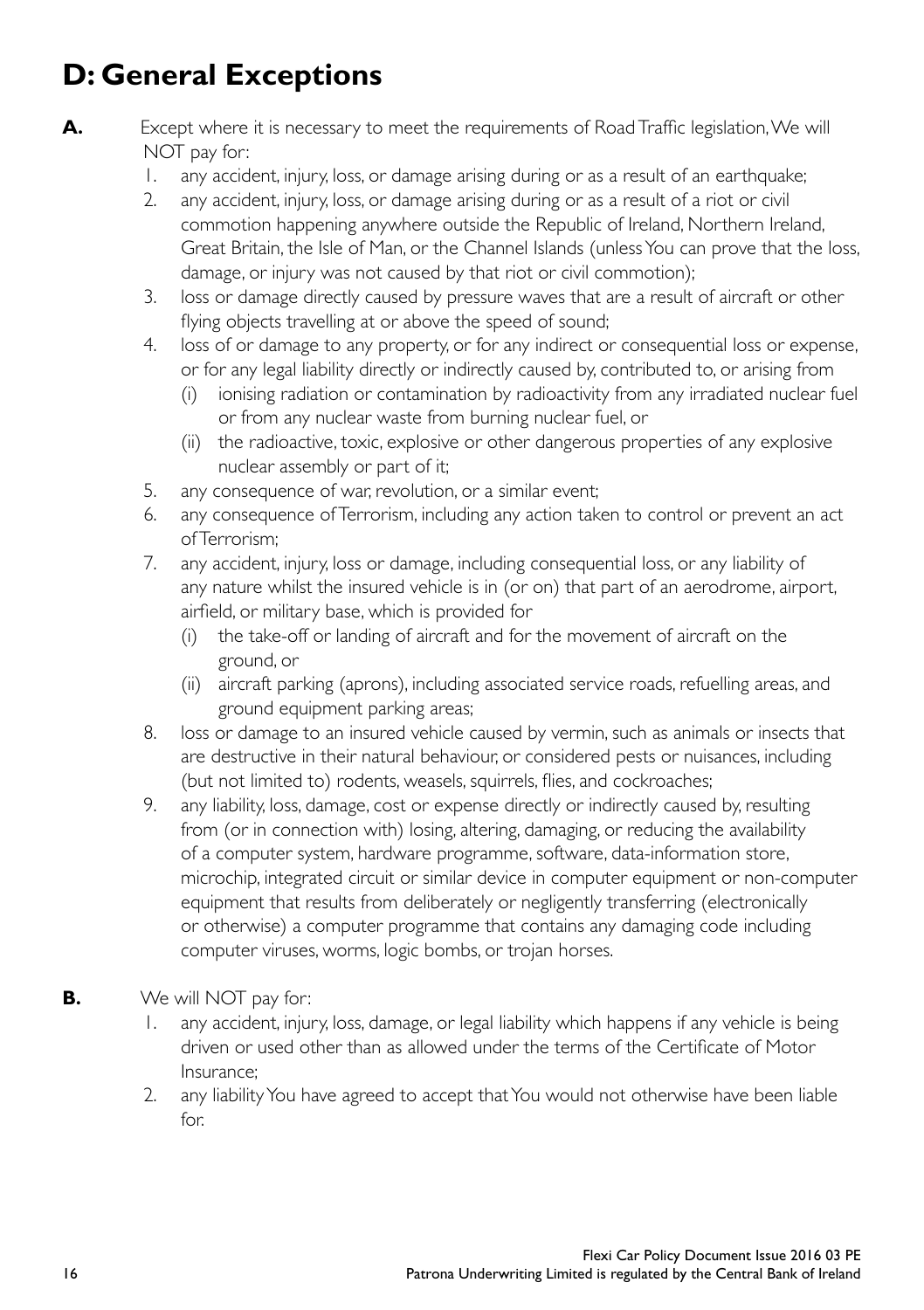### **Section 1: Liability to Others**

#### **What is covered under this Section**

#### **1A Driving Your Car**

We will pay any money that You are liable to pay, or that any person who We have agreed to insure is liable to pay, including legal costs and expenses, in the event of:

- death of or Bodily Injury to other people as a result of an accident involving the use of Your Car, or
- damage to property belonging to other people as a result of an accident involving the use of Your Car. The maximum amount We will pay in respect of damage to property, including related legal costs and expenses, is €30,000,000.

#### **1B Driving other cars**

If Your Schedule and Certificate of Motor Insurance show that You have this cover, We will insure You only for the events described in Section 1A (above) that happen as a result of an accident involving Your use of any other Car that:

- You do not own;
- is not hired to You under a hire-purchase, contract-hire, or other lease agreement;
- is registered in the Republic of Ireland; and
- is being used by You with the owner's permission.

You must meet the conditions of paragraph 5(b) of Your Certificate of Motor Insurance.

#### **1C Compulsory Insurance in the European Union and other countries**

This Policy provides the minimum insurance cover required by law in any country that is a member of the Green Card system. These are countries that are either:

- a member of the European Union (EU), or
- party to an agreement with the EU, to comply with Article 7(2) of the EC Directive on insurance of civil liabilities arising from the use of motor vehicles (number 72/166/ EEC).

There is a list of member countries of the Green Card system at the website of the Motor Insurers' Bureau of the United Kingdom (www.MIB.org.uk). The list changes from time to time. Neither Patrona Underwriting Limited nor the Underwriters providing cover under this Policy have any control over the content of this website.

If the minimum insurance cover required by law in another country is lower than the minimum cover required in Ireland, the minimum cover required in Ireland applies.

#### **1D Trailers**

We will cover any Insured Person under the terms of this Section while they are towing a trailer, if the driver's licence permits it. The trailer must be used in accordance with the vehicle and trailer manufacturers' specifications and instructions.

We will also cover You alone, under the terms of this Section, for any detached trailer You own or that is in Your care, if Your driving licence allows You to tow it.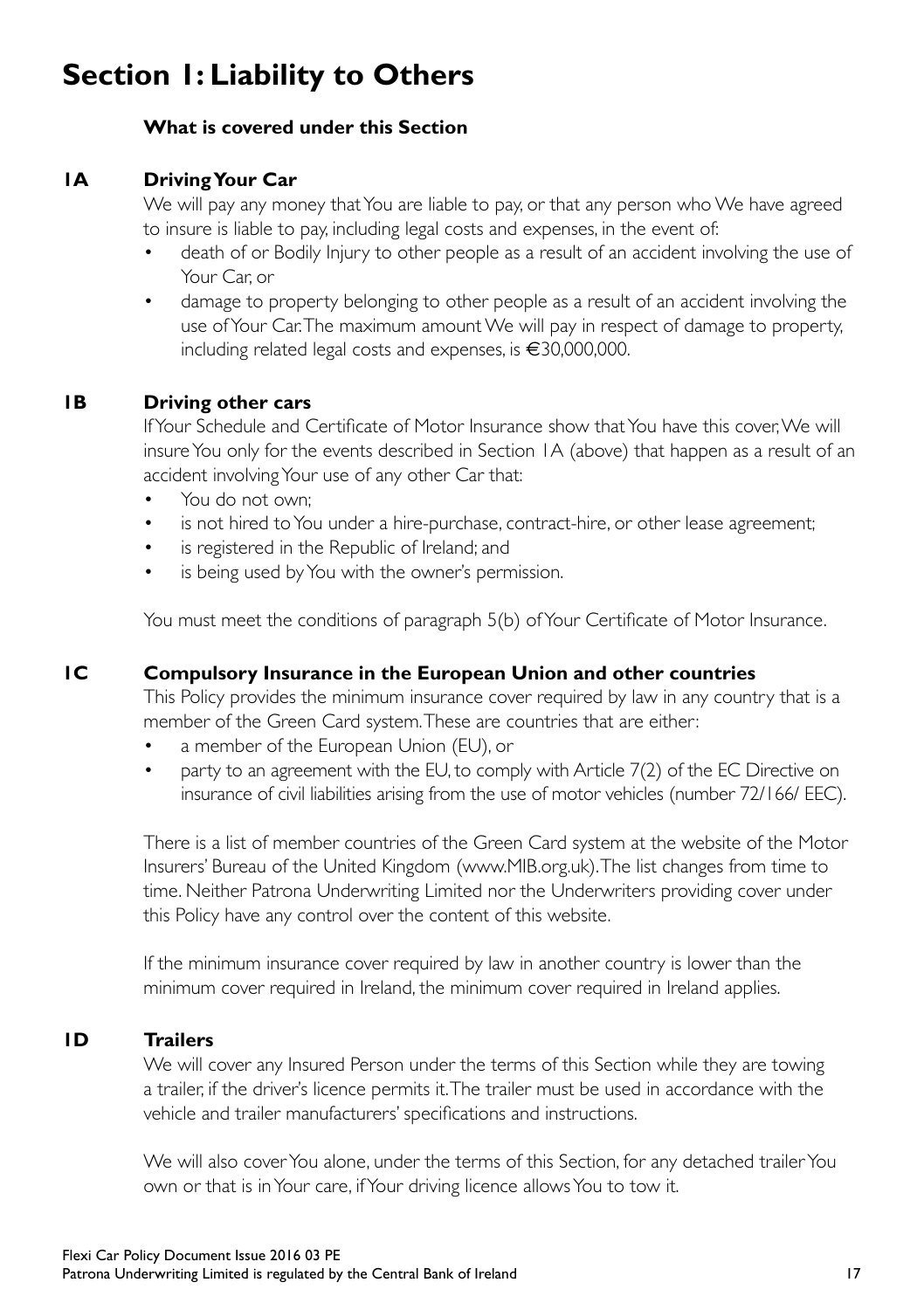#### **1E Use by a member of the motor trade**

If Your Car is being used by a member of the Motor Trade because it needs overhaul, upkeep, or a repair, this Policy covers You alone under the terms of this Section and does not cover the person in the Motor Trade who is using it.

#### **What is NOT covered under this Section**

We will NOT pay for:

- 1. any liability, loss, damage, or expense caused by any driver that is disqualified from driving, has never held a driving licence, or is prevented by law from holding one;
- 2. any liability, loss, damage, or expense caused by any driver who has failed to disclose penalty points or motoring convictions to Us;
- 3. any liability, loss, damage, or expense caused by any driver that does not meet the conditions of their driving licence, including (but not limited to) the requirement to be accompanied by another fully licensed driver;
- 4. the liability of anyone who is insured under another Policy;
- 5. any loss of or damage to property that belongs to (or is with) an Insured Person who is driving any vehicle covered by this Section;
- 6. damage to any vehicle being driven or used by a person claiming cover under this Section;
- 7. any liability that arises because an Insured Person deliberately causes death, injury or damage;
- 8. any liability, loss, damage, or expense, if anyone claiming cover under this Section does not keep to its conditions;
- 9. any liability, loss, damage, or expense caused by any person in the motor trade driving Your Car while it is being repaired or serviced; or
- 10. death of or injury to anyone driving (or in charge of) a vehicle covered by this Section.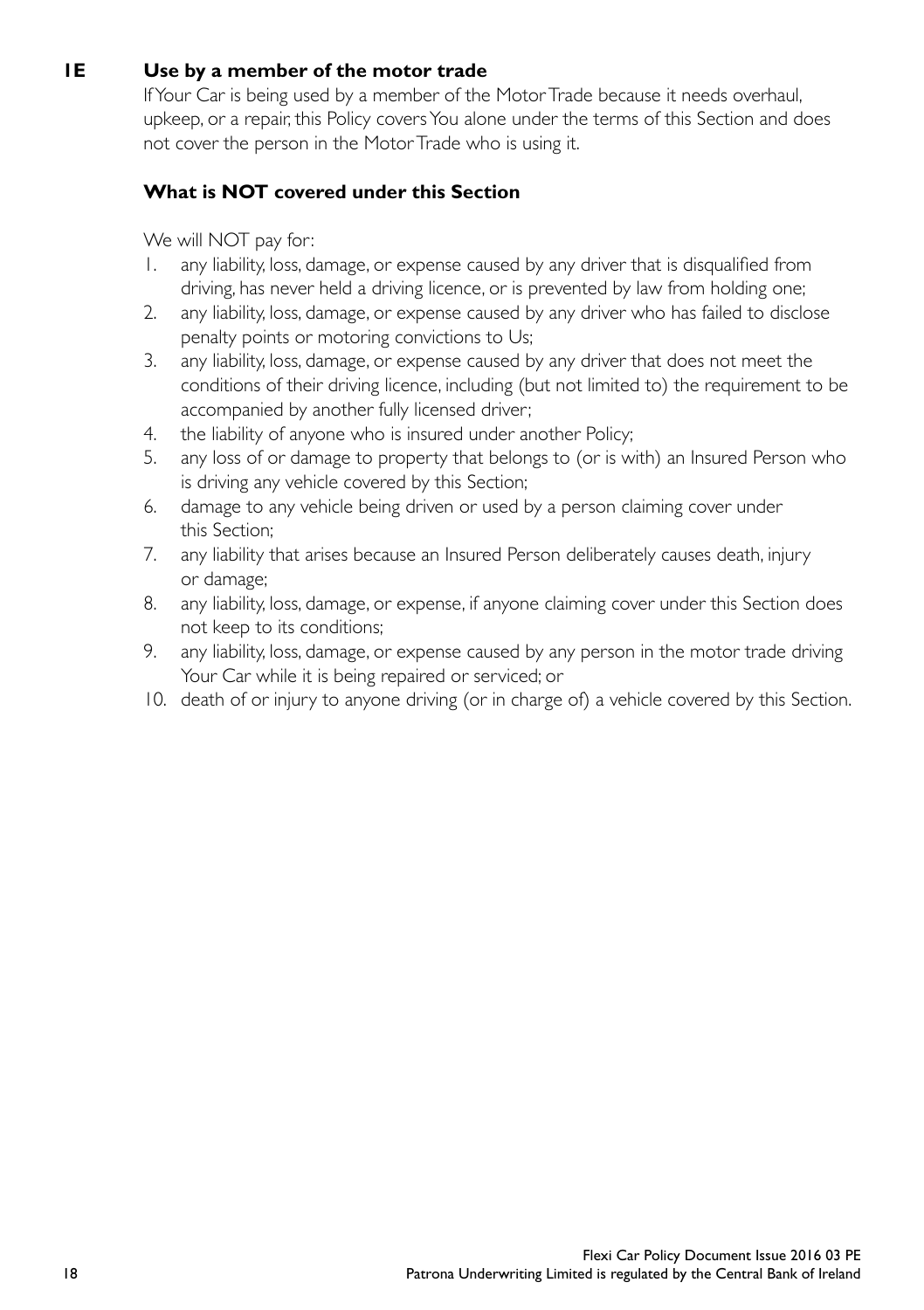### **Section 2: Loss of or Damage to Your Car**

If You have chosen Third Party, Fire and Theft insurance, all of the cover provided by this Section is limited to loss or damage caused by fire, or theft, or attempted theft.

If You have chosen Comprehensive insurance, the cover under this Section includes loss or damage caused by fire, theft, attempted theft, and by malicious or accidental means.

#### *Your Schedule shows which covers, described below, apply to Your Policy.*

#### **What is covered under this Section**

#### **2A Loss of or damage to Your Car**

We will pay for loss of or damage to Your Car, or any part of it or its accessories and spare parts, while it is in any of the territories covered by this Policy, or while being transported by sea (including loading and unloading) between any ports in those territories.

#### **2B Damage to other Cars You drive** *Your Schedule shows whether You have this cover.*

If You have this cover, the term 'Your Car' under the rest of this Section also means a Private Car that You are driving.

We will pay, as if it was Your Car, for damage to any other Private Car that You are driving but do not own, provided:

- A. the Car You are driving is not under a hire-purchase, contract-hire, or lease agreement in Your name;
- B. You are covered to drive it under Section 1 Liability to Others (Third Parties) of this Policy;
- C. it is a Private Car with a market value of not more than €75,000;
- D. it is registered in, and being driven in, Ireland;
- E. You have the owner's permission to drive it;
- F. You are not a limited company, partnership, or similar entity;
- G. Your Car is still in Your possession and in a roadworthy condition; and
- H. You are not using this Section to cover Your driving of a vehicle to secure its release from seizure by any government or public authority.

#### **2C Trailers**

#### *Your Schedule shows whether You have this cover.*

If You have this cover, We will pay to repair or replace a trailer that You own and that You have given Us details of, provided that:

- A. You pay the compulsory Excess of €250, and any additional Excess that applies to Your Policy;
- B. the trailer is in Your custody, care and control;
- C. the trailer is fitted with an operational anti-theft device;
- D. the trailer is not a caravan, mobile home, trailer-tent, boat-trailer, concession trailer, or any trailer that is fitted with machinery or other equipment;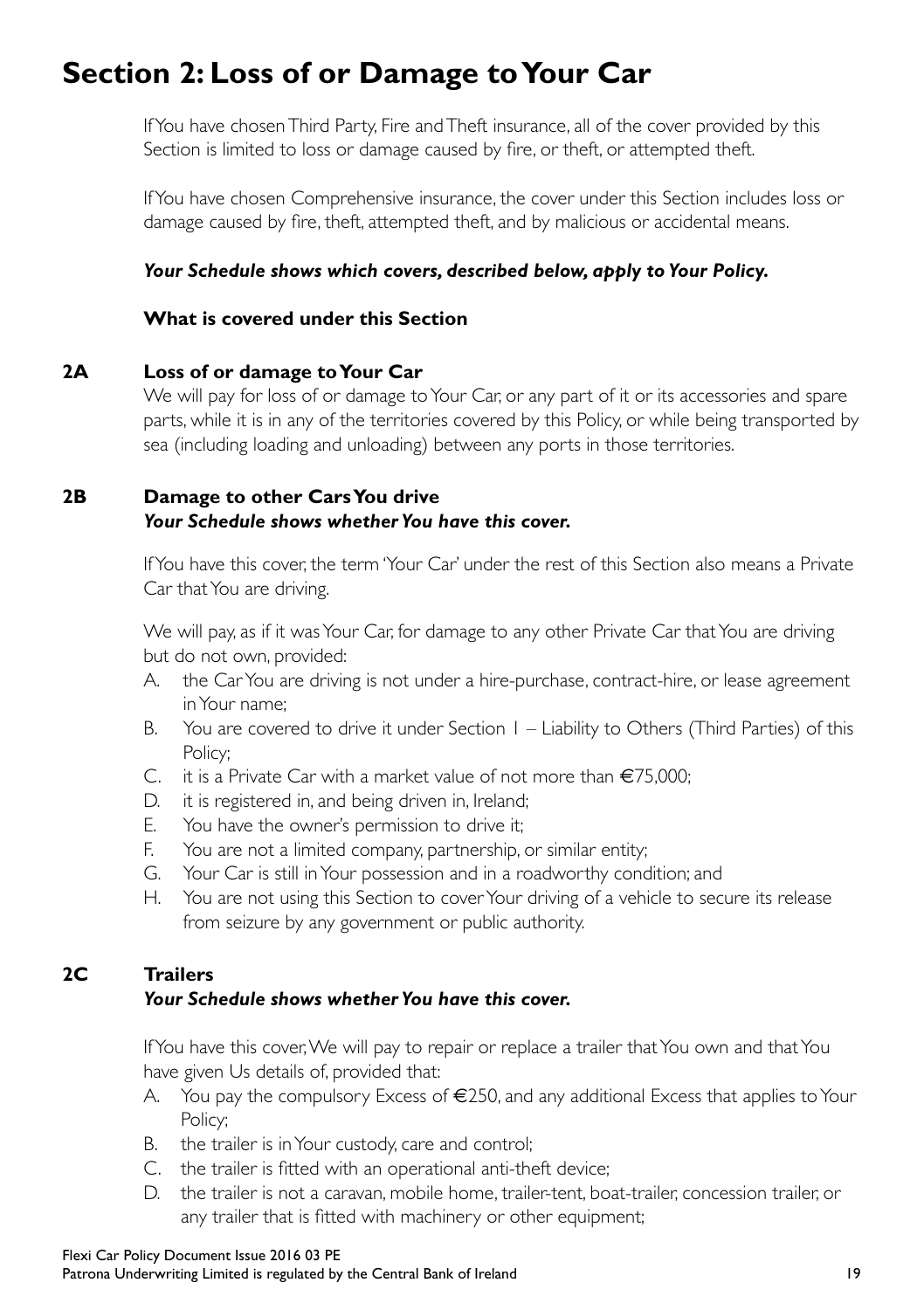- E. the trailer was built by a professional trailer manufacturer; and
- F. if the cover You have chosen is Third Party, Fire and Theft, the cause of the loss or damage is by fire or theft only.

We will not pay for any property carried in (or on) the trailer. The most We will pay to repair or replace Your trailer is €2,500, or the amount You declared as the value of the trailer if this is lower.

#### **2D New Car replacement** *Your Schedule shows whether You have this cover.*

For this cover to apply, You must insure Your Car for its full replacement cost for a period of at least 12 months after first registering it. If You have a valid claim for loss of or damage to Your Car that happens within 12 months of its registration as a new car, We will replace it with a new Car of the same make and model, provided that:

- A. the same make and model of Car is available in Ireland;
- B. You are the original and only owner of Your Car from new;
- C. it is stolen and not recovered, or it is lost or damaged in a single incident, and the cost of the repair, reinstatement or replacement is more than 60% of the current list price in Ireland of Your Car when new; and
- D. Your Car had travelled no more than 20,000 kilometres at the time of the loss or damage.

If a replacement Car of the same make, model and specification is not available, or if Your Car was not supplied as new in the Republic of Ireland, the most We will pay is the higher of:

- the Market Value of Your Car, and its dealer-fitted or factory-fitted accessories and spare parts, at the time of the loss or damage, or
- the manufacturer's retail price of Your Car when You bought it, less 10%.

#### **2E Loss of or damage to Your Car in the European Union and other countries**

This Policy applies for the aggregate period (the combined number of days You were abroad during one or more journeys) shown in Your Schedule, while Your Car is in any country that is a member of the Green Card system. These are countries that are either:

- a member of the European Union (EU), or
- party to an agreement with the EU, to comply with Article 7(2) of the EC Directive on insurance of civil liabilities arising from the use of motor vehicles (number 72/166/ EEC).

There is a list of member countries of the Green Card system at the website of the Motor Insurers' Bureau of the United Kingdom (www.MIB.org.uk). The list changes from time to time. Neither Patrona Underwriting Limited nor the Underwriters giving cover under this Policy have any control over the content of this website.

#### **2F Courtesy car** *Your Schedule shows whether You have this cover.*

If You have this cover, We will provide You with a free courtesy Private Car (Class A rental vehicle or equivalent), up to the maximum number of days shown in Your Schedule, while Your Car is at an Approved Repairer, or is being treated as a total loss (written off), and so is not being repaired. This cover only applies if You use an Approved Repairer.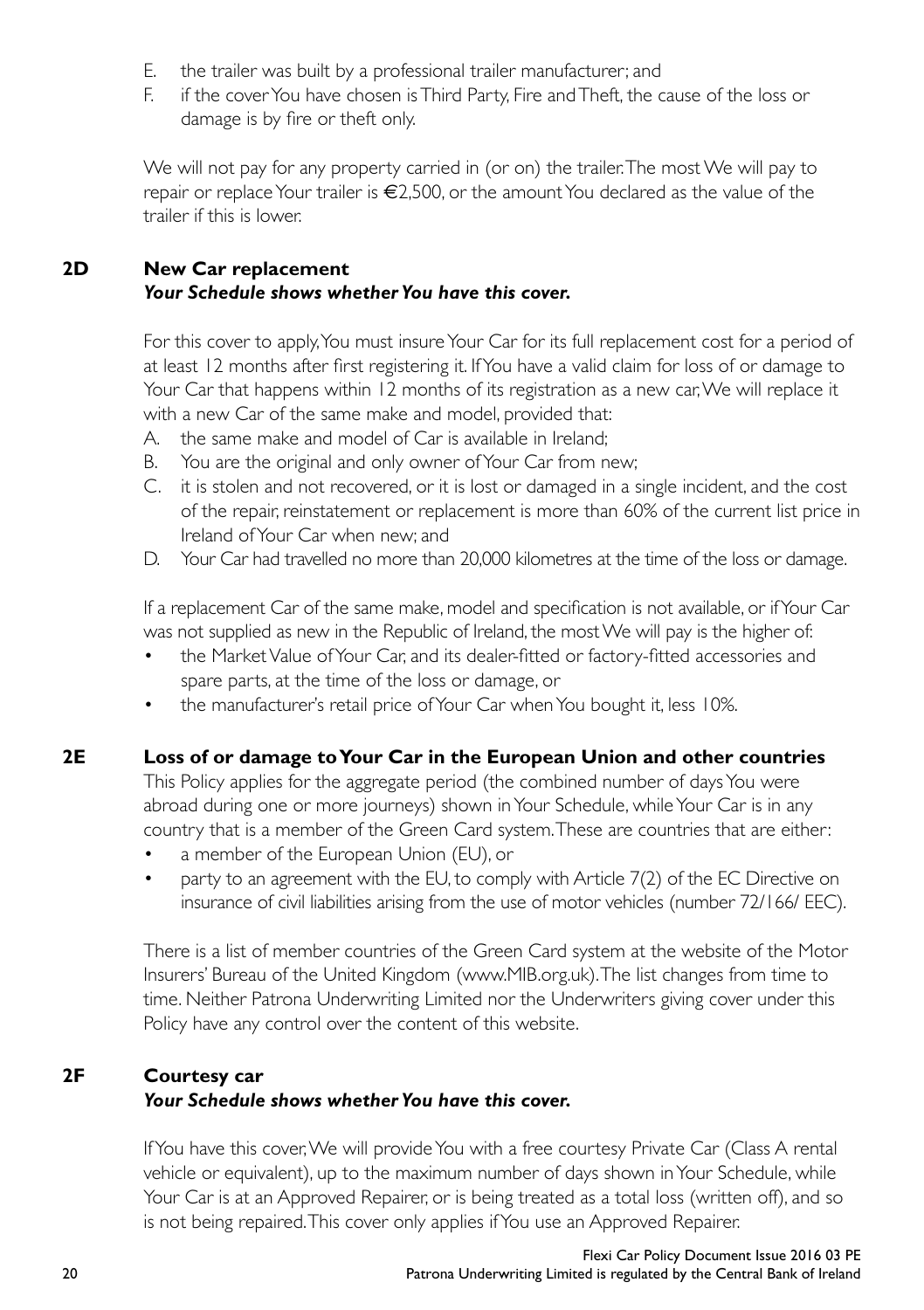#### **2G Towing and storage charges**

If You ask Us first, We will pay the reasonable cost of protecting Your Car by arranging to take it to the nearest Approved Repairer, or another safe place, if You cannot drive it after an accident or attempted theft. We will not pay the cost of transporting Your Car anywhere outside Ireland, unless We have agreed to do so before such costs are incurred. We may arrange a safe place to keep Your Car for up to 4 days while it is waiting to be repaired or otherwise dealt with.

#### **What is NOT covered under this Section**

We will NOT pay:

- 1. for the Policy Excesses as stated in Your Policy document or Schedule;
- 2. for loss in value, wear and tear, or mechanical, electrical, or electronic breakdown;
- 3. for damage to tyres caused by braking, punctures, cuts, or bursts;
- 4. for loss of use;
- 5. more than the lower of either
	- (i) the current Market Value of Your Car at the time of the loss or damage, or
	- (ii) the most recent value of Your Car that You gave Us as shown in Your Schedule
- 6. more than the lower of either
	- (i) €650, or
	- (ii) 5% of the most recent value You gave Us for Your Car as shown in Your Schedule, for loss of or damage to any audio or audio-visual system, equipment, or component that is not part of the standard specification for Your Car or did not come with Your Car when new;
- 7. for any performance-enhancing, handling, or cosmetic modifications, unless they form part of the manufacturer's standard specification, or We have agreed to cover them;
- 8. for any more than Our share for loss or damage if, at the time of a claim, there is any other Policy covering the loss or damage;
- 9. for loss or damage caused while an Insured Person is illegally driving under the influence of alcohol or drugs, whether they have been prosecuted or not;
- 10. for any reduction in Your Car's value because it has been repaired;
- 11. for the cost of hiring another Car;
- 12. for loss or damage caused by theft or attempted theft of Your Car by a member of Your family, Your household, an employee, or a work colleague, unless You notify Gardai or local police of the theft (or attempted theft) and can prove that You have done so;
- 13. for loss of or damage to Your Car's navigation system, or other computer or electronically controlled equipment, caused by it failing to recognise any date as the true calendar date;
- 14. for loss or damage caused by theft or attempted theft if the keys (or keyless entry system) are left unsecured, or left in (or on) Your Car while it is unattended;
- 15. for loss or damage from using Your Car in a race, rally, competition or trial, or on any race track, circuit, or other prepared course;
- 16. for loss or damage as a result of using the wrong type of fuel, or of using substandard, contaminated, or insufficient fuel, lubricant, or other parts;
- 17. for the extra cost of parts or accessories, and the additional cost of importing them, from outside the European Union;
- 18. for indirect loss, such as travel costs or loss of earnings;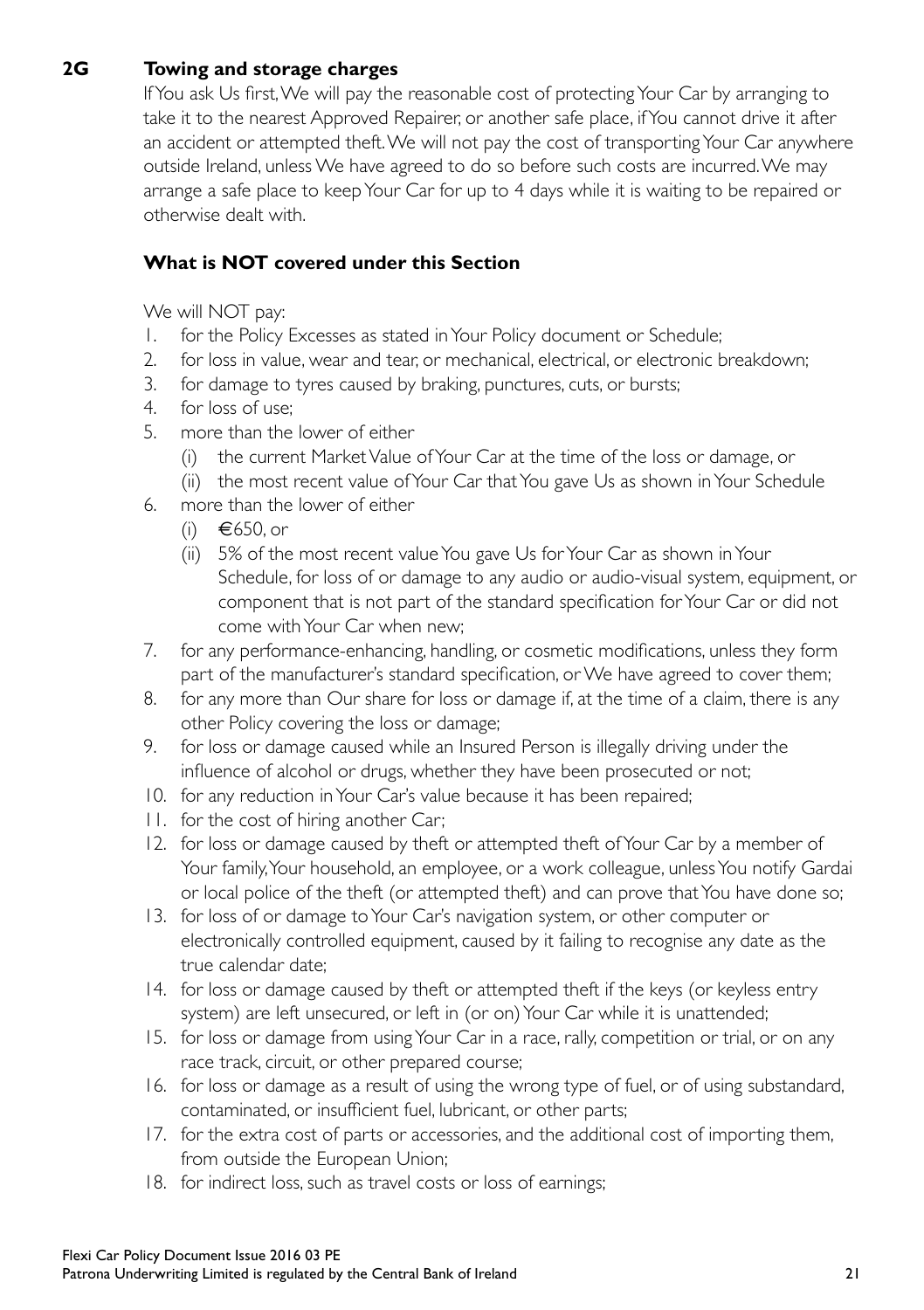- 19. any liability, loss, damage, or expense caused by any driver that is disqualified from driving, has never held a driving licence, or is prevented by law from holding one;
- 20. any liability, loss, damage, or expense caused by any driver who has failed to disclose penalty points or motoring convictions to Us;
- 21. any liability, loss, damage, or expense caused by any driver that does not meet the conditions of their driving licence, including (but not limited to) the requirement to be accompanied by another fully licensed driver;
- 22. more than €60,000 for loss or damage caused by theft or attempted theft, unless Your Car is fitted with an operational Tracking Device;
- 23. for any loss or damage if You do not immediately report the theft of Your Car to the Gardai or local police, and to the monitoring service if Your Car is fitted with any monitored security device including a Tracking Device;
- 24. for loss or damage costing more than  $\epsilon$ 75,000, unless We have agreed to provide cover for a higher amount;
- 25. for loss caused by deception by a supposed purchaser and / or their agent(s); or
- 26. for additional loss or damage caused by moving or recovering Your Car after it was damaged.

#### **Excesses**

An Excess is the amount You must first pay towards the cost of any claim, before We will pay anything. For any claim under this Section the Excess will be:

- the amount shown in Your Schedule as the standard Excess PLUS
- the amount of additional Excess shown in Your Schedule PLUS
- €400 if the driver of Your Car is aged 24 or under, aged 80 or over, or does not hold a full driving licence PLUS
- €250 if You do not use one of Our Approved Repairers to repair Your Car

#### **How We deal with and pay claims under this Section**

#### **Repairing Your Car**

- A. Unless We are treating Your Car as a total loss (a write-off), We can choose to:
	- (i) pay You an amount to repair it;
	- (ii) pay a repairer to repair it;
	- (iii) pay an amount to the owner, if that is not You, or to the owner described in a hirepurchase or contract-hire agreement; or
	- (iv) replace Your Car, or any part or accessory from it.
- B. The most We will pay is the lesser amount of either:
	- (i) the Market Value of Your Car, less the Excess, and less the value of any remains of Your Car;
	- (ii) the amount which You insured Your Car for, less the Excess, and less the value of any remains of it; or
	- (iii) the cost of repairing Your Car, less the Excess.
- C. If any lost or damaged part or accessory is no longer available, the most We will pay is:
	- (i) the cost shown in the manufacturer's last price list, and
	- (ii) the reasonable cost of fitting.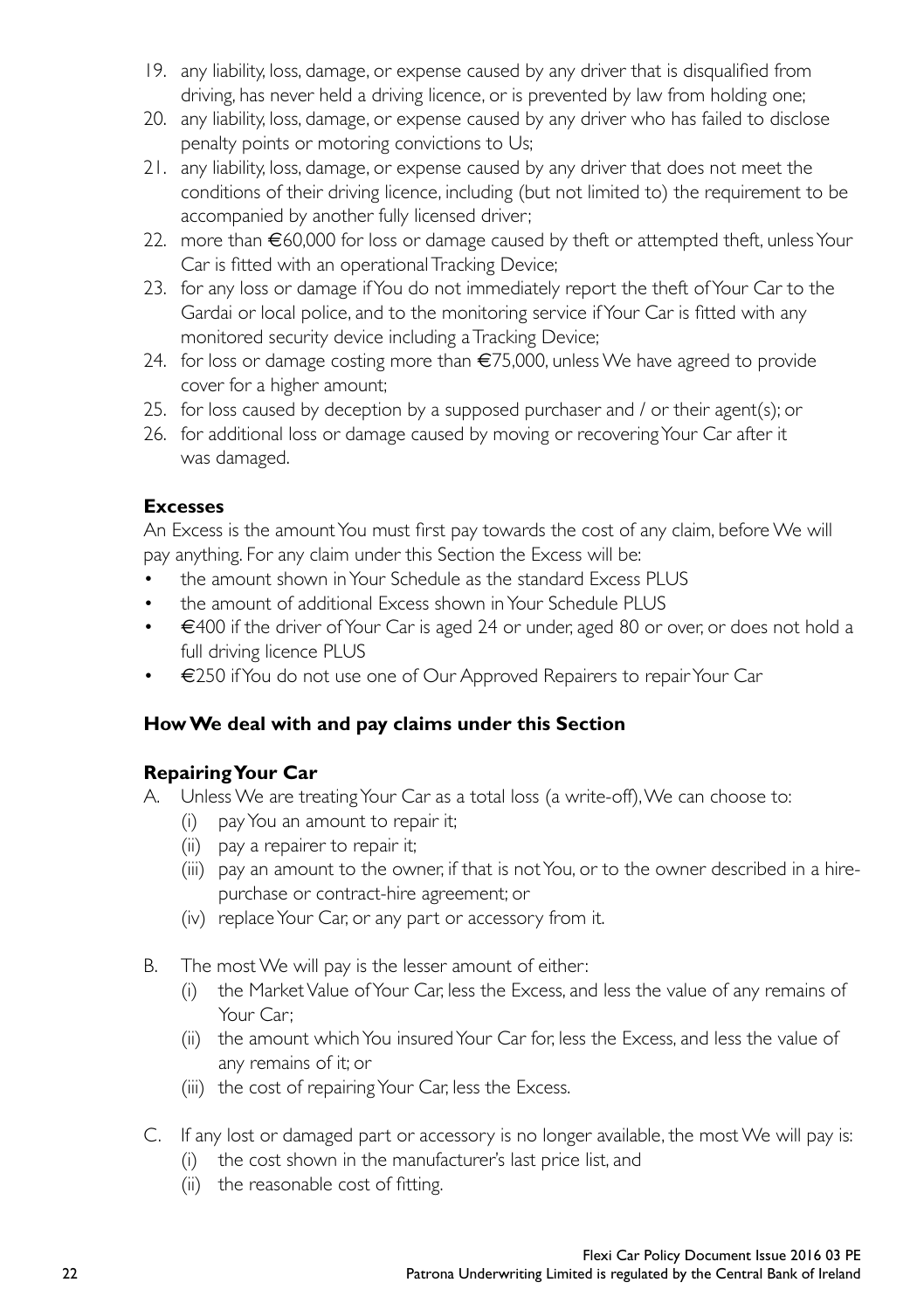#### **Writing-off Your Car**

- A. If We are treating Your Car as a total loss (writing-off Your Car), We can choose to:
	- (i) give You an amount to replace Your Car;
	- (ii) pay an amount to the owner, if that is not You, or to the owner described in a hirepurchase or contract-hire agreement; or
	- (iii) replace Your Car.
- B. The most We will pay if We are writing-off Your Car will be the lesser of either:
	- (i) the Market Value of Your Car, less the Excess, and less the value of any remains of it, or
	- (ii) the amount You insured Your Car for, less the Excess, and less the value of any remains of it.
- C. Before We pay Your claim, You must send Us:
	- (i) Your Certificate of Motor Insurance;
	- (ii) Your insurance disc;
	- (iii) the vehicle registration document;
	- (iv) any certificate of roadworthiness, such as a National Car Test certificate (NCT), if Your Car is required to have one by law;
	- (v) the Car keys; and
	- (vi) any documents We ask for.

The remains of Your Car will still be Your property, unless We choose to keep them. We do not have to choose this option. The value, if any, of the remains of Your Car will be deducted from the money We are due to pay You.

#### **Settling claims for theft**

We will treat Your Car as stolen if it has not been found 28 days after You report the theft to Us. It must be still missing when We pay Your claim. You must report the theft to the Gardai or local police as soon as it is discovered, and provide Us with Your Car keys and all the documentation We ask for when You make Your claim. If Your Car is stolen and You later get it back, or discover where it is, You must tell Us immediately. If Your Car is fitted with a Tracking Device with a monitoring service, You must also inform that monitoring service immediately.

If Your Car has not been found after 28 days, We will treat it as a total loss (a write-off).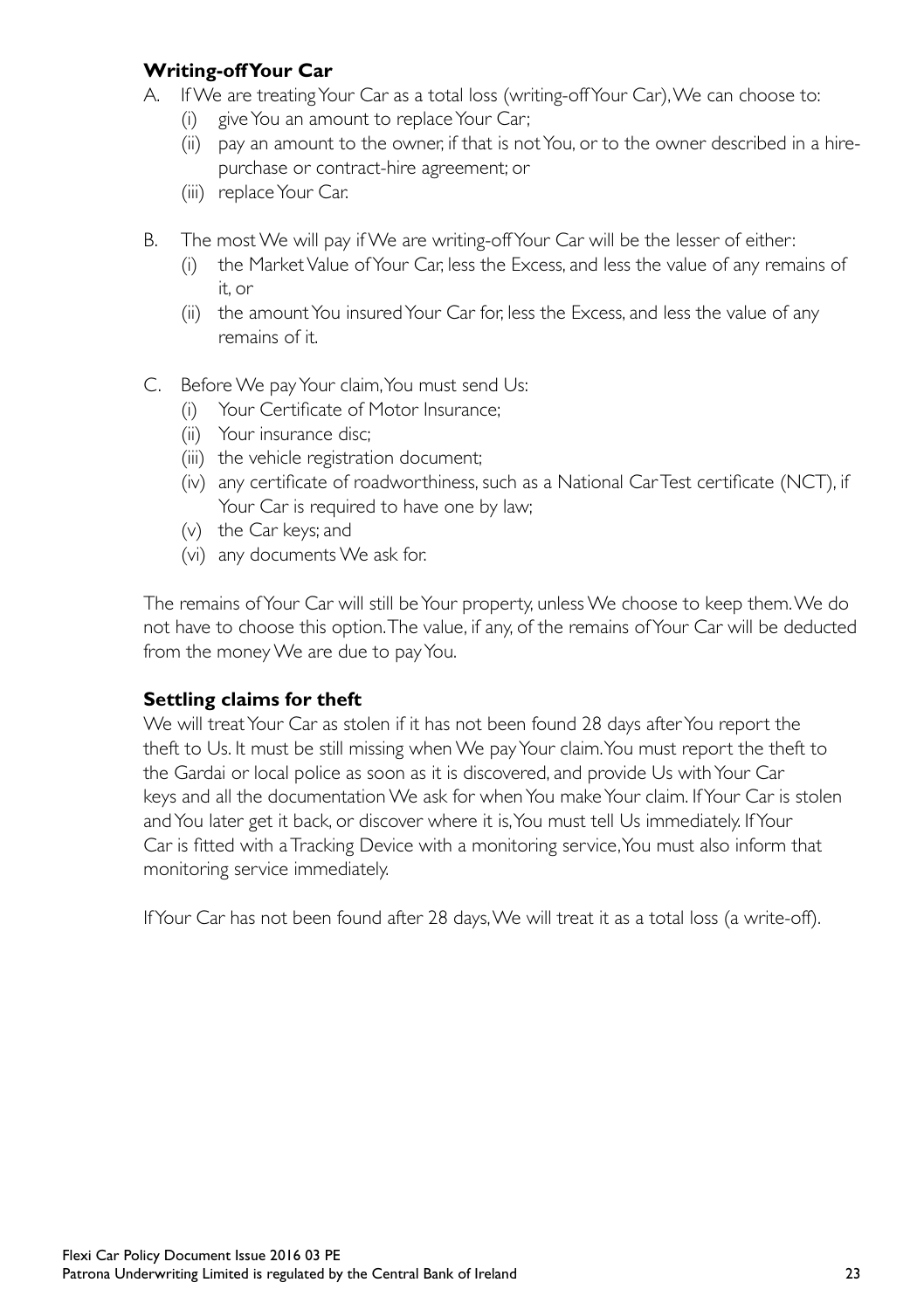### **Section 3: No Claims Discount**

#### **No Claims Discount (NCD)**

You may have been given a No Claims Discount. Provided there are no claims that could affect it, Your No Claims Discount will increase each year, up to the maximum discount We allow.

If You insure more than one Car with Us, You earn the No Claims Discount on each Car separately.

We will not discount any premiums for cover under Sections 8 – Windscreen and Windows, Section 9 – Accidental Death, Section 10 – Breakdown Assistance, and Section 11 – Motor Legal Expenses.

Any payment We make for fire or theft under Section 2 – Loss of or Damage to Your Car, or windscreen claims under Section 8 – Windscreen and Windows, will not affect Your No Claims Discount.

If You make a claim, Your No Claims Discount will be reduced to zero at the next renewal unless You have a Policy with one of Our No Claim Discount Protection options (see below).

#### **Our uninsured driver promise**

If You make a claim for damage to Your Car that is the result of an accident that is not Your fault, and the driver of the other vehicle involved is not insured, You will not lose Your No Claims Discount. The costs may be recoverable from the Motor Insurers' Bureau of Ireland (MIBI).

The driver of the uninsured vehicle must be identified, and You must provide Us with their name and the registration number, make and model of the vehicle that hit You, as far as You know. You must also assist Us in establishing who is responsible by providing the names, addresses, and any other details of any witnesses to the incident that You know about.

#### **A Fully Protected No Claims Discount** *Your Schedule shows whether You have this cover.*

If You have this cover, and if there are up to 2 claims in a consecutive 3-year period, Your existing No Claims Discount years allowed will not change.

If there is a third claim in a consecutive 3-year period, the No Claims Discount years allowed will be reduced to zero.

While the number of No Claim Discount years allowed will not change, the percentage discount that each year represents may change and Your premium may still increase following such claims.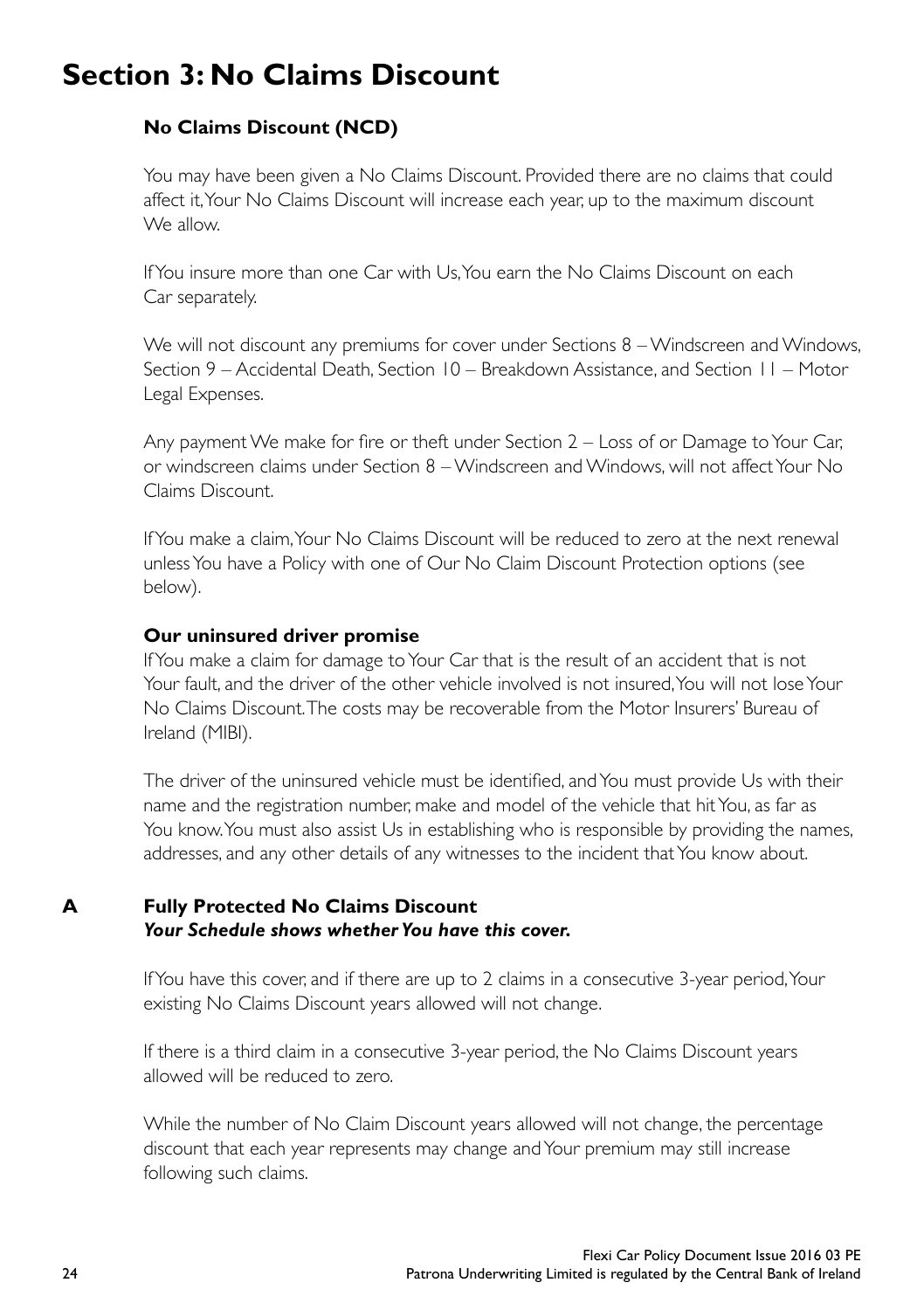#### **B Step Back No Claims Discount** *Your Schedule shows whether You have this cover.*

If You have this cover and a claim arises during any Period of Insurance, Your entitlement to a No Claims Discount will be reduced as shown in the table below.

| No Claims Discount years at the<br>time of a claim | <b>Step Back No Claims Discount years</b><br>allowed at the next renewal |
|----------------------------------------------------|--------------------------------------------------------------------------|
| 5 years or more                                    | 3 years                                                                  |
| 4 years                                            | 2 years                                                                  |
| 3 years                                            | year                                                                     |
| 2 or less years                                    | 0 years                                                                  |

While the number of No Claim Discount years allowed will be reduced, the percentage discount that each year represents may change and Your premium may still increase following such claims.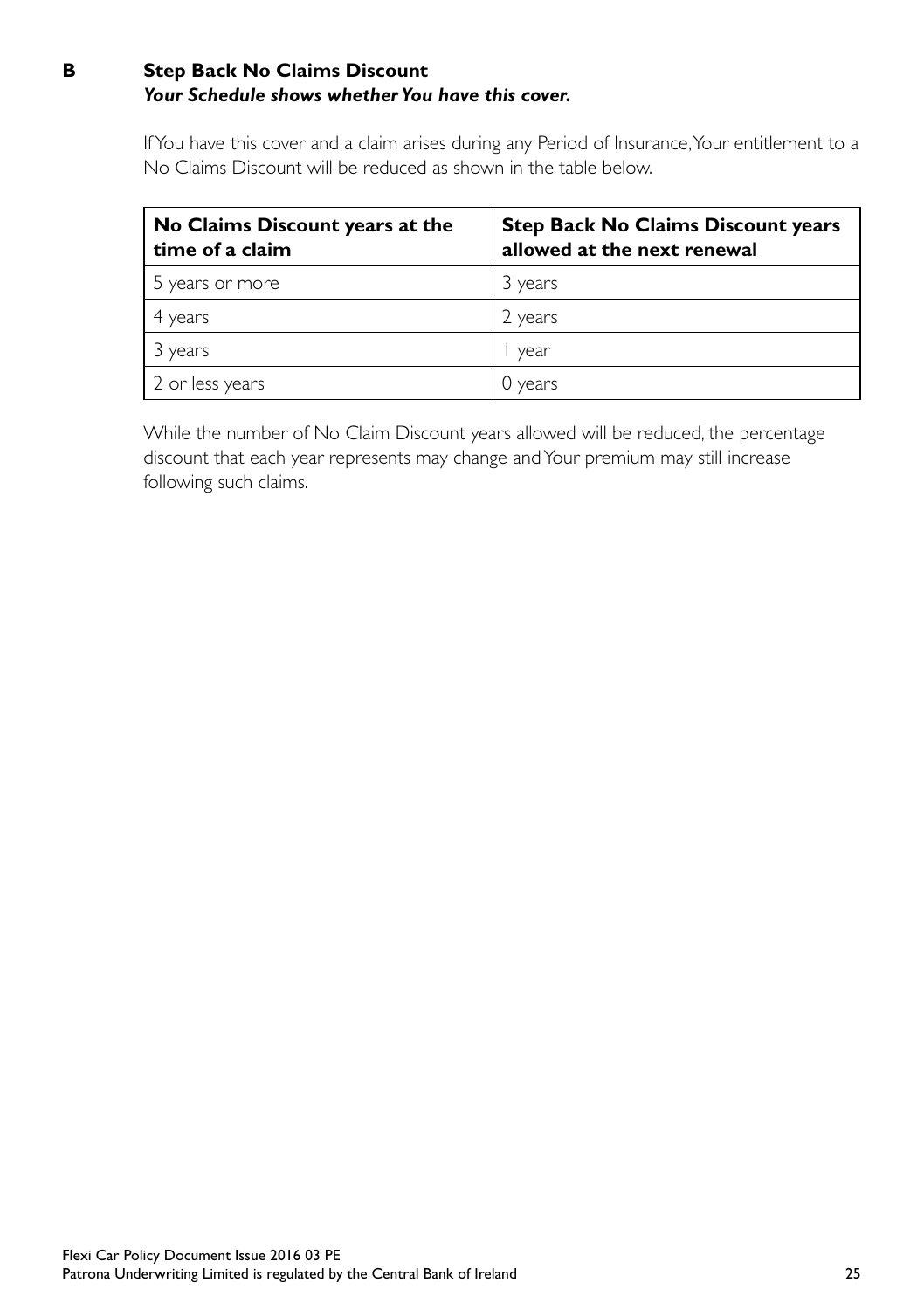### **Section 4: Medical Expenses**

#### *Your Schedule shows whether You have this cover.*

If You have this cover, We will pay medical expenses up to the amount shown in Your Schedule in respect of each person injured if Your Car is involved in an accident, provided there is no cover in force under another Policy.

### **Section 5: Personal Belongings**

#### *Your Schedule shows whether You have this cover.*

#### **What is covered under this Section**

If You have this cover, We will pay up to the limit shown in Your Schedule for loss of or damage to clothes and personal belongings that You own or are looking after.

#### **What is NOT covered under this Section**

We will NOT pay for:

- 1. money, stamps, tickets, documents, securities (financial certificates such as shares and bonds), furs or jewellery;
- 2. tools, equipment, goods or samples, carried in connection with any trade or business;
- 3. property insured with another insurance Policy;
- 4. theft of personal belongings if carried in an open-top or convertible Car, unless they are kept in the locked boot while the vehicle is unattended;
- 5. mobile telephones, computer equipment, and hand-held electronic devices;
- 6. satellite navigational equipment, unless fitted by the manufacturer or authorised dealer as original equipment for the vehicle; or
- 7. any item that is more specifically covered under any other Policy of insurance.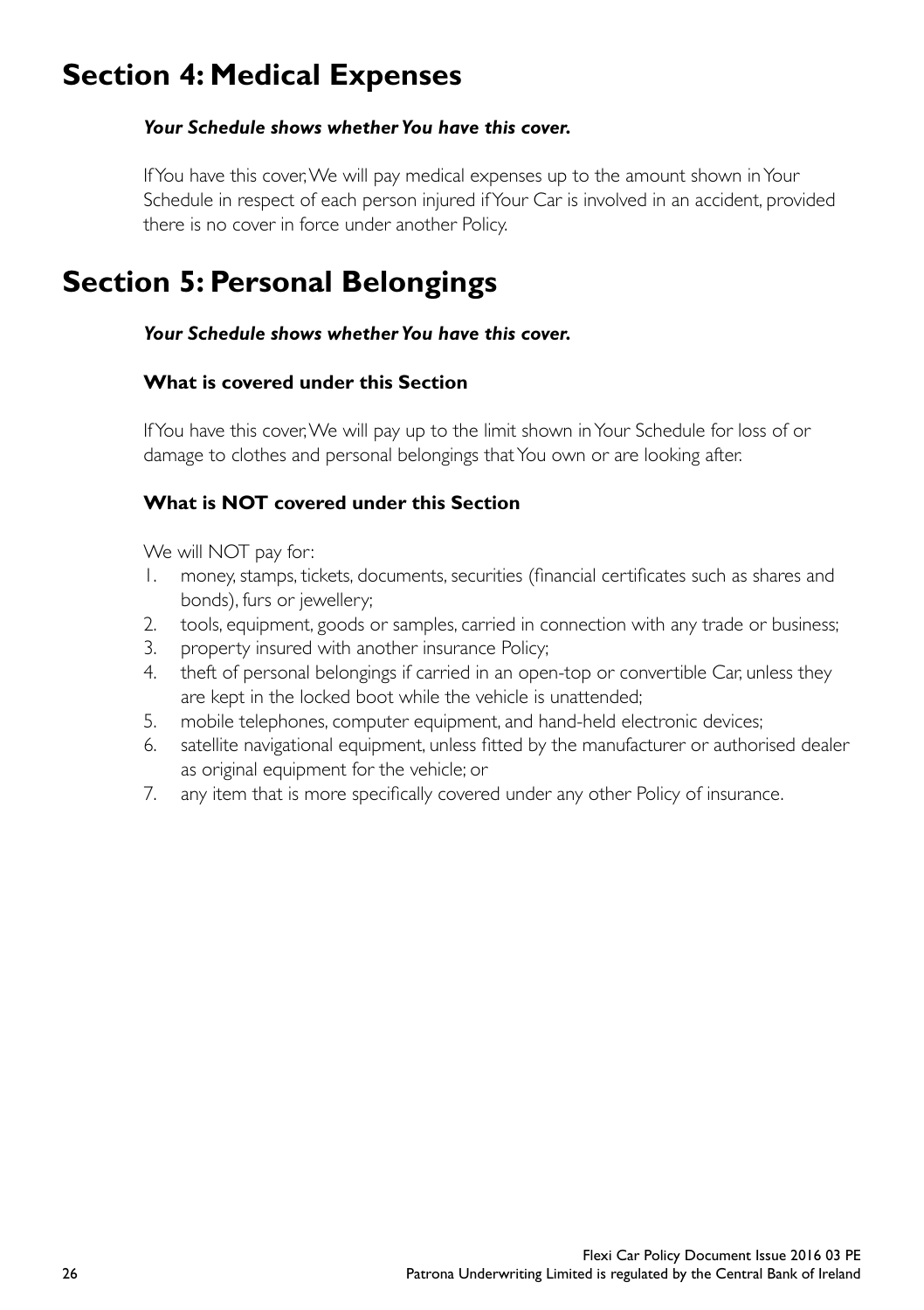### **Section 6: Replacement Locks**

#### *Your Schedule shows whether You have this cover.*

#### **What is covered under this Section**

If the keys of Your Car are lost or stolen, We will pay up to the amount shown in Your Schedule

- to replace the keys, and
- if the keys could be in the possession of a person who knows where You keep Your Car, to replace or re-code locks and alarms.

#### **What is NOT covered under this Section**

We will NOT pay:

- 1. if the keys are stolen by deception or fraud or taken by a member of Your household;
- 2. if the keys are recovered before locks or alarms are replaced;
- 3. if You do not report the loss or theft immediately to the Gardai or local police or cannot prove to Us that You have done so; or
- 4. to replace locks or alarms, unless Your key or transmitter could be in the possession of a person who knows where You keep Your Car.

We will not apply a Policy Excess and Your No Claims Discount will not be affected if You claim under this Section.

### **Section 7: Fire Brigade Charges**

#### *Your Schedule shows whether You have this cover.*

#### **What is covered under this Section**

If You have this cover, We will pay up to the amount shown in Your Schedule if You are liable to pay charges made by a fire authority to:

- A. control or put out a fire in (or on) Your Car, providing You are also making a valid claim under Section 2 – Loss of or Damage to Your Car of this Policy for the same incident, and / or
- B. remove the driver or Passengers from Your Car using cutting equipment.

We will not apply a Policy Excess and Your No Claims Discount will not be affected if You claim under this Section.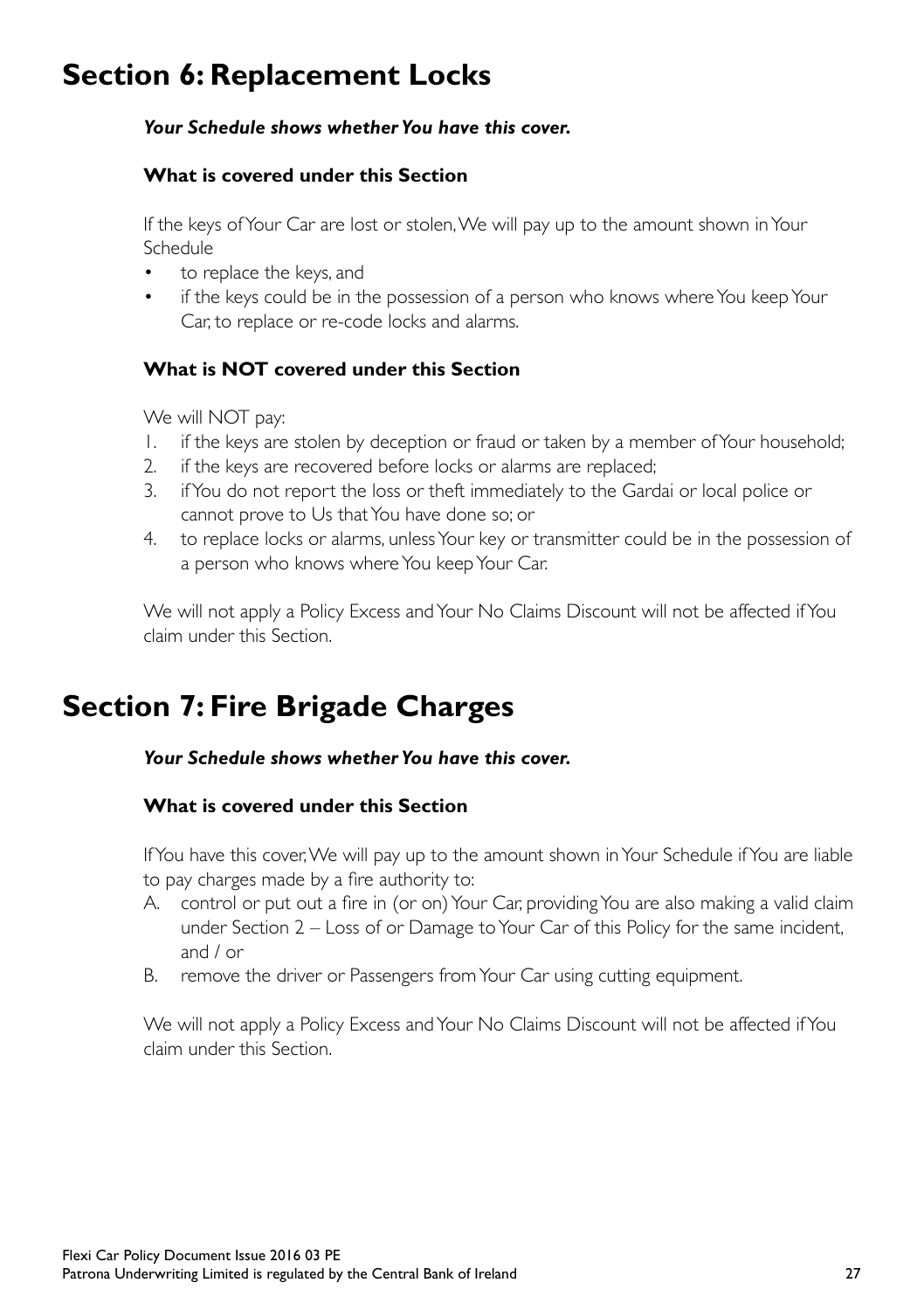### **Section 8: Windscreen and Windows**

*Your Schedule shows whether You have this cover.*

**We operate an Approved Windscreen Supplier through Allglass Windscreens Nationwide Ltd (Allglass). If You want to make a claim under this Section, You must use Allglass to repair or replace Your windscreen or window glass.**

All claims must be verified before any repair or replacement work is undertaken. If You wish to make a claim, please telephone: Republic of Ireland: 1890 809 804 Outside Republic of Ireland: +353 (0)1 882 5799

#### **What is covered under this Section**

If You have this cover, We will pay up to the amount shown in Your Schedule to repair or replace a chipped, cracked, or broken windscreen or window glass in Your Car, provided that You use Our Approved Windscreen Supplier (Allglass).

#### **What is NOT covered under this Section**

We will NOT pay for:

- 1. more than €500 in total for windscreen / window breakage claims during any Period of Insurance;
- 2. more than 2 windscreen / window breakage claims during any Period of Insurance;
- 3. an Excess of  $\epsilon$ 25, if You choose to replace a windscreen or window when Allglass recommends that it is repaired;
- 4. damaged or broken glass in sunroofs, panoramic sunroofs, moonroofs, wraparound glass, glass forming part of a body panel (such as glass covering the engine compartment), or continuous glass panels, mirror glass, lights, lenses, or internal glass;
- 5. damage to the mechanical or electrical window-winding mechanism;
- 6. damage caused by wear, tear or negligence;
- 7. damage caused by Your own deliberate actions;
- 8. the extra cost of replacing glass that is not in accordance with the manufacturer's specification for Your Car;
- 9. any extra cost of glass, including the cost of importing it from outside the European Union;
- 10. glass or perspex that is an integral part of a removable canopy or hood;
- 11. any amount over the value of the broken glass;
- 12. any more than the Market Value of Your Car, or the amount You insured it for if less; or
- 13. any breakage or repair You notify Us about more than 90 days after it happened.

*Even if You do not have cover under this Section, You are entitled to a 20% discount (correct at time of printing) from Allglass for windscreens, window glass, and repairs to glass. You can get this by calling Patrona Windscreen Assist on the number given above and quoting Your current Patrona Insurance Policy number.*

A claim made under this Section will not affect Your No Claims Discount.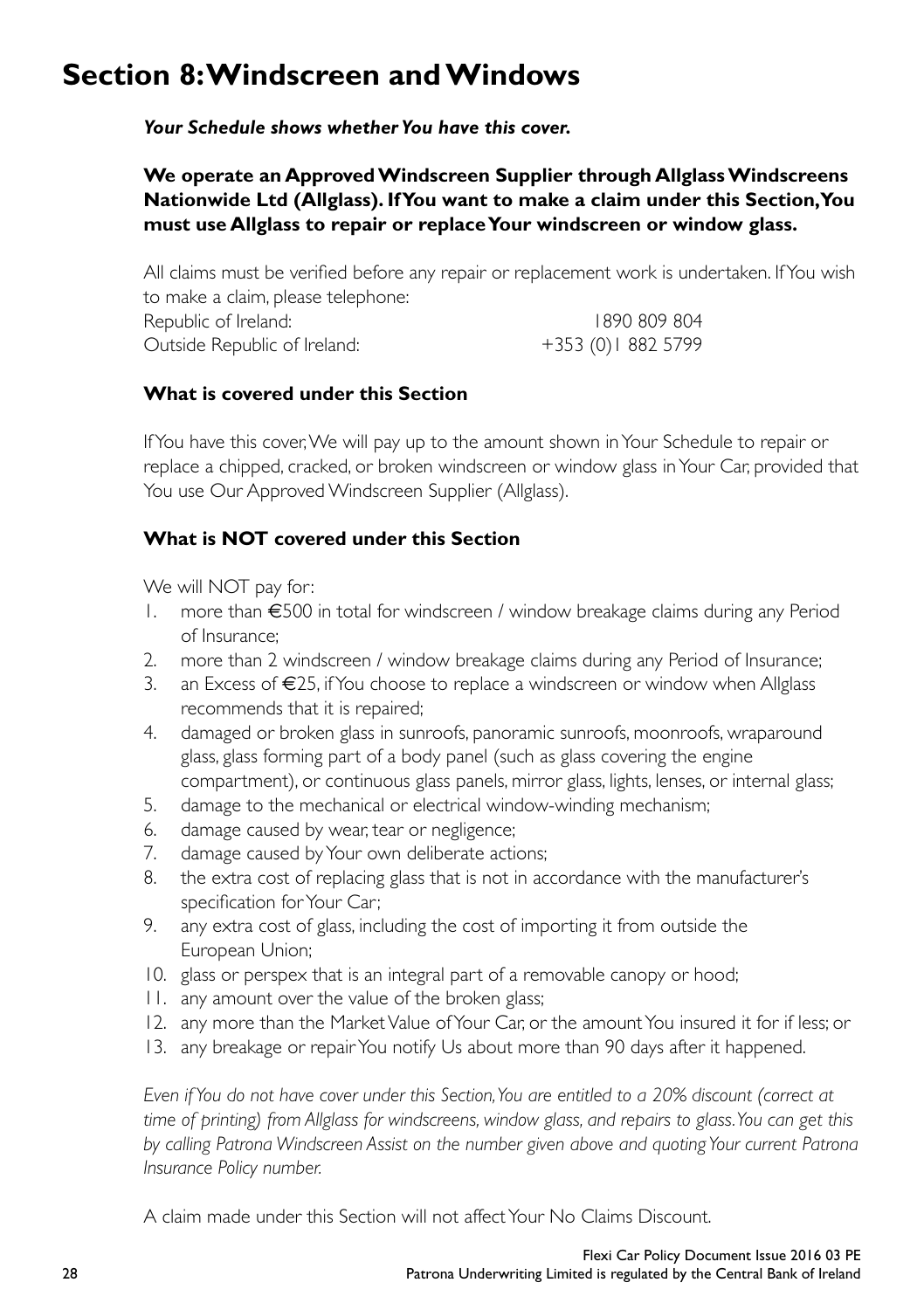### **Section 9: Accidental Death**

#### *Your Schedule shows whether You have this cover.*

#### **Definitions within Section 9 – Accidental Death**

Words shown in bold type in the table below have the meaning given to them below wherever they may appear in this Section only.

| <b>Accident</b>                      | A sudden, unexpected, unusual, specific event which occurs at an<br>identifiable time and place during the Period of Insurance.                                                                                                                                                                                                                                                                                                                          |
|--------------------------------------|----------------------------------------------------------------------------------------------------------------------------------------------------------------------------------------------------------------------------------------------------------------------------------------------------------------------------------------------------------------------------------------------------------------------------------------------------------|
| Death                                | Death resulting solely and independently of any other cause, from<br>an identifiable physical injury caused by an Accident involving an<br>Insured Vehicle occurring within 12 months of the date of the<br>Accident.                                                                                                                                                                                                                                    |
| <b>Insured Person</b>                | The person named as the Policy Holder in the Schedule of<br>Insurance, or any other named person whose details have been<br>supplied to Us (where an additional Premium has been paid and<br>We have accepted instructions to cover that person).<br>NOTE: Only people aged 25 or over and under 75 at the start of<br>the Period of Insurance can be insured, and cover for any Insured<br>Person will end automatically when they reach the age of 76. |
| <b>Insured Vehicle</b>               | Any motor vehicle in which an Insured Person is travelling at<br>the time of an Accident, anywhere in the world, other than<br>those vehicles that are specifically excluded under 'What is not<br>covered'. below.                                                                                                                                                                                                                                      |
| <b>Period of</b><br><b>Insurance</b> | The Period of Your Associated Policy which starts and ends at the<br>same time as this Policy, and does not exceed 12 months.                                                                                                                                                                                                                                                                                                                            |
| Premium                              | The money that You must pay for insurance cover under this<br>Section. This Premium is paid at the start of Your Associated Policy<br>as a single one-off payment.                                                                                                                                                                                                                                                                                       |
| We, Us, Our                          | The insurer for this Section named in Your Schedule.                                                                                                                                                                                                                                                                                                                                                                                                     |
| You, Your                            | The person who has taken out the Associated Policy and who is<br>named as the Policy Holder in Your Schedule.                                                                                                                                                                                                                                                                                                                                            |

#### **What is covered under this Section**

#### **A. Accidental Death**

In the event of an Accident involving an Insured Vehicle, and where such an Accident is the sole cause of the Death of an Insured Person, We will pay a benefit of the amount shown in Your Schedule to the Insured Person's executors or administrators.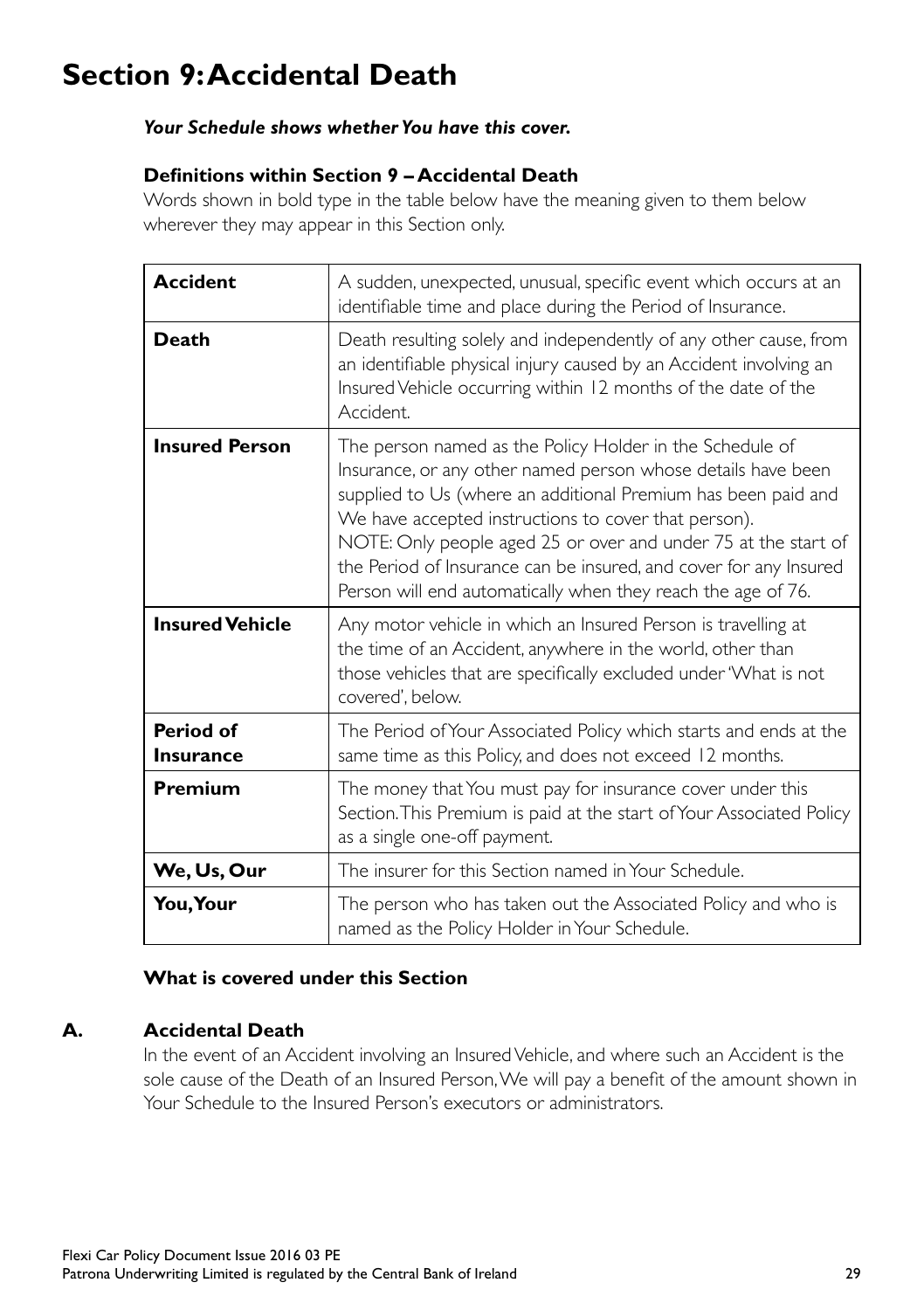#### **B. Accumulation of benefits**

In the event that We insure the same Insured Person under more than one Accidental Death Insurance Policy arranged by Patrona Underwriting Limited, We will not pay accumulated benefits under all such Policies. We will pay a total benefit of 125% of the highest amount shown in Your Schedules for that Insured Person.

#### **What is NOT covered under this Section**

- **A.** Death resulting from an Accident while the Insured Person is travelling in (or on) any of the following types of vehicles:
	- 1. motorcycles, quad bikes, golf-buggies, or ride-on lawn mowers;
	- 2. tractors, combine-harvesters, or other agricultural vehicles, machinery or equipment;
	- 3. mobile plant, machinery or equipment;
	- 4. buses or motor coaches;
	- 5. any vehicle with a carrying or towing capacity of more than 3 tons; or
	- 6. any vehicle not licensed for road use.
- **B.** Death resulting from an Accident while the Insured Person is driving a taxi or other vehicle for the sole purpose of transporting fare-paying Passengers.
- **C.** Death in any way contributed to or caused by:
	- 1. the Insured Person engaging in a sport, pastime or activity of a hazardous (dangerous) nature, including motor racing, rallies, competitions, speed tests or the like;
	- 2. the suicide or deliberate acts of the Insured Person, or the Insured Person being seriously mentally ill;
	- 3. a criminal act by You or the Insured Person;
	- 4. the Insured Person being under the influence of alcohol or drugs at the time of an Accident involving an Insured Vehicle where
		- (i) the Insured Person is driving the Insured Vehicle, or
		- (ii) where the intoxication of the Insured Person by alcohol or drugs contributes directly to the Accident;
	- 5. war, invasion, the actions of a foreign enemy, hostilities (whether war be declared or not), civil war, rebellion, insurrection, or military or usurped power or any act of Terrorism; or
	- 6. sickness disease mental infirmity or emotional or psychological trauma, even if it results from medical or surgical treatment of an identifiable injury caused by an Accident.

#### **Claims**

Notice must be given to Us as soon as reasonably possible in the event of the Death of an Insured Person resulting from (or alleged to have resulted from) an Accident. The following documents must be produced before the benefit under this Policy can be paid:

- Death Certificate
- Garda Report
- Coroner's Reports.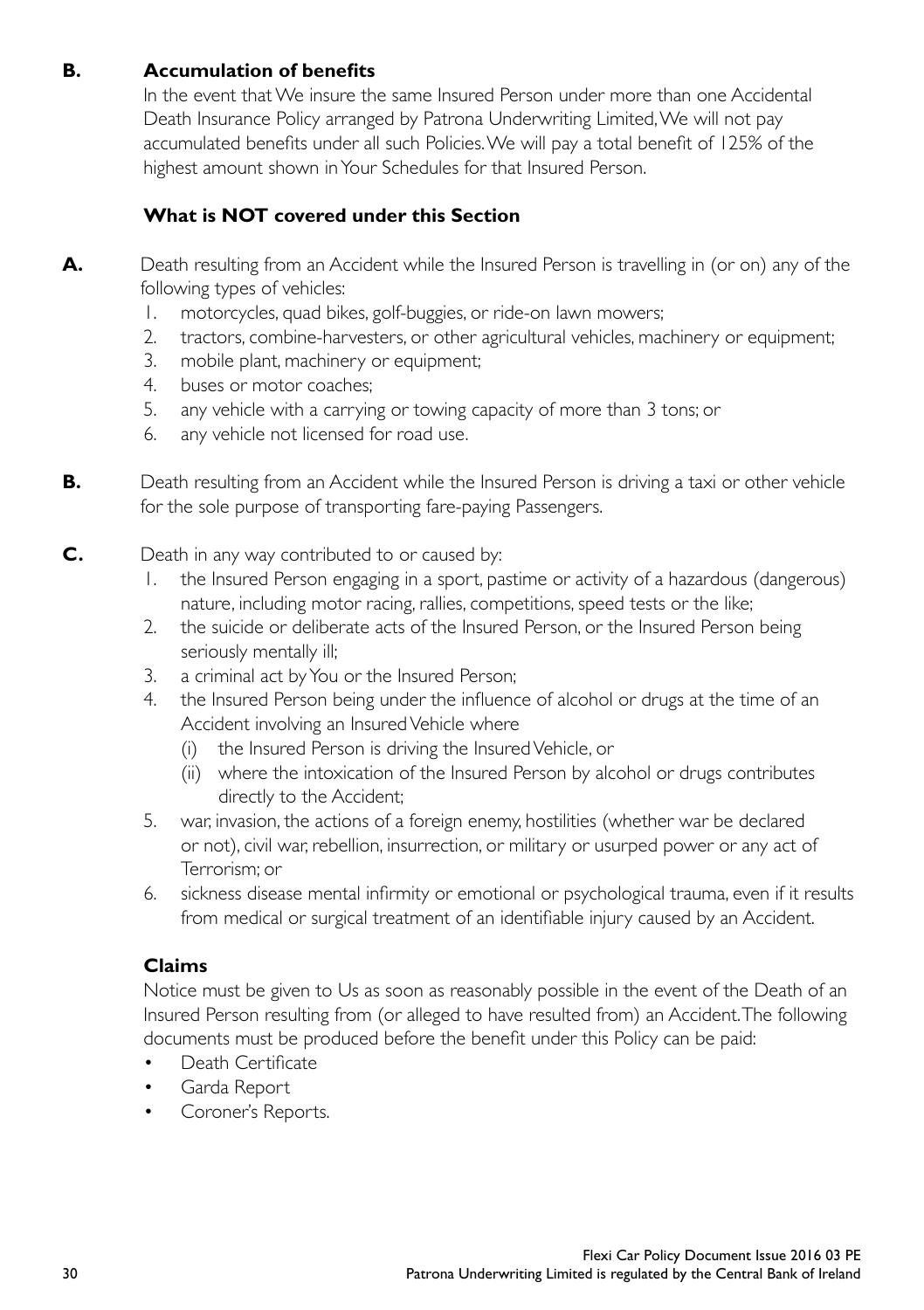If the Insured Person's representatives wish to make a claim under this Policy, they should contact Patrona Underwriting Limited, The Bushels, Cornmarket, Wexford, Ireland or telephone +353 (0)53 91 80333.

#### **Fraud**

Any fraud, concealment, or deliberate mis-statement made by You (or known to You) will render the whole Insurance contract null and void. This means that You will not be insured. In addition, it means You will have to pay back any money that We have paid to You or any other Insured Person, or that We may have to pay in law.

Any such fraud, concealment, or deliberate mis-statement by an Insured Person, either in the Proposal Form or Statement of Fact on which this Insurance is based (or in relation to any other matter affecting this Insurance or in connection with the making of any claim), but that You did not know about, shall render this Insurance null and void in respect of the Insured Person in question.

#### **Your cancellation rights**

If no claim has been made or incurred under this Policy, You may cancel it within 14 days of receiving the Policy terms and conditions.

#### **Governing law**

This Policy will be interpreted in accordance with and governed by the law of the Republic of Ireland and the parties will submit to the non-exclusive jurisdiction of the courts of the Republic of Ireland, unless We make a written agreement saying otherwise before We issue this Policy to You.

#### **Complaints procedure – Our objectives**

- To address reported customer dissatisfaction quickly, courteously, and effectively.
- To ensure a fair and equitable resolution to any complaint.
- To retain customer confidence and respect.
- Where appropriate, to update Our procedures to avoid any reoccurrence of the problem.
- To achieve a situation where Our customers feel that We have properly addressed their complaint.
- To do Our utmost to resolve any complaint as efficiently and effectively as possible.

Our complaints handling procedure (below) outlines what We do in the event of a complaint.

#### **Complaints procedures**

- Patrona Underwriting Limited (Patrona) will establish and maintain a complaints file for each formal complaint together with a full record and all details relevant to the investigation of the complaint. All complaint records will be kept for 6 years.
- When a complaint is received, Patrona will record the details and issue an acknowledgement letter within 5 working days. The letter will contain a copy of Our complaints procedures. The complainant will be given the name of one or more people who will be their point of contact regarding the complaint until the complaint is resolved or cannot be progressed any further.
- Within 10 days of receiving the complaint, Patrona will inform the complainant of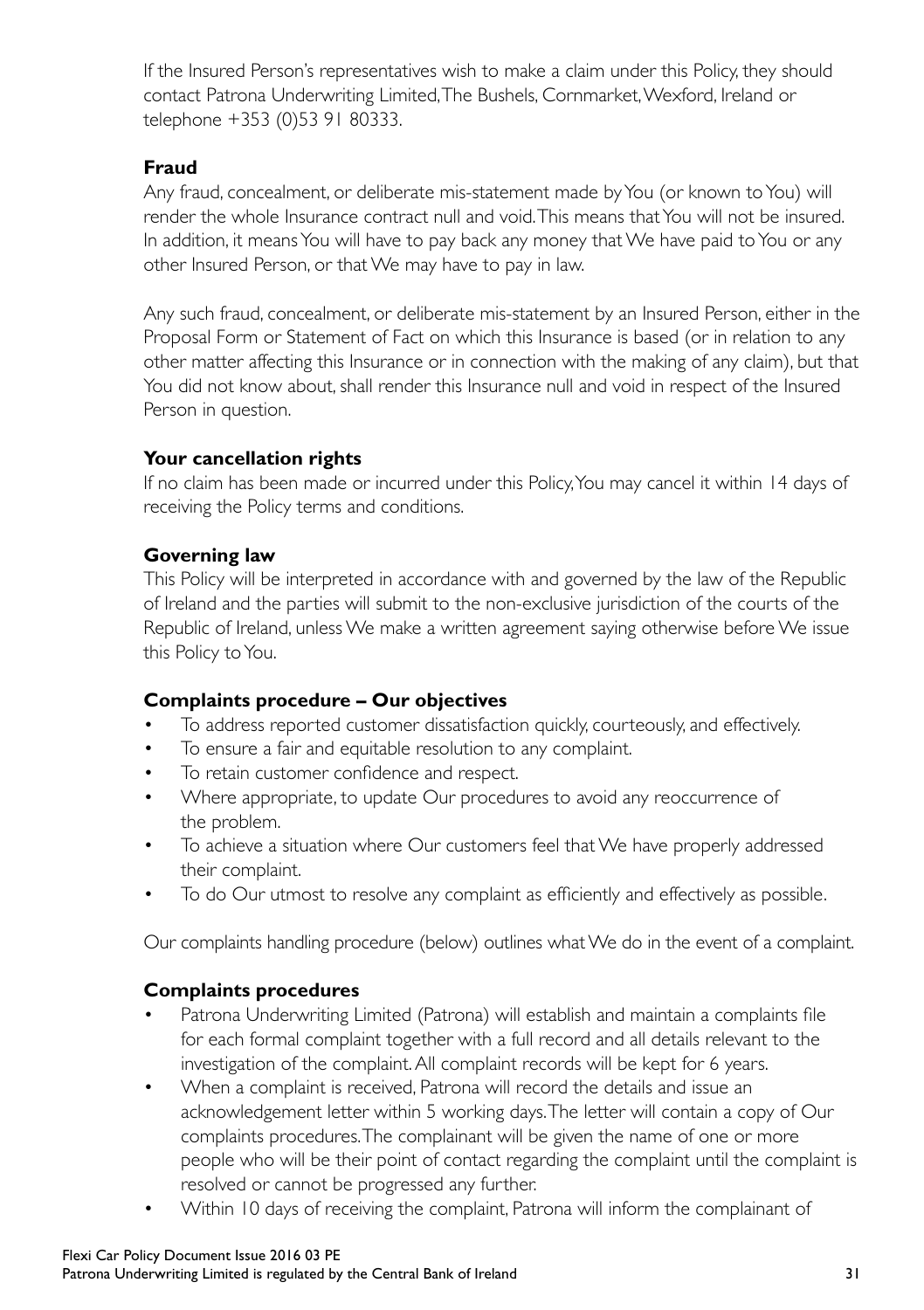its decision in writing, based on the outcome of the investigation. This is not a final response letter. It will advise the complainant that they can refer the complaint to the Underwriter, as shown in Your Schedule, who will investigate and assess the complaint and provide the complainant with a final response.

If You are dissatisfied with the final response from the Underwriter, You may refer Your complaint to:

Financial Services Ombudsman Bureau 3rd Floor, Lincoln House Lincoln Place Dublin 2 Ireland Telephone: +353 (0) 1 662 0899 Fax: +353 (0) 1 662 0890 Email: enquiries@financialombudsman.ie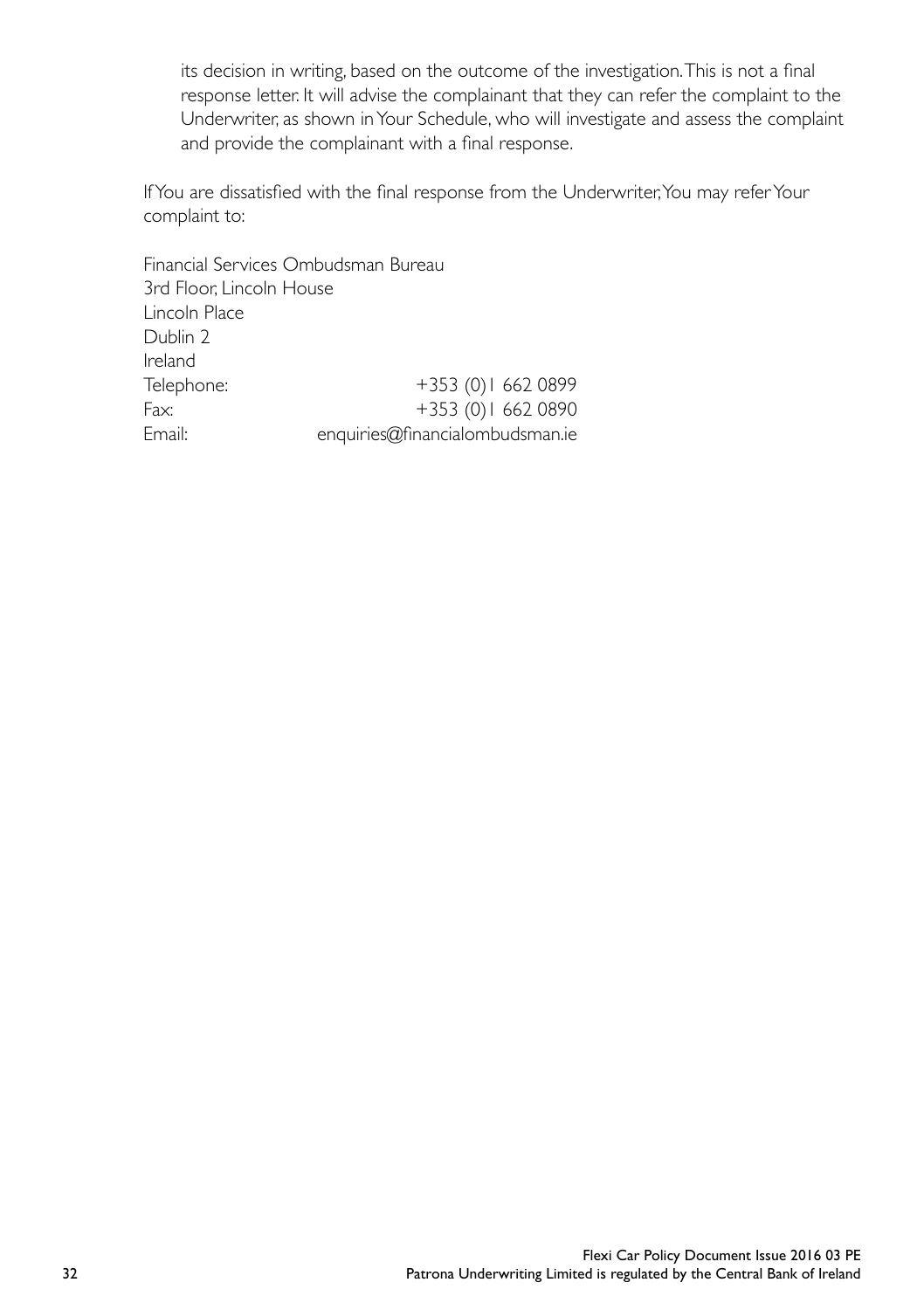### **Section 10: Breakdown Assistance**

#### *Your Schedule shows whether You have this cover.*

You may still ask Us to provide breakdown assistance if it is not covered by this Section, but it will be provided at Your own expense.

#### **YOU MUST REQUEST ASSISTANCE ON THIS HELPLINE. WE WILL NOT PAY BACK ANY COSTS THAT YOU INCUR YOURSELF.**

**Breakdown Assistance is a 24-hour emergency breakdown recovery service. It is there to assist You in Your time of need. Some covers may not be available to Us at the time You call for assistance. In this event, We will choose which of the benefits below that We will provide instead, based on the options available to Us at the time.** 

#### **Requesting Assistance**

If You need assistance, please telephone the Breakdown Assistance line on:

| <b>Republic of Ireland:</b> | 1800 806 800     |
|-----------------------------|------------------|
| Northern Ireland:           | 00 353 91 560670 |

Please have the following information to hand when You call:

- Your exact location:
- the registration number of Your Car;
- Your Policy number;
- a telephone number where You can be contacted; and
- a description of the problem.

#### **We will only pay for assistance that You have requested by calling these numbers.**

#### **CUSTOMER CARE**

If You need to make a complaint about this part of Your Policy, please write to the Insurer for this Section shown in Your Schedule

If We cannot resolve Your complaint to Your satisfaction or progress Your complaint further, You may then contact:

The Financial Services Ombudsman Bureau 3rd Floor Lincoln House Lincoln Place Dublin 2 Ireland LoCall (from Republic of Ireland): 1890 88 20 90 Phone: +353 (0) | 662 0899 Fax: +353 (0) 1 662 0890 Email: enquiries@financialombudsman.ie Website: www.financialombudsman.ie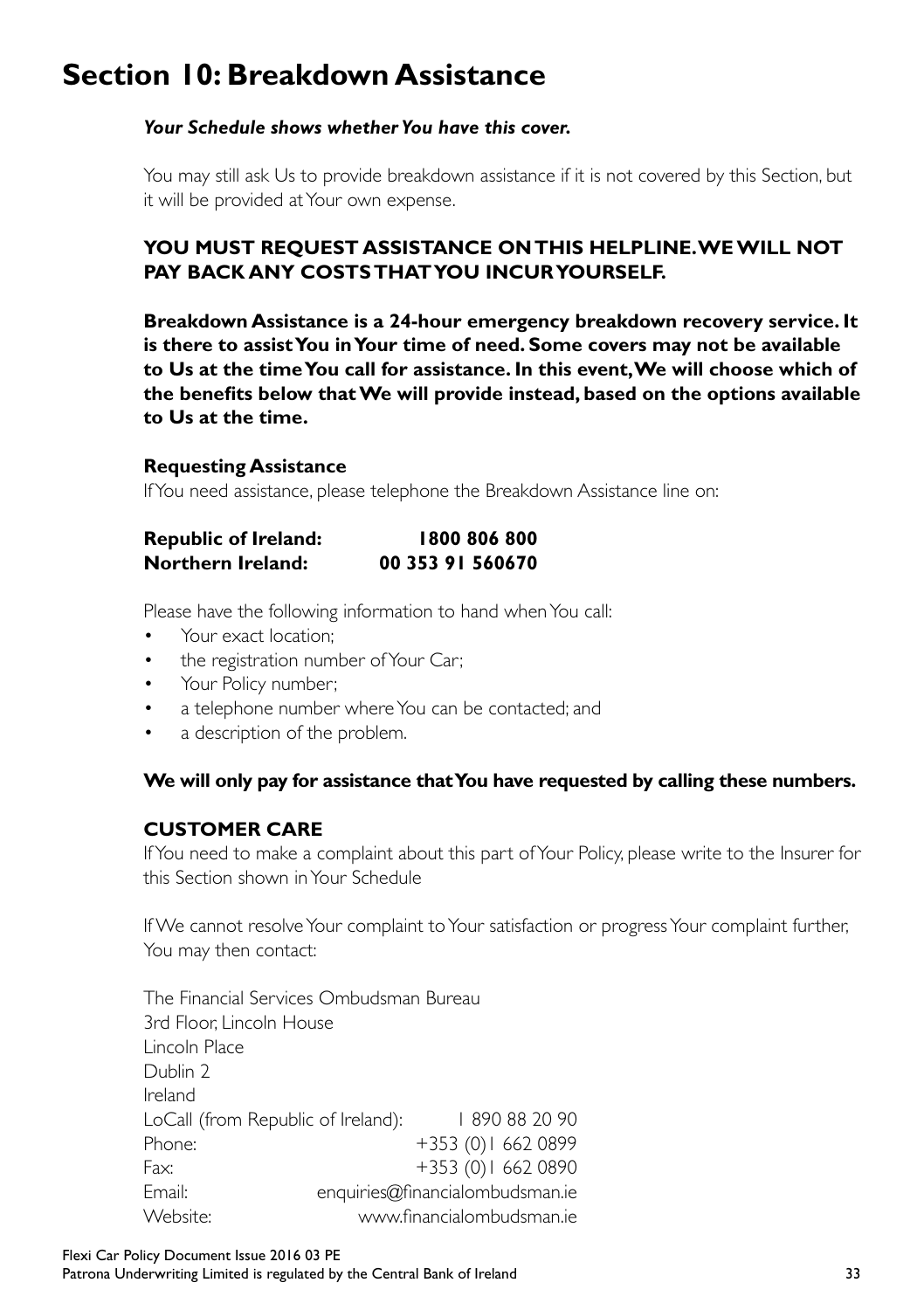Contacting the Financial Ombudsman does not affect Your other legal rights. Any telephone calls made in connection with this Section may be monitored or recorded to assist with staff training and for quality control purposes.

| You, Your                          | Any Insured Person who is driving Your Car with Your knowledge and<br>consent, and who resides in the Republic of Ireland.           |
|------------------------------------|--------------------------------------------------------------------------------------------------------------------------------------|
| We, Us, Our                        | The Insurer for this Section shown in Your Schedule.                                                                                 |
| <b>Passengers</b>                  | All non-fare paying Passengers (excluding hitch-hikers) being legally<br>transported in Your Car at the time assistance is required. |
| <b>Territorial</b><br>Limit        | The Republic of Ireland and Northern Ireland.                                                                                        |
| Period of<br>Cover                 | The period between the start date and expiry date shown on the<br>Schedule of Insurance relating to Your Car.                        |
| <b>Recovery</b><br><b>Provider</b> | Any representative of Ours whom We appoint to assist You.                                                                            |

#### **Definitions relating to Section 10 – Breakdown Assistance**

You are covered for the assistance services in this Section for a **maximum of 3 breakdowns** during the Period of Cover. If You have Comprehensive cover, and if You first ring the emergency helpline, We will provide the following benefits:

#### **What is covered under this Section**

If Your Car is immobilised as a result of a mechanical or electrical breakdown, or fire, theft, or any attempted theft, malicious damage, punctures that require assistance to fix or replace a wheel, or as a result of keys being lost, stolen, broken in the lock or ignition, or locked in Your Car, We will arrange and pay for:

| Labour             | The cost of calling out, and up to one hour's labour charged by, a<br>Recovery Provider, provided the repair is carried out where Your<br>Car broke down and not at the Recovery Provider's premises. |
|--------------------|-------------------------------------------------------------------------------------------------------------------------------------------------------------------------------------------------------|
| <b>Towing</b>      | Towing Your Car to the nearest garage capable of effecting repairs<br>or garage of Your choice, whichever is closer.                                                                                  |
| Home<br>assistance | Someone to assist You in the event of breakdown at Your home.                                                                                                                                         |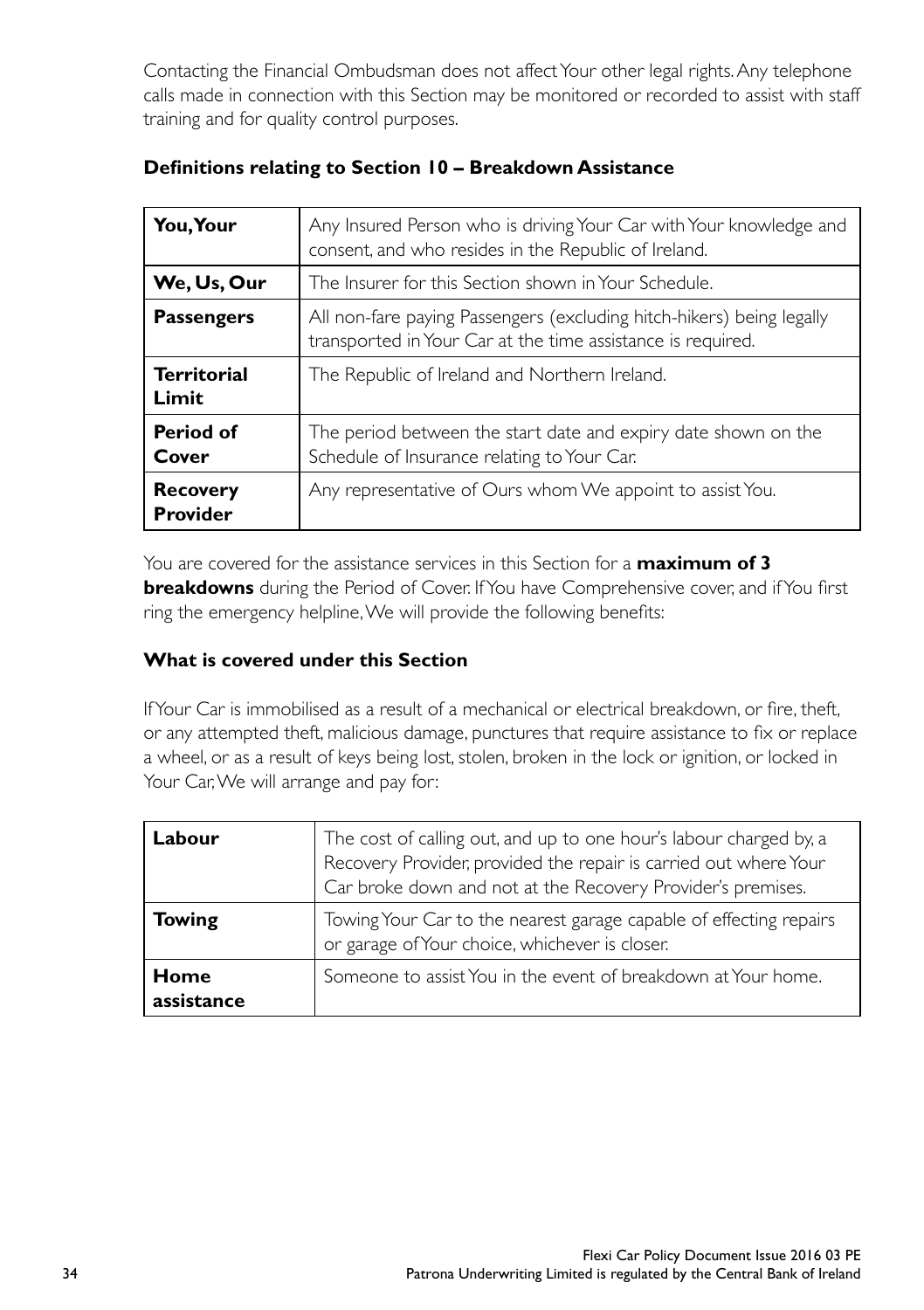| <b>Completion of</b><br>journey | If repairs cannot be completed where Your Car broke down and<br>You are away from home, We will arrange and pay for one of the<br>following (which We will decide to enable You to complete Your<br>journey):<br>Onward Transportation: Up to $\in$ 31 per person and $\in$ 127 in<br>А.<br>total for onward transportation for You and the Passengers<br>home, or to Your intended destination within the Territorial |  |
|---------------------------------|------------------------------------------------------------------------------------------------------------------------------------------------------------------------------------------------------------------------------------------------------------------------------------------------------------------------------------------------------------------------------------------------------------------------|--|
|                                 | Limit, OR<br>Replacement Vehicle: Use of a Class A rental vehicle for up to<br>В.<br>48 hours, OR                                                                                                                                                                                                                                                                                                                      |  |
|                                 | Overnight Accommodation: Up to $\in$ 40 (or £40 in the UK) per<br>C.<br>person and €200 (or £200 if in the UK) in total for one night's<br>bed and breakfast accommodation while repairs are carried<br>out.                                                                                                                                                                                                           |  |
|                                 | <b>AND</b>                                                                                                                                                                                                                                                                                                                                                                                                             |  |
|                                 | Return Transportation: Transportation for You to collect Your<br>D.<br>Car following breakdown repair and / or reimbursement of<br>any reasonable public transport charges incurred by You in<br>doing so.                                                                                                                                                                                                             |  |
| Message relay                   | We will pass on 2 urgent messages for You.                                                                                                                                                                                                                                                                                                                                                                             |  |
| Replacement<br>Car              | Provided You have reported it to the Gardai or local police and<br>Patrona Underwriting Limited, We will provide a class A hire Car for<br>up to 5 days if Your Car is stolen, and not recovered within 24 hours.                                                                                                                                                                                                      |  |

#### **Conditions**

- 1. You must use the emergency helpline numbers provided to call for assistance.
- 2. You must give the Policy number when calling for assistance.
- 3. You must be able to prove Your identity to the Recovery Provider when they reach You.
- 4. If this Policy is cancelled the premium relating to this Section will not be refunded.
- 5. Assistance will only be provided within the Territorial Limit.
- 6. You must be with Your Car when the Recovery Provider arrives. If You are not with Your Car then Our Recovery Provider cannot assist, and any subsequent assistance will be at Your own cost.
- 7. We may refuse assistance if:
	- A. You appear intoxicated;
	- B. Your Car is in an inaccessible or off-road location;
	- C. Your Car cannot be transported safely, legally, and without hindrance, using a standard car transporter and equipment;
	- D. Your Car has been modified for or is taking part in racing, trials, rallying or the like;
	- E. Your Car is modified or customised so that it cannot be recovered, for example changes to the wheel arches, wheel or tyre sizes, front and rear bumper height, and original ride height.
- 8. Your Car must be kept in good mechanical order and roadworthy condition, and be regularly serviced.
- 9. If We have to make a forced entry to Your Car because You are locked out, You must sign a declaration accepting that Our Recovery Provider will not be responsible for any damage caused.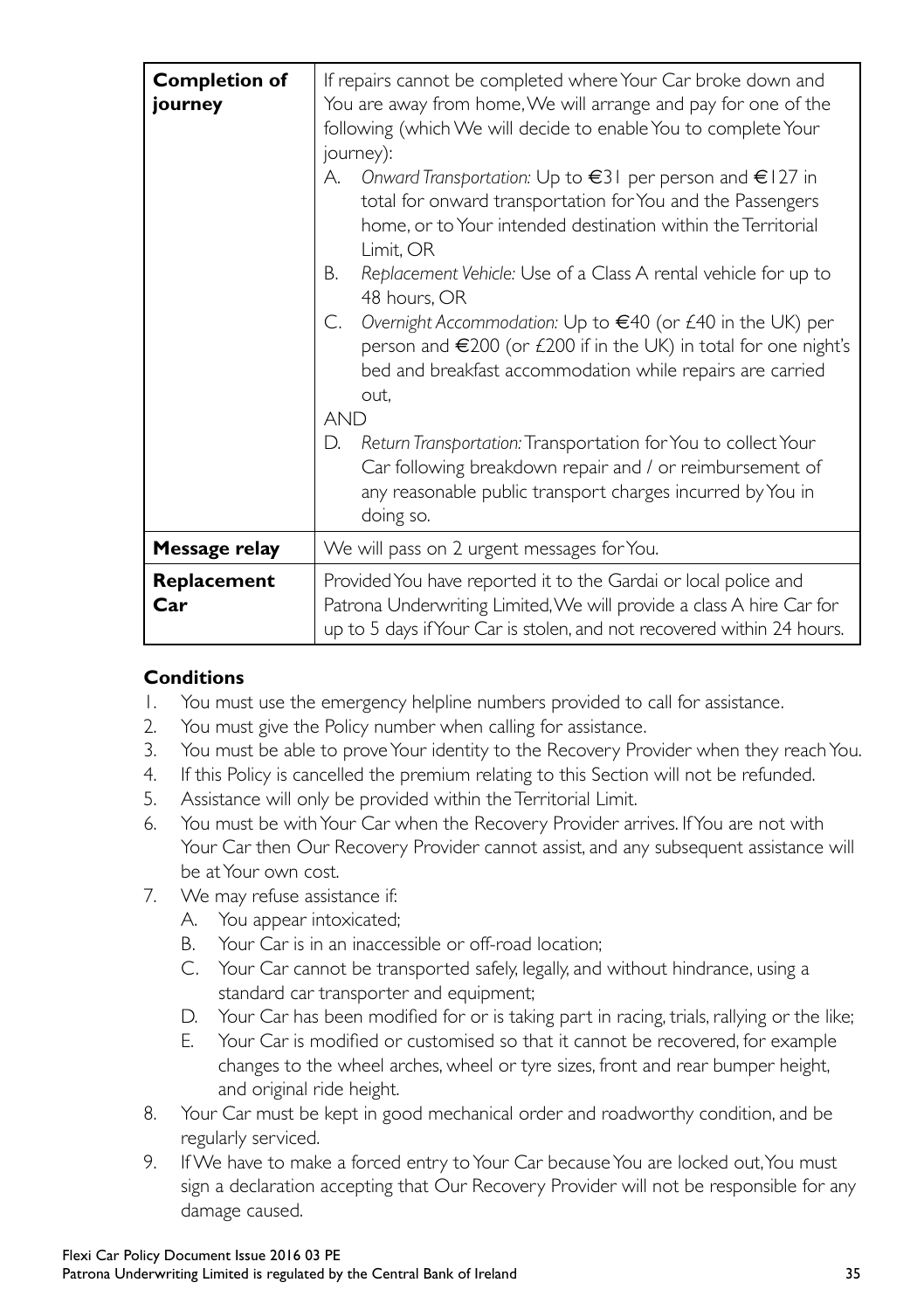- 10. Any fault in Your Car must be rectified immediately, and We will only provide assistance once for the same fault in any 28-day period, unless You can show that You had work carried out to fix the fault.
- 11. Your Car must be a Private Car not more than 12 years old at the time cover was applied.
- 12. We will not arrange for or incur any additional cost to transport pets or other animals carried in Your Car.
- 13. If You ask for and then cancel a request for assistance, We will not provide any further assistance for that incident.
- 14. Replacement Cars are subject to commercial car-hire criteria. For example, You may be required to hold a full and / or endorsement-free ('clean') licence and You may be required to pay a deposit. There might be further criteria. You will be responsible for returning any hire car to its pick-up point.
- 15. Under European Law, the parties to a proposed contract of insurance are free to choose the law applicable to the contract. We propose that the Laws of the Republic of Ireland will apply to this contract.
- 16. The language used in this and all other documents relating to this Section is English. All future communications, both verbal and written, will be in English.

#### **What is NOT covered under this Section**

We will NOT pay for:

- 1. any liability or resulting loss arising from anything done or not done in providing assistance under this Section;
- 2. expenses that You can get back from any other source;
- 3. any claim arising where Your Car is carrying more Passengers or is towing more weight than it was designed to do;
- 4. any claim arising directly from the unreasonable driving of Your Car on unsuitable ground;
- 5. assistance at any accident or breakdown caused by a deliberate act committed by You that could have been avoided;
- 6. the cost of repairing Your Car, other than outlined in the benefits above;
- 7. the cost of any parts, keys, lubricants, fluids, or fuel;
- 8. any claim caused by lubricants, fluids, fuel or other flammable materials, explosives, or toxins transported in Your Car;
- 9. failing to provide any of the benefits outlined in this Section for reasons beyond Our reasonable control, including (but not limited to) You needing assistance at the time of a natural catastrophe, or Us being unable to reach You because roads have been closed;
- 10. providing assistance as a result of Your Car running out of fuel, or the use of incorrect fuel;
- 11. any winching costs or specialist equipment, including (but not limited to) any vehicle or equipment used (other than a standard recovery vehicle) to move Your Car if it has left the road, overturned, or is without wheels;
- 12. loss of or damage to the contents of Your Car;
- 13. assistance if Your Car has a puncture but You do not have a serviceable spare wheel in Your Car; or
- 14. providing the fourth or subsequent assistance in any Period of Cover.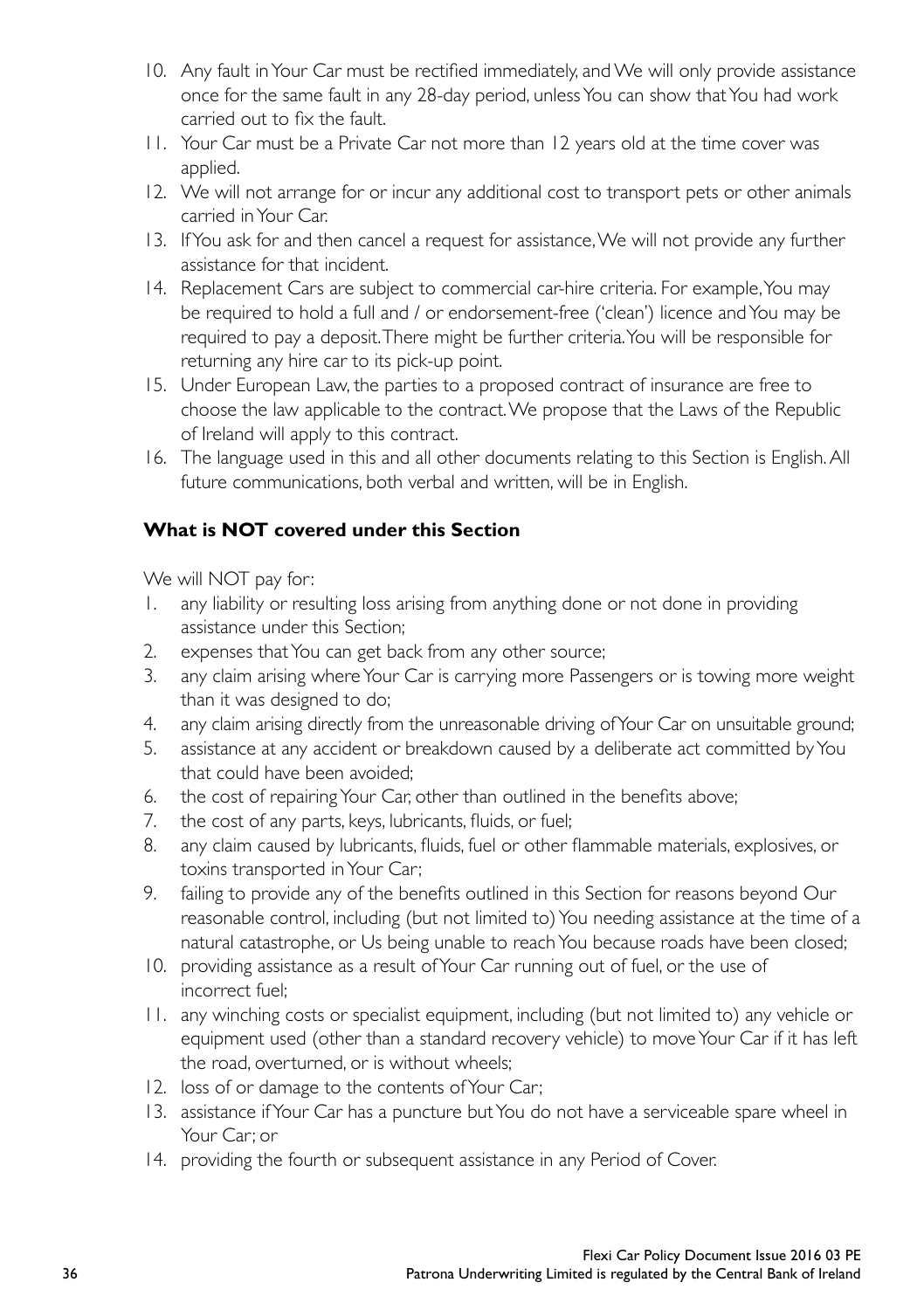#### **Data Protection**

The information You provide about Yourself and others is confidential and will only be used for the provision and administration of insurance products and related services. Such information may be disclosed in confidence for these purposes to agents or service providers that We appoint, regulatory bodies, other insurance companies (directly or via a central register), and other companies connected to Us. This information will be held on Our computers and in Our manual records.

You are entitled to receive a copy of the information We hold about You, for a fee. You can do this by sending a written request and the applicable fee to the Data Protection Compliance Officer at Our address shown in Your Schedule.

You also have the right to correct any inaccuracies identified in the personal data We hold.

#### **Insurance Act 1936**

All money which becomes or may become payable to You under this Section will, in accordance with Section 93 of the Insurance Act 1936, be paid in the Republic of Ireland.

#### **Stamp Duties Consolidation Act 1999**

We will pay the appropriate stamp duty, in accordance with Section 5 of the Stamp Duties Consolidation Act 1999.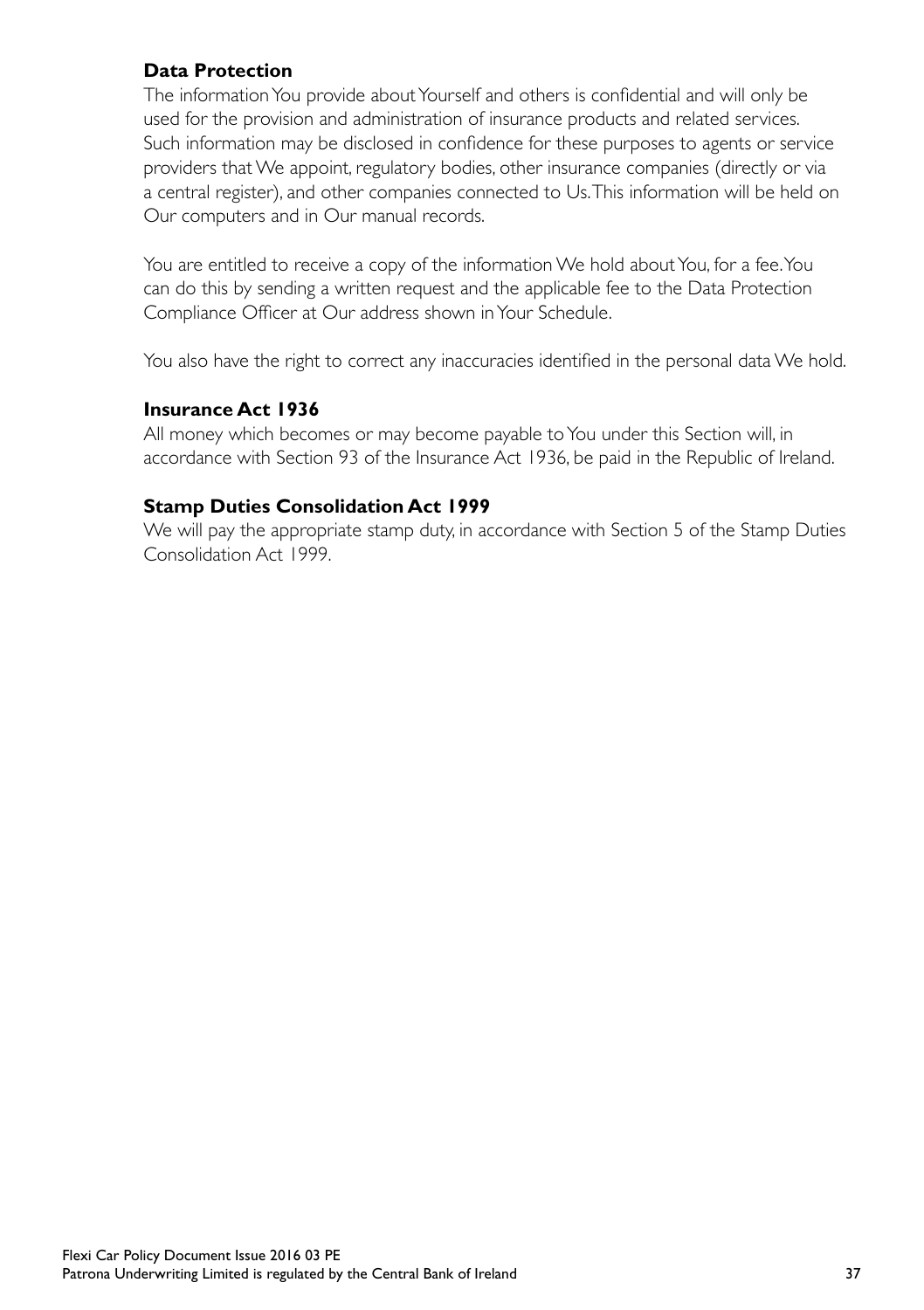### **Section 11: Motor Legal Expenses**

#### *Your Schedule shows if You have this cover.*

This insurance is underwritten by the Underwriter for this Section shown in Your Schedule, and administered by Us on their behalf. Only Adviser's Costs incurred on Your behalf by Our Panel solicitors or their agents are covered under this insurance until court proceedings are issued or a conflict of interest arises. Where, following the issue of court proceedings or a conflict of interest arising, You have elected to use a legal representative of Your own choice You will be responsible for any Adviser's Costs in excess of Our Standard Advisers' Costs. Providing You have paid or agree to pay the Premium, the Underwriter agrees to cover You subject to the following terms, conditions and exclusions of this Policy.

#### **What is covered under this Section**

Adviser's Costs incurred in an Action, up to the Indemnity Limit, where:

- A. the Insured Incident takes place in the Insured Period within the Territorial Limits, and
- B. the Action takes place within the Territorial Limits.

#### **Sections of Cover**

#### **A. Making claims against others**

You are covered for an Adviser's Costs to pursue damages or claims arising from a road traffic accident while You are inside, getting into, or getting out of, the vehicle, against those whose negligence has caused Your injury or death, or caused You to lose Your Insurance Policy Excess or have other out-of-pocket expenses (such as loss of earnings, travel expenses, and loss of use).

#### **What is NOT covered under this Section**

- 1. Adviser's Costs where the amount in dispute relates to credit hire charges or credit repair costs.
- 2. Any Action that We reasonably believe to be false, fraudulent, or exaggerated, or where You have made mis-representations to the Adviser.
- 3. Applications for payment to the Motor Insurers' Bureau of Ireland (MIBI) in relation to untraced or uninsured drivers, or for any future agreements funded by the MIBI.
- 4. Adviser's Costs in claims handled by Injuriesboard.ie, other than the application and Medical Report Fees.

#### **B. Defending motoring prosecutions**

You are covered for Adviser's Costs to defend a motoring prosecution in respect of an offence that is punishable by penalty endorsement ('points') only, arising from Your use of the vehicle. Pleas in mitigation are covered where there is a reasonable prospect of such a plea materially affecting the likely outcome, and when it is in the public interest to do so. Support for such pleas is solely at Our discretion.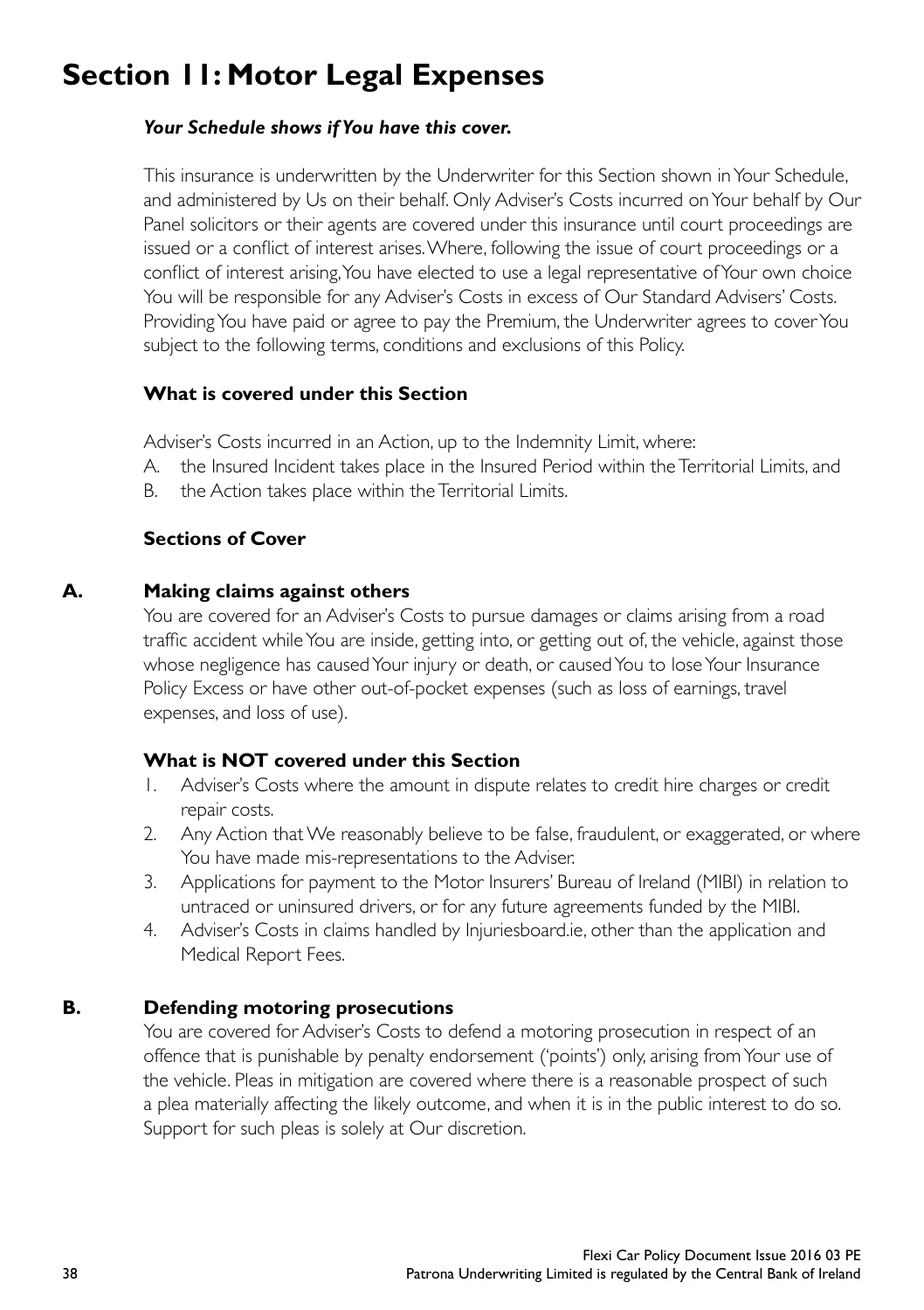#### **What is NOT covered under this Section**

- 1. Financial damages, interest, fines, or costs awarded in criminal courts.
- 2. Claims arising from an allegation that You were in control of the Vehicle while under the influence of alcohol or non-prescribed drugs.
- 3. Claims arising from an allegation that You were using a mobile telephone while in control of the Vehicle.
- 4. Claims where You fail to confirm the identity of the driver of the Vehicle at the time of the alleged Incident.

#### **C. Contract disputes**

You are covered for an Adviser's Costs to pursue or defend contract disputes relating to the sale or purchase of goods or services relating to the Vehicle, including the Vehicle itself.

#### **What is NOT covered under this Section**

1. Claims where the disputed contract was entered into before You first purchased this insurance, or purchased similar insurance which expired immediately before this insurance began.

#### **Definitions**

| You, Your                 | In Section of Cover A:<br>the person specified as the PolicyHolder on Your Schedule<br>or any Insured Person whose driving is covered by Section<br>I – Liability to Others (Third Parties), and any Passenger in the<br>Vehicle.                                                                                                                                                                                                                                                                                                                                                                                                                                                         |
|---------------------------|-------------------------------------------------------------------------------------------------------------------------------------------------------------------------------------------------------------------------------------------------------------------------------------------------------------------------------------------------------------------------------------------------------------------------------------------------------------------------------------------------------------------------------------------------------------------------------------------------------------------------------------------------------------------------------------------|
|                           | In Sections of Cover B and C:<br>the person specified as the Policy Holder on Your Schedule.                                                                                                                                                                                                                                                                                                                                                                                                                                                                                                                                                                                              |
| <b>Insured Period</b>     | The Period of Insurance declared to Us as shown in the<br>Schedule of Insurance relating to Your Car.                                                                                                                                                                                                                                                                                                                                                                                                                                                                                                                                                                                     |
| Premium                   | The money paid by You for this Policy.                                                                                                                                                                                                                                                                                                                                                                                                                                                                                                                                                                                                                                                    |
| <b>Territorial Limits</b> | In Section of Cover A:<br>The Republic of Ireland.<br>British Isles: The United Kingdom, Northern Ireland (including its<br>off-shore islands), the Isle of Man, and the Channel Islands.<br>Europe: Andorra, Austria, Belgium, Cyprus, Czech Republic, Denmark,<br>Estonia, Finland, Faroe Islands, France, Germany, Gibraltar, Greece,<br>Hungary, Iceland, Italy, Latvia, Liechtenstein, Lithuania, Luxembourg,<br>Malta, Monaco, Netherlands, Norway, Poland, Portugal, San Marino,<br>Slovakia, Slovenia, Spain, Sweden, and Switzerland.<br>In Sections of Cover B and C:<br>The Republic of Ireland, Great Britain, Northern Ireland, the<br>Channel Islands, and the Isle of Man. |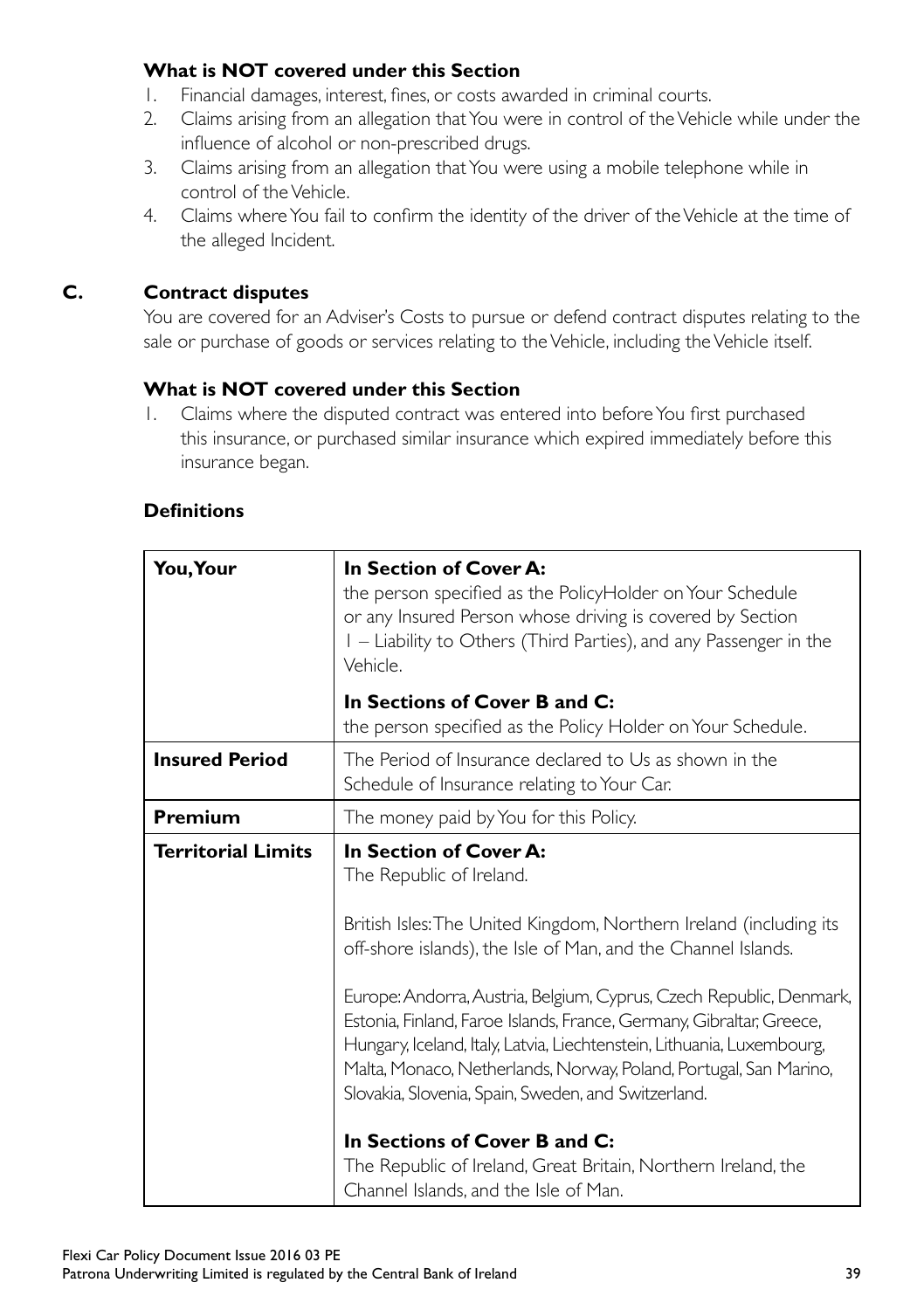| <b>Adviser's Costs</b>                    | Reasonable legal fees and payments to others incurred by the<br>Adviser or other legal representative, with Our prior written<br>authority. Legal costs will be assessed on the standard basis, and<br>any third party's costs will be covered if awarded against You and<br>will be paid on the standard basis of assessment. |
|-------------------------------------------|--------------------------------------------------------------------------------------------------------------------------------------------------------------------------------------------------------------------------------------------------------------------------------------------------------------------------------|
| <b>Standard</b><br><b>Adviser's Costs</b> | The level of Adviser's Costs that would normally be incurred by<br>Underwriters in using a nominated Adviser of Our choice.                                                                                                                                                                                                    |
| <b>Action</b>                             | The pursuit of civil proceedings and appeals against judgement.                                                                                                                                                                                                                                                                |
| <b>Indemnity Limit</b>                    | The maximum amount payable in respect of an Insured Incident,<br>which is $\in$ 100,000.                                                                                                                                                                                                                                       |
| <b>Insured Incident</b>                   | The event that leads to a claim or claims under this Section. All<br>Insured Incidents arising from the event or that happen at the<br>same time as the event will be treated as one Insured Incident                                                                                                                          |
| <b>Excess</b>                             | The sum payable by You (before We pay the claim) for each<br>claim made under this insurance.                                                                                                                                                                                                                                  |
| <b>Vehicle</b>                            | The vehicle declared to Us, including a trailer while it is attached<br>to it.                                                                                                                                                                                                                                                 |
| We / Us / Our                             | The company with whom the Underwriters have a contract to<br>administer this insurance on their behalf.                                                                                                                                                                                                                        |
| <b>Adviser</b>                            | Our panel solicitors (or their agents appointed by Us to act for<br>You) or, where court proceedings have been issued or a conflict<br>of interest arises (and subject to Our agreement), another legal<br>representative nominated by You.                                                                                    |
| <b>Underwriters</b>                       | The Insurer for this Section as shown in Your Schedule.                                                                                                                                                                                                                                                                        |

#### **Exclusions**

#### **There is NO cover where:**

- 1. the Insured Incident began to occur, had occurred, or You believed may occur, before You purchased this insurance;
- 2. You fail to give proper instructions to Us or the Adviser, or to respond to a request for information or attendance by the Adviser to the prejudice of the Underwriters' position;
- 3. a reasonable estimate of Your Adviser's Costs is greater than the amount in dispute;
- 4. Your act or omission prejudices Your or the Underwriters' position in connection with the Action; or
- 5. Adviser's Costs have not been agreed in advance, or exceed costs that We have previously approved in writing.

#### **There is NO cover:**

- 1. for Adviser's Costs incurred in avoidable correspondence, or that are recoverable from a court, tribunal, or other party;
- 2. for Adviser's Costs where You are entitled to Legal Aid or other public funding, or would be entitled if this cover was not available;
- 3. for the amount of Adviser's Costs in excess of Standard Advisers' Costs, where You use an Adviser of Your own choice;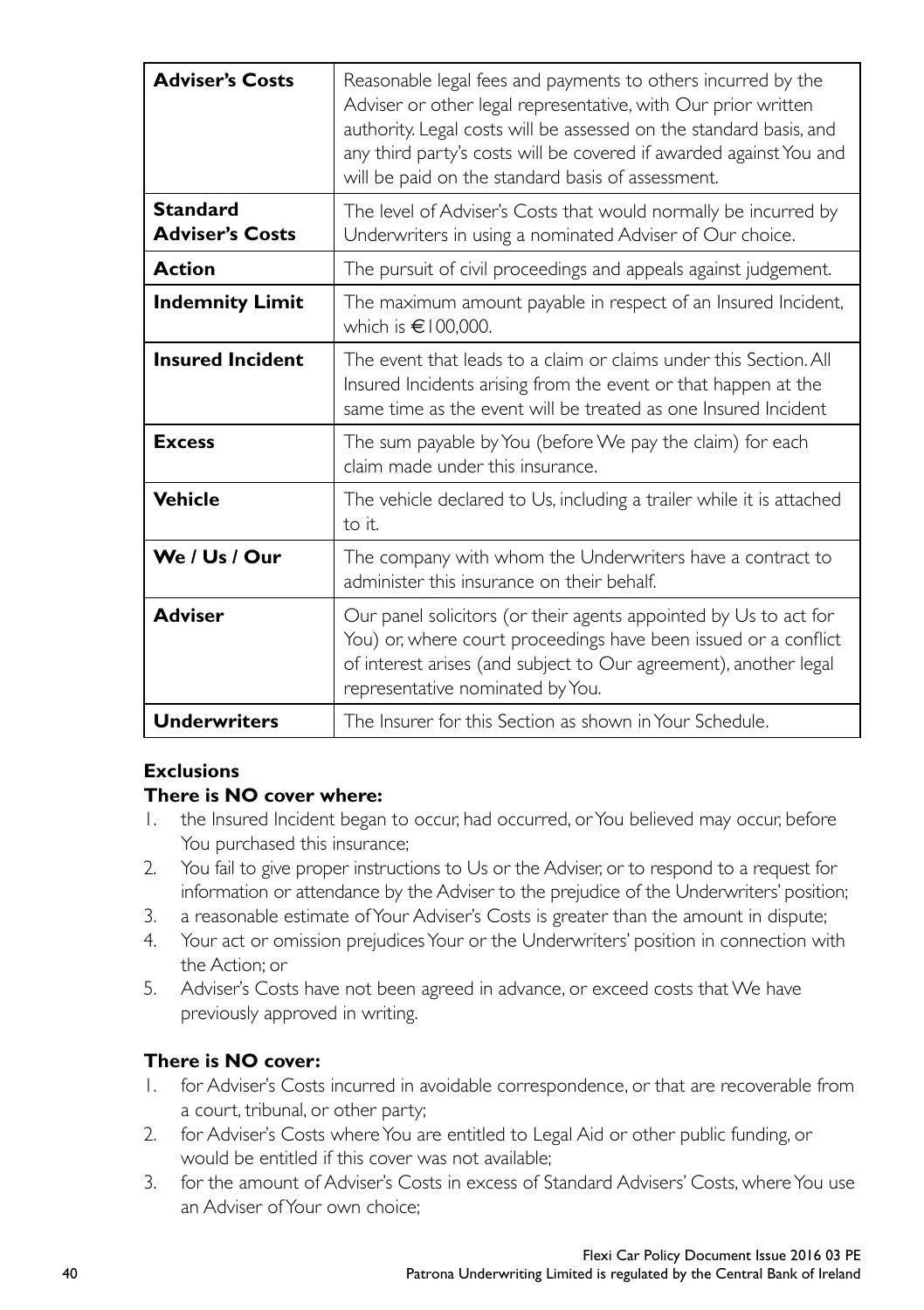- 4. for financial damages, interest, fines, or costs awarded in criminal courts;
- 5. for claims made by or against Patrona Underwriting Limited, any of the Underwriters of any Section of this Policy, Us, or the Adviser;
- 6. for any claim where at the time of the Insured Incident
	- (i) the driver of Your Vehicle was disqualified from driving, and / or did not hold a licence to drive, or
	- (ii) the Vehicle did not have a valid National Car Test (NCT) certificate or valid Motor Tax Disc, or comply with any other laws relating to its ownership or use;
- 7. if Your motor insurers repudiate the motor insurance Policy (i.e. say the Policy is not valid), or refuse to cover Your indemnity;
- 8. for any claim arising from racing, rallies, competitions, trials, or other similar activities;
- 9. for an Adviser's Costs beyond those for which We have given Our prior written approval;
- 10. for an application for a Judicial Review;
- 11. for appeals, without Our prior written consent to the Service Provider;
- 12. before the issue of Court Proceedings, for the costs of any legal representative other than those of the Adviser, unless a conflict of interest arises;
- 13. for Adviser's Costs incurred in a dispute over Adviser's Costs; or
- 14. for the amount of any Excess.

#### **Conditions**

#### **Claims**

- 1. You must notify Us of claims as soon as reasonably possible, and within 180 days of the Insured Incident.
- 2. We will appoint an Adviser to act on Your behalf.
- 3. We may investigate the claim and take over and conduct the Action in Your name. Subject to Your consent (which shall not be unreasonably withheld), We may reach a settlement of the Action.
- 4. You must supply at Your own expense all of the information which We reasonably require in order to decide whether a claim may be accepted. If court proceedings are required or a conflict of interest arises, and You wish to nominate a legal representative to act for You, You may do so. Where You use a legal representative of Your own choice, You will be responsible for any Adviser's Costs in excess of Our Standard Advisers' Costs. The Adviser must:
	- (i) confirm in writing that they will enable You to comply with Your obligations under this insurance, and
	- (ii) agree with Us the rate at which their costs will be calculated. If no agreement is reached, the Law Society of Ireland will be asked to nominate an alternative legal representative and this nomination will be binding.
- 5. The Adviser will:
	- (i) provide a detailed assessment of Your prospects of success, including the prospects of enforcing any judgement obtained without charge;
	- (ii) keep Us fully informed of all developments and provide all information that We may require;
	- (iii) keep Us regularly informed of all Adviser's Costs;
	- (iv) inform Us of any offers to settle and payments in to court. If, against Our advice, such offers or payments are not accepted, there will be no further cover for legal costs unless We agree (in Our absolute discretion) to allow the case to proceed;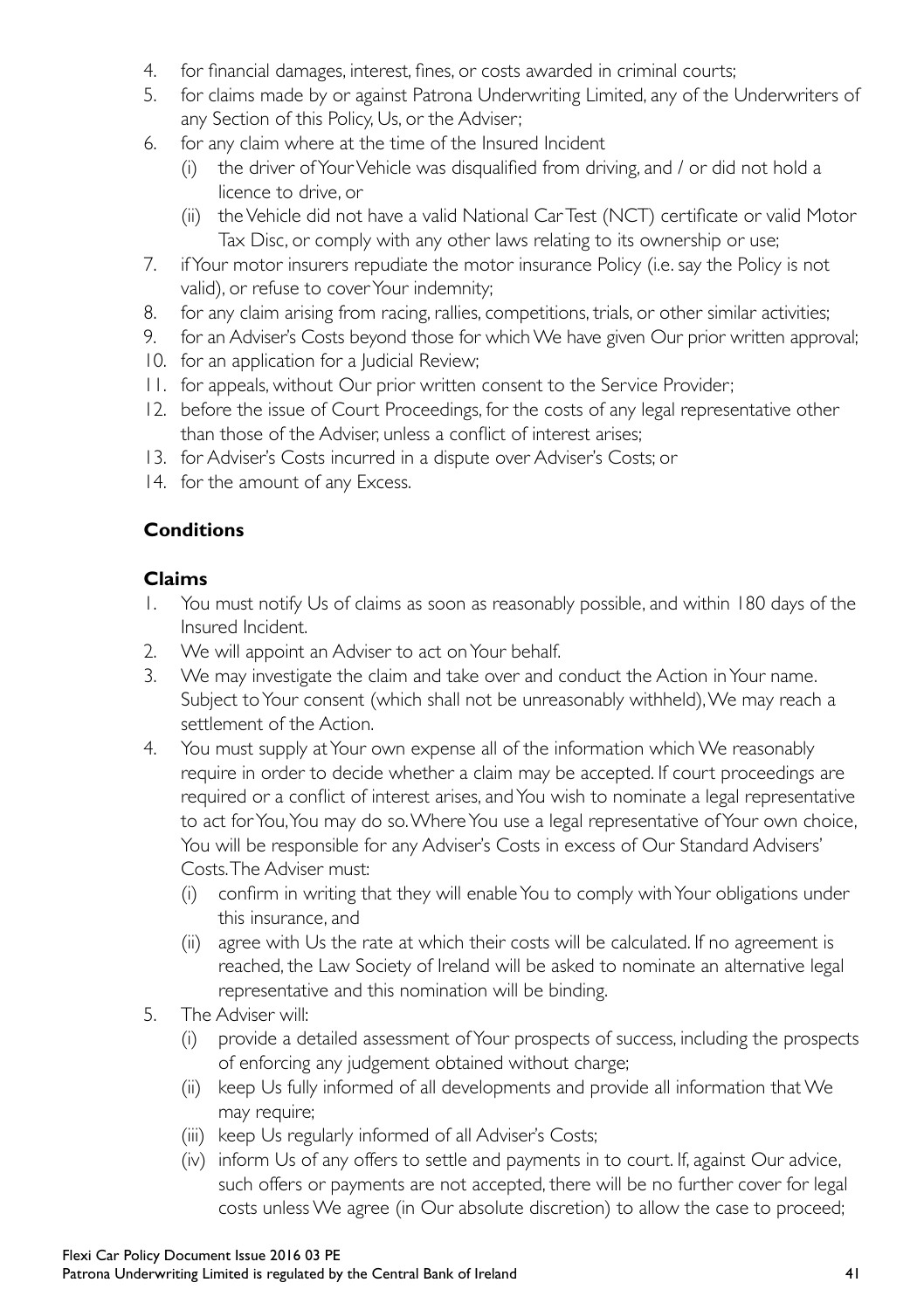- (v) submit bills for assessment or certification by the appropriate body, if requested by Us;
- (vi) attempt recovery of costs from the third parties; and
- (vii) agree with Us not to submit a bill for Adviser's Costs to the Underwriters until the conclusion of the Action.
- 6. In the event of a dispute arising as to costs, We may require You to change Adviser.
- 7. The Underwriters will only cover costs for work We expressly authorise in writing and are undertaken while there are reasonable prospects of success.
- 8. You shall supply all information requested by the Adviser and the Service Provider.
- 9. You are liable for the Adviser's Costs if You withdraw from the Action without Our permission. You must repay any costs that have already been paid by Us.

#### **Disputes**

Any disputes between You and Us, in relation to Our assessment of Your prospects of success in the case or nomination of solicitor, may, where We both agree, be referred to an arbitrator (a person appointed to decide the issue), who shall be either a solicitor or a barrister. If the parties cannot agree on their choice of arbitrator, the Law Society of Ireland may be asked to nominate an appropriate person. The arbitration (decision) will be binding. The costs of the arbitration shall be at the discretion of the arbitrator.

#### **Customer service**

If We make a mistake, We will try to put it right immediately. If You are not satisfied with the service that has been provided, You should contact Us at the address shown in Your Schedule. We will confirm to You, within 5 working days, that We have received Your complaint.

Within 20 working days, You will receive either a final response or an explanation of why the complaint has not yet been resolved, plus an indication of when You will receive a final response. Within 40 working days of Us receiving Your complaint, You will receive a final response or, if this is not possible, a reason for the delay plus an indication of when You will receive a final response.

At this point, if You are dissatisfied with the delay, You may refer Your complaint to the Financial Services Ombudsman's Bureau. You can also refer Your complaint to the Financial Services Ombudsman's Bureau if You are not satisfied with Our final response.

#### **The Financial Services Ombudsman's Bureau**

3rd Floor, Lincoln House Lincoln Place Dublin 2 Ireland Lo Call: (within Ireland) 1890 882 090 Fax: +353 (0) 1 662 0890 Email: enquiries@financialombudsman.ie Website: www.financialombudsman.ie

Alternatively, You can phone Insurance Ireland for information and advice on +353 (0)1 676 1914 (email iis@insuranceireland.eu).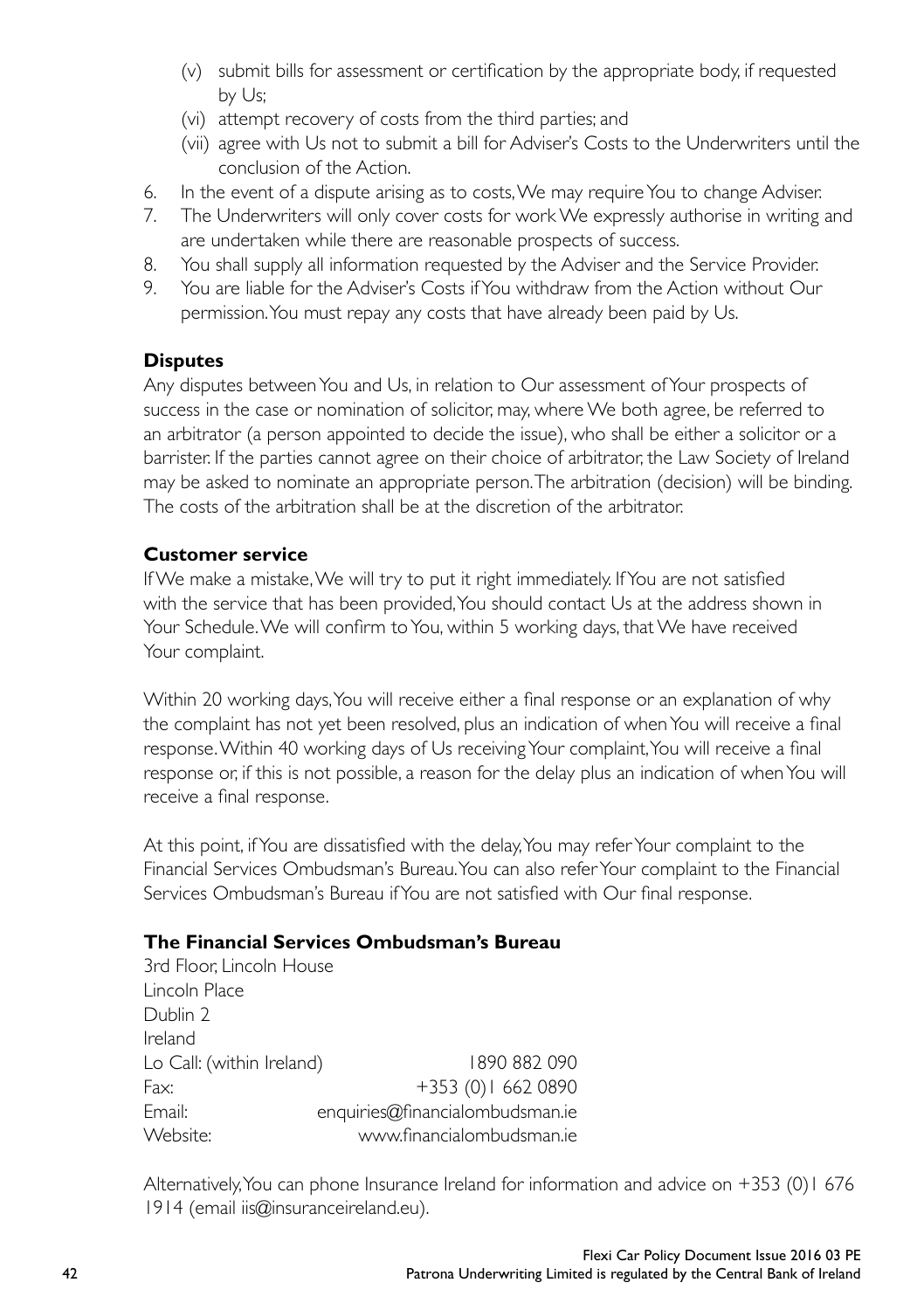#### **Prospects of success**

Following independent legal advice, We may form the view at any time that You do not have a more than 50% chance of winning Your case or achieving a positive outcome. If this happens We may decline or withdraw support for Your Action. Examples of a positive outcome are being able to:

- A. recover the amount of money You are due
- B. enforce a judgement
- C. achieve an outcome which best serves Your interests

#### **Irish law**

This contract is governed by the Law of the Republic of Ireland unless otherwise agreed.

#### **Language**

The language for contractual terms and communication will be English.

#### **Cancellation**

You may cancel this insurance at any time by writing to Your insurance intermediary and providing 10 days' written notice. We or Patrona Underwriting Limited may cancel the insurance by giving 10 days' notice in writing to You at the address shown on the Schedule, unless a change of address has been notified to Your insurance intermediary. No refund of Premium will be made.

#### **To make a claim**

You should call the Legal Helpline number listed below to report a claim. The Legal Helpline will provide advice and direct You to the online claim form if appropriate. After receiving a completed claim form, We will assess the claim and, if covered, send details to the Adviser who will then contact You directly.

#### **Legal Helpline**

You may contact the helpline for legal advice on any motoring matter of concern. This service is available Monday to Friday from 8am to 8pm and on Saturday from 8am to 12 noon. Please telephone (within Ireland) **1890 868 000** and quote 'Patrona Motor Legal Expenses' to enable the helpline to deal with Your query. The legal helpline service is operated on Our behalf by Our panel solicitors. Calls may be recorded for training and verification purposes.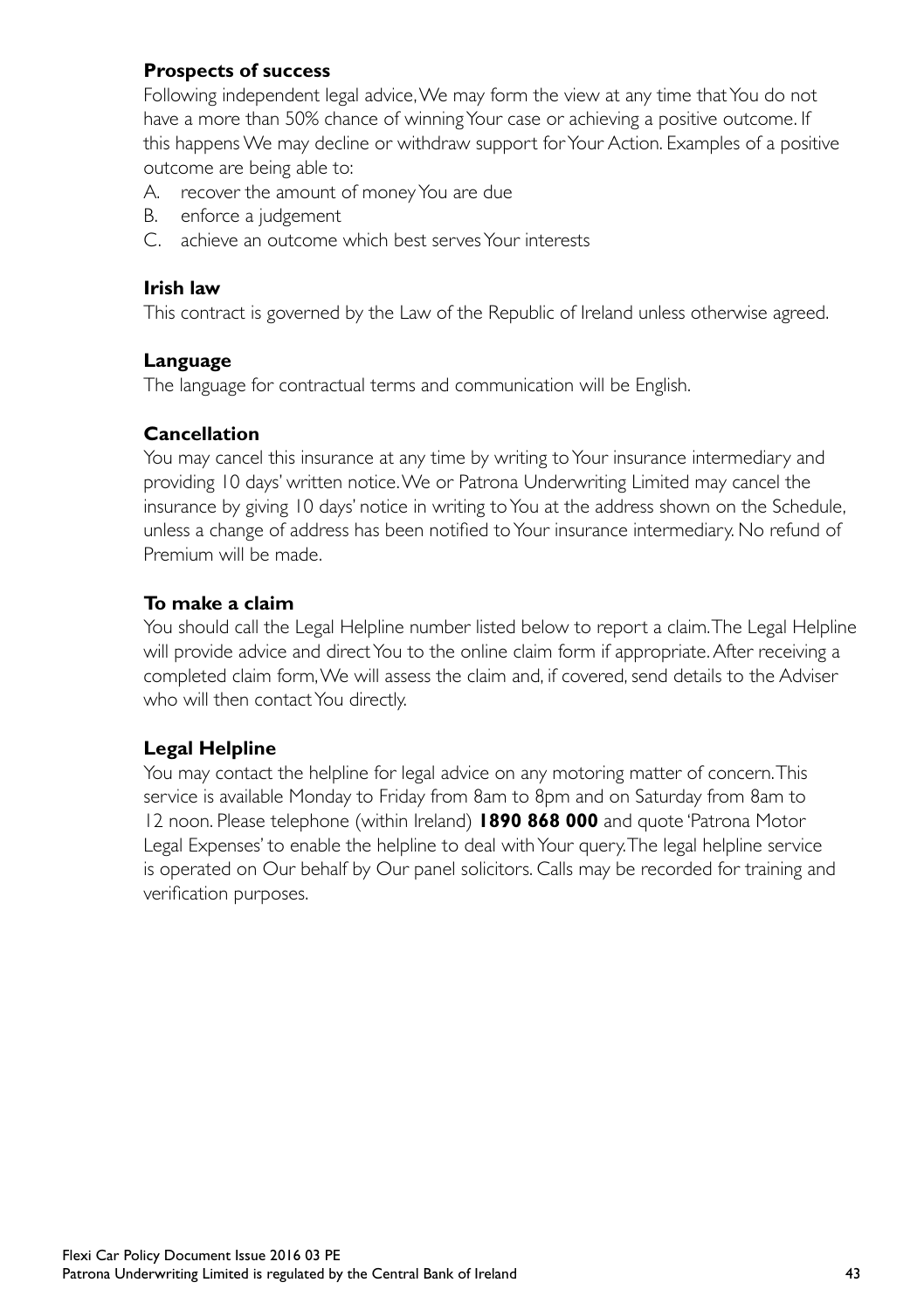### **Section 12: Endorsements**

#### **027 Restriction of cover for Drivers under 25 years of age**

We will not be liable under Section 2 – Loss of or Damage to Your Car of this Policy while Your Car is being driven by, or is in the charge of (for the purpose of being driven by), any person under 25 years of age.

#### **031 Restriction of cover for Drivers holding a Provisional Licence or Learner Permit**

We will not be liable under Section 2 – Loss of or Damage to Your Car of this Policy while Your Car is being driven by, or is in the charge of (for the purpose of being driven by), any person who holds a provisional licence or learner permit.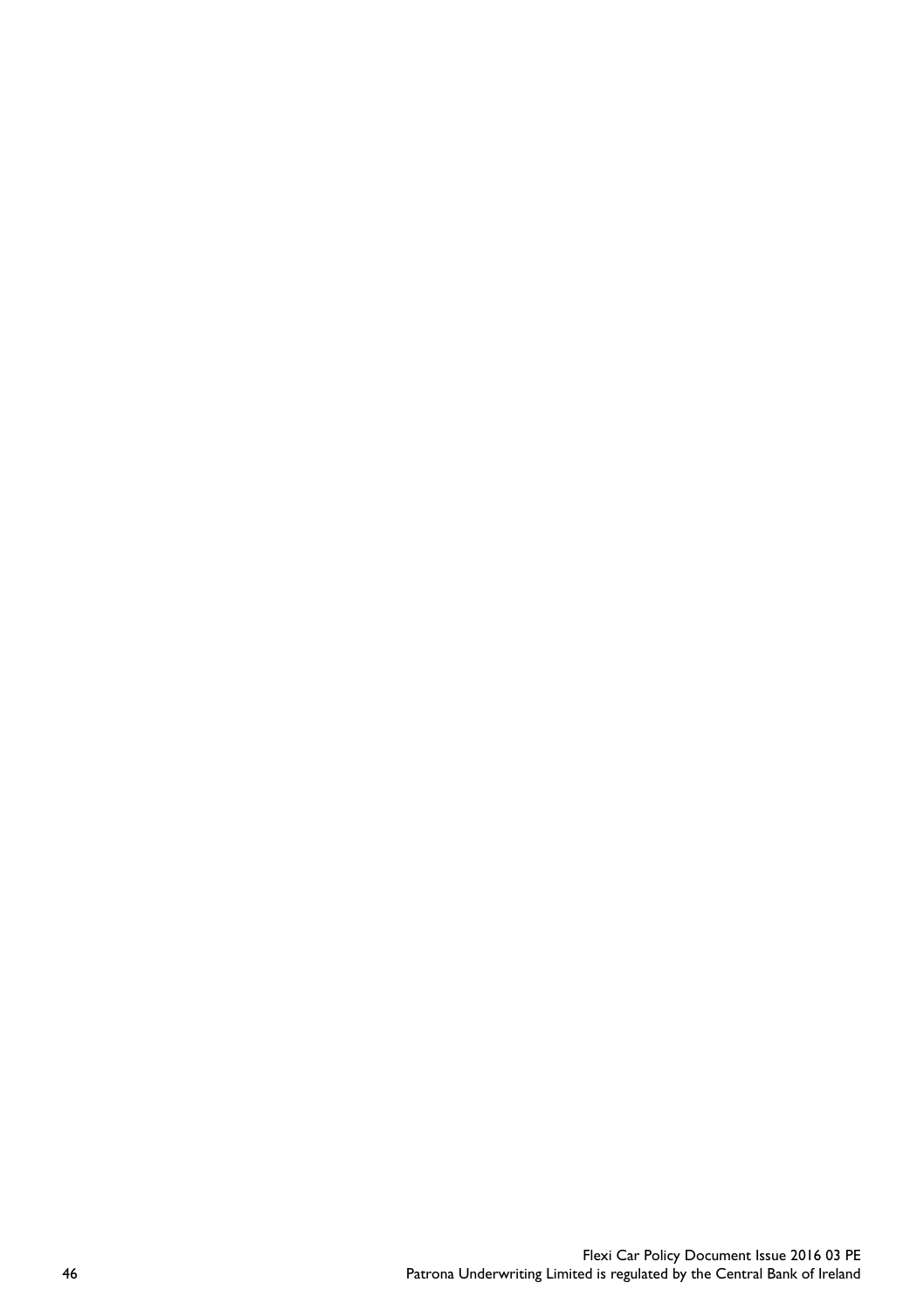Patrona Underwriting Limited is regulated by the Central Bank of Ireland